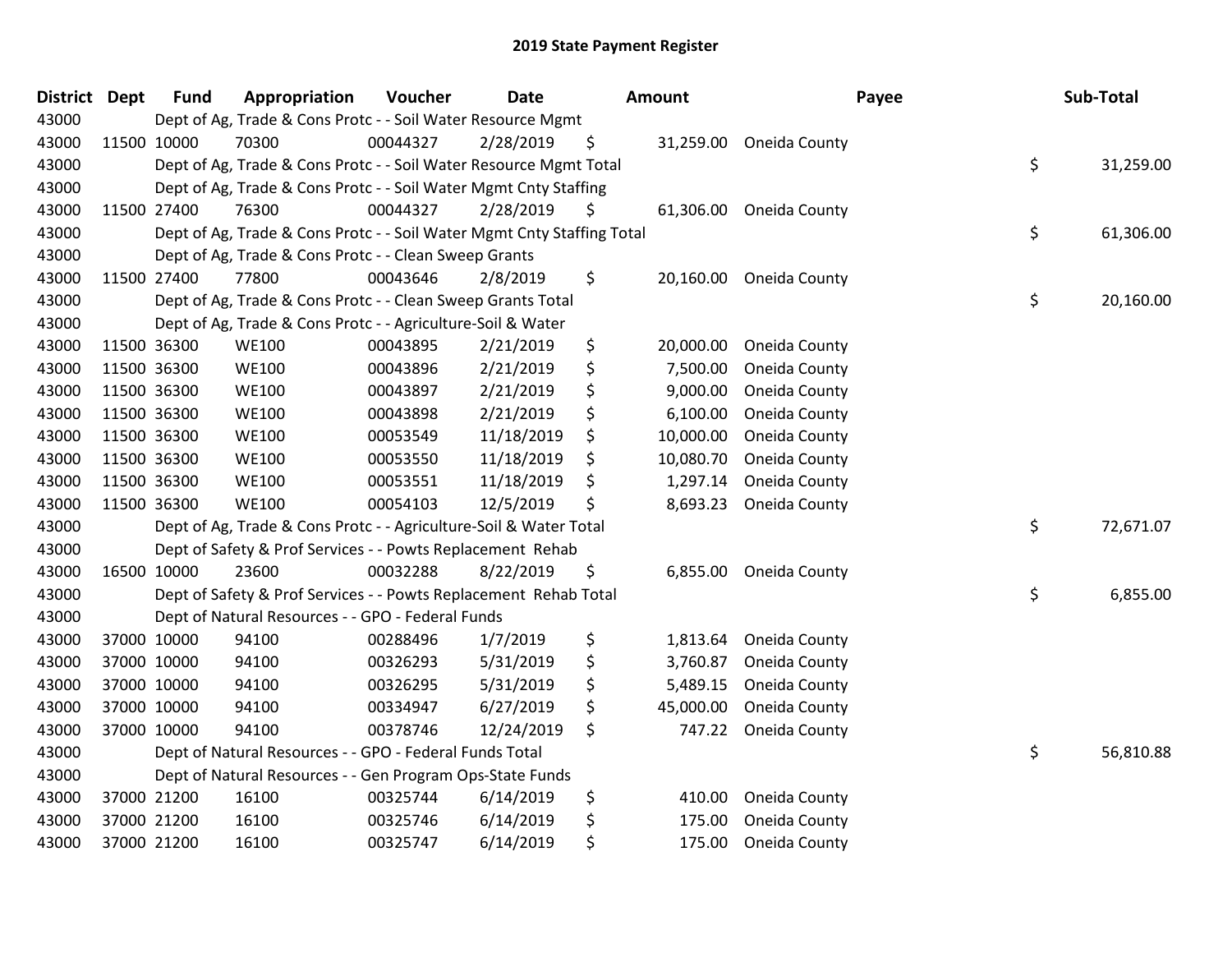| District Dept |             | <b>Fund</b> | Appropriation                                                     | Voucher  | <b>Date</b> | Amount         |                         | Payee | Sub-Total |
|---------------|-------------|-------------|-------------------------------------------------------------------|----------|-------------|----------------|-------------------------|-------|-----------|
| 43000         | 37000 21200 |             | 16100                                                             | 00325752 | 6/14/2019   | \$<br>250.00   | Oneida County           |       |           |
| 43000         |             | 37000 21200 | 16100                                                             | 00336162 | 7/26/2019   | \$<br>628.95   | Oneida County           |       |           |
| 43000         |             |             | Dept of Natural Resources - - Gen Program Ops-State Funds Total   |          |             |                |                         | \$    | 1,638.95  |
| 43000         |             |             | Dept of Natural Resources - - General Program Operations --       |          |             |                |                         |       |           |
| 43000         |             | 37000 21200 | 25400                                                             | 00309440 | 4/17/2019   | \$<br>196.94   | Oneida County           |       |           |
| 43000         |             | 37000 21200 | 25400                                                             | 00315534 | 4/25/2019   | \$<br>30.00    | Oneida County           |       |           |
| 43000         |             | 37000 21200 | 25400                                                             | 00317836 | 5/17/2019   | \$<br>1,530.00 | Oneida County           |       |           |
| 43000         |             | 37000 21200 | 25400                                                             | 00351118 | 8/22/2019   | \$<br>360.00   | Oneida County           |       |           |
| 43000         |             | 37000 21200 | 25400                                                             | 00356039 | 9/11/2019   | \$<br>2,040.00 | Oneida County           |       |           |
| 43000         |             |             | Dept of Natural Resources - - General Program Operations -- Total |          |             |                |                         | \$    | 4,156.94  |
| 43000         |             |             | Dept of Natural Resources - - GPO -Federal Funds                  |          |             |                |                         |       |           |
| 43000         |             | 37000 21200 | 38100                                                             | 00307380 | 3/27/2019   | \$             | 5,761.30 Oneida County  |       |           |
| 43000         |             |             | Dept of Natural Resources - - GPO -Federal Funds Total            |          |             |                |                         | \$    | 5,761.30  |
| 43000         |             |             | Dept of Natural Resources - - Venison Processing                  |          |             |                |                         |       |           |
| 43000         |             | 37000 21200 | 54900                                                             | 00304042 | 3/29/2019   | \$<br>1,175.00 | Oneida County           |       |           |
| 43000         |             |             | Dept of Natural Resources - - Venison Processing Total            |          |             |                |                         | \$    | 1,175.00  |
| 43000         |             |             | Dept of Natural Resources - - Enf A - Boating Enforcement         |          |             |                |                         |       |           |
| 43000         |             | 37000 21200 | 55000                                                             | 00307380 | 3/27/2019   | \$             | 10,849.40 Oneida County |       |           |
| 43000         |             |             | Dept of Natural Resources - - Enf A - Boating Enforcement Total   |          |             |                |                         | \$    | 10,849.40 |
| 43000         |             |             | Dept of Natural Resources - - Enf A - Atv & Utv Enforcement       |          |             |                |                         |       |           |
| 43000         |             | 37000 21200 | 55100                                                             | 00359139 | 9/18/2019   | \$             | 17,570.34 Oneida County |       |           |
| 43000         |             |             | Dept of Natural Resources - - Enf A - Atv & Utv Enforcement Total |          |             |                |                         | \$    | 17,570.34 |
| 43000         |             |             | Dept of Natural Resources - - Enf A - Snow Enforcement            |          |             |                |                         |       |           |
| 43000         |             | 37000 21200 | 55200                                                             | 00359332 | 9/26/2019   | \$             | 27,494.91 Oneida County |       |           |
| 43000         |             |             | Dept of Natural Resources - - Enf A - Snow Enforcement Total      |          |             |                |                         | \$    | 27,494.91 |
| 43000         |             |             | Dept of Natural Resources - - Wildlife Damage Claims & Abat       |          |             |                |                         |       |           |
| 43000         |             | 37000 21200 | 55300                                                             | 00304042 | 3/29/2019   | \$             | 24,560.83 Oneida County |       |           |
| 43000         |             |             | Dept of Natural Resources - - Wildlife Damage Claims & Abat Total |          |             |                |                         | \$    | 24,560.83 |
| 43000         |             |             | Dept of Natural Resources - - Resaids - County Cons Aids          |          |             |                |                         |       |           |
| 43000         |             | 37000 21200 | 56300                                                             | 00346068 | 8/1/2019    | \$             | 2,000.00 Oneida County  |       |           |
| 43000         |             |             | Dept of Natural Resources - - Resaids - County Cons Aids Total    |          |             |                |                         | \$    | 2,000.00  |
| 43000         |             |             | Dept of Natural Resources - - Ra- Fish, WI & Forestry             |          |             |                |                         |       |           |
| 43000         |             | 37000 21200 | 56400                                                             | 00301426 | 2/27/2019   | \$<br>3,859.58 | Oneida County           |       |           |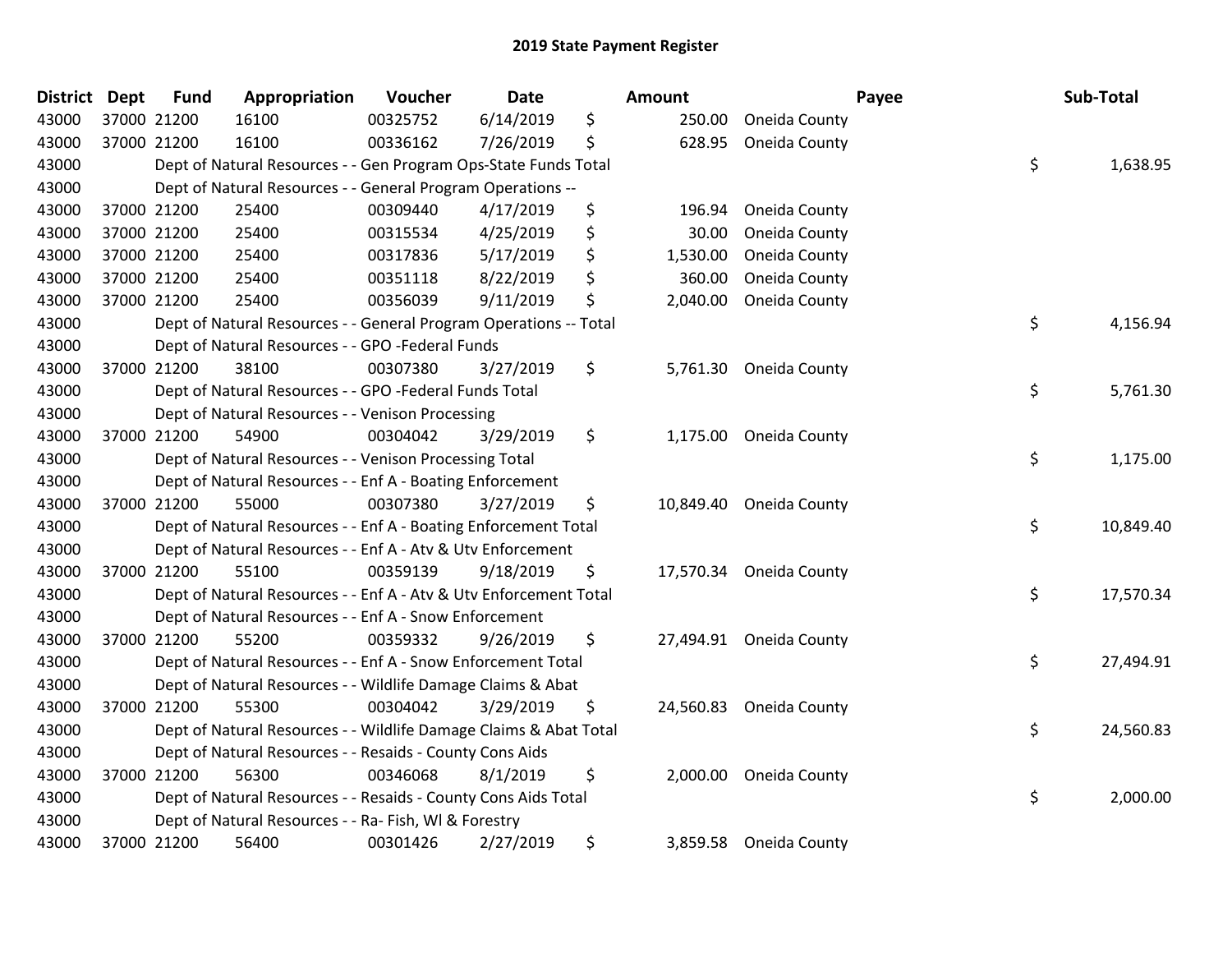| District Dept |             | <b>Fund</b> | Appropriation                                                      | Voucher  | <b>Date</b> | Amount           |                         | Payee | Sub-Total  |
|---------------|-------------|-------------|--------------------------------------------------------------------|----------|-------------|------------------|-------------------------|-------|------------|
| 43000         |             |             | Dept of Natural Resources - - Ra- Fish, WI & Forestry Total        |          |             |                  |                         | \$    | 3,859.58   |
| 43000         |             |             | Dept of Natural Resources - - Resaids - Forest Croplnd & Mfl       |          |             |                  |                         |       |            |
| 43000         |             | 37000 21200 | 56600                                                              | 00359797 | 9/24/2019   | \$               | 83,958.69 Oneida County |       |            |
| 43000         |             |             | Dept of Natural Resources - - Resaids - Forest CropInd & Mfl Total |          |             |                  |                         | \$    | 83,958.69  |
| 43000         |             |             | Dept of Natural Resources - - Resaids - Cnty Forst & Admin         |          |             |                  |                         |       |            |
| 43000         | 37000 21200 |             | 57200                                                              | 00301298 | 3/1/2019    | \$<br>56,567.66  | Oneida County           |       |            |
| 43000         |             |             | Dept of Natural Resources - - Resaids - Cnty Forst & Admin Total   |          |             |                  |                         | \$    | 56,567.66  |
| 43000         |             |             | Dept of Natural Resources - - Ra- Snowmobile Trail Areas           |          |             |                  |                         |       |            |
| 43000         |             | 37000 21200 | 57500                                                              | 00300960 | 2/26/2019   | \$<br>60,525.00  | Oneida County           |       |            |
| 43000         |             | 37000 21200 | 57500                                                              | 00323678 | 5/28/2019   | \$<br>121,122.67 | Oneida County           |       |            |
| 43000         |             | 37000 21200 | 57500                                                              | 00360006 | 9/26/2019   | \$<br>60,525.00  | Oneida County           |       |            |
| 43000         | 37000 21200 |             | 57500                                                              | 00360428 | 10/7/2019   | \$<br>121,050.00 | Oneida County           |       |            |
| 43000         |             |             | Dept of Natural Resources - - Ra- Snowmobile Trail Areas Total     |          |             |                  |                         | \$    | 363,222.67 |
| 43000         |             |             | Dept of Natural Resources - - Ra- Atv Prj Aids, Gas Tax Pymt       |          |             |                  |                         |       |            |
| 43000         | 37000 21200 |             | 57600                                                              | 00359861 | 9/25/2019   | \$<br>14,175.00  | Oneida County           |       |            |
| 43000         |             | 37000 21200 | 57600                                                              | 00363620 | 10/17/2019  | \$<br>1,575.00   | Oneida County           |       |            |
| 43000         | 37000 21200 |             | 57600                                                              | 00363828 | 10/10/2019  | \$<br>12,040.00  | Oneida County           |       |            |
| 43000         | 37000 21200 |             | 57600                                                              | 00363830 | 10/10/2019  | \$<br>1,238.22   | Oneida County           |       |            |
| 43000         | 37000 21200 |             | 57600                                                              | 00373246 | 12/18/2019  | \$<br>16,361.00  | Oneida County           |       |            |
| 43000         |             |             | Dept of Natural Resources - - Ra- Atv Prj Aids, Gas Tax Pymt Total |          |             |                  |                         | \$    | 45,389.22  |
| 43000         |             |             | Dept of Natural Resources - - Ra- Atv Project Aids                 |          |             |                  |                         |       |            |
| 43000         | 37000 21200 |             | 57700                                                              | 00297298 | 2/8/2019    | \$<br>38,362.50  | Oneida County           |       |            |
| 43000         |             | 37000 21200 | 57700                                                              | 00363620 | 10/17/2019  | \$<br>225.00     | Oneida County           |       |            |
| 43000         | 37000 21200 |             | 57700                                                              | 00378486 | 12/23/2019  | \$<br>309,405.25 | Oneida County           |       |            |
| 43000         |             |             | Dept of Natural Resources - - Ra- Atv Project Aids Total           |          |             |                  |                         | \$    | 347,992.75 |
| 43000         |             |             | Dept of Natural Resources - - Resaids - Nat Forest Income          |          |             |                  |                         |       |            |
| 43000         |             | 37000 21200 | 58200                                                              | 00315842 | 5/3/2019    | \$<br>11,514.16  | Oneida County           |       |            |
| 43000         |             |             | Dept of Natural Resources - - Resaids - Nat Forest Income Total    |          |             |                  |                         | \$    | 11,514.16  |
| 43000         |             |             | Dept of Natural Resources - - Resaids - Pymt In Lieu Tax Fed       |          |             |                  |                         |       |            |
| 43000         | 37000 21200 |             | 58400                                                              | 00364668 | 10/16/2019  | \$               | 33.21 Oneida County     |       |            |
| 43000         |             |             | Dept of Natural Resources - - Resaids - Pymt In Lieu Tax Fed Total |          |             |                  |                         | \$    | 33.21      |
| 43000         |             |             | Dept of Natural Resources - - Ea - Invasive Aqu & Lake Mon         |          |             |                  |                         |       |            |
| 43000         |             | 37000 21200 | 67800                                                              | 00301179 | 2/26/2019   | \$<br>22,508.58  | Oneida County           |       |            |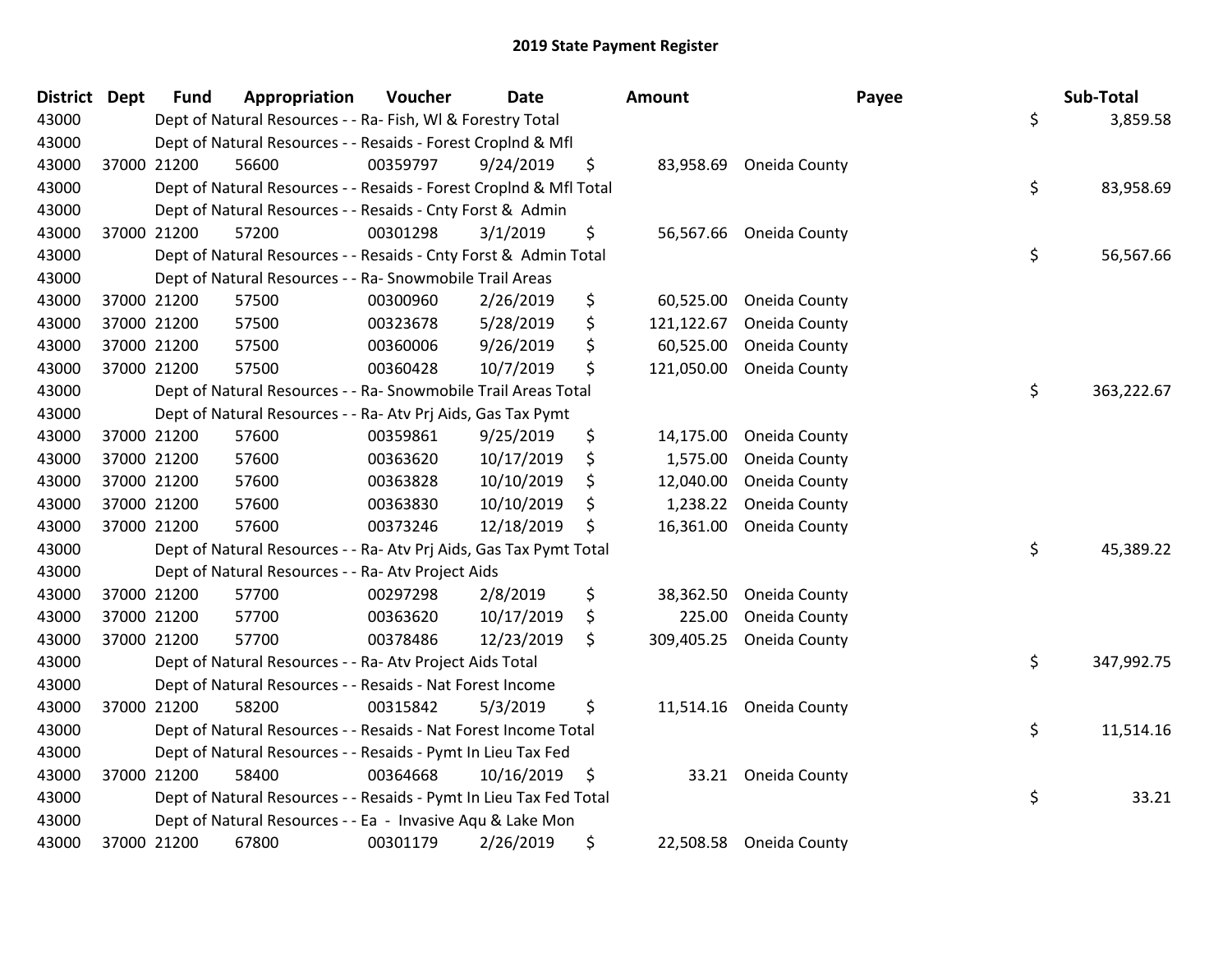| <b>District Dept</b> |             | <b>Fund</b> | Appropriation                                                      | Voucher  | <b>Date</b> | Amount           |                         | Payee | Sub-Total  |
|----------------------|-------------|-------------|--------------------------------------------------------------------|----------|-------------|------------------|-------------------------|-------|------------|
| 43000                | 37000 21200 |             | 67800                                                              | 00320665 | 5/16/2019   | \$               | 9,565.75 Oneida County  |       |            |
| 43000                |             |             | Dept of Natural Resources - - Ea - Invasive Aqu & Lake Mon Total   |          |             |                  |                         | \$    | 32,074.33  |
| 43000                |             |             | Dept of Natural Resources - - GPO--State Funds                     |          |             |                  |                         |       |            |
| 43000                |             | 37000 21200 | 86100                                                              | 00315608 | 4/30/2019   | \$<br>20.00      | Oneida County           |       |            |
| 43000                |             | 37000 21200 | 86100                                                              | 00322155 | 6/7/2019    | \$<br>13.00      | Oneida County           |       |            |
| 43000                |             |             | Dept of Natural Resources - - GPO--State Funds Total               |          |             |                  |                         | \$    | 33.00      |
| 43000                |             |             | Dept of Natural Resources - - GPO-Environmental Fund               |          |             |                  |                         |       |            |
| 43000                |             | 37000 27400 | 46100                                                              | 00334386 | 6/24/2019   | \$<br>30.00      | Oneida County           |       |            |
| 43000                |             |             | Dept of Natural Resources - - GPO-Environmental Fund Total         |          |             |                  |                         | \$    | 30.00      |
| 43000                |             |             | Dept of Natural Resources - - Fin Asst For Responsible Units       |          |             |                  |                         |       |            |
| 43000                |             | 37000 27400 | 67000                                                              | 00323243 | 5/22/2019   | \$               | 79,247.21 Oneida County |       |            |
| 43000                |             |             | Dept of Natural Resources - - Fin Asst For Responsible Units Total |          |             |                  |                         | \$    | 79,247.21  |
| 43000                |             |             | Dept of Natural Resources - - Recycling Consolidation Grants       |          |             |                  |                         |       |            |
| 43000                |             | 37000 27400 | 67300                                                              | 00323243 | 5/22/2019   | \$               | 6,902.19 Oneida County  |       |            |
| 43000                |             |             | Dept of Natural Resources - - Recycling Consolidation Grants Total |          |             |                  |                         | \$    | 6,902.19   |
| 43000                |             |             | Dept of Natural Resources - - Land Acquisition                     |          |             |                  |                         |       |            |
| 43000                |             | 37000 36300 | TA100                                                              | 00298527 | 2/14/2019   | \$<br>543,227.35 | Oneida County           |       |            |
| 43000                |             | 37000 36300 | TA100                                                              | 00331473 | 6/21/2019   | \$<br>168.00     | Oneida County           |       |            |
| 43000                |             |             | Dept of Natural Resources - - Land Acquisition Total               |          |             |                  |                         | \$    | 543,395.35 |
| 43000                |             |             | Dept of Natural Resources - - GPO - Sd Water Loan Prog, Fed        |          |             |                  |                         |       |            |
| 43000                |             | 37000 57300 | 48200                                                              | 00299830 | 2/19/2019   | \$<br>20,306.00  | Oneida County           |       |            |
| 43000                |             | 37000 57300 | 48200                                                              | 00310944 | 4/30/2019   | \$<br>13,510.50  | Oneida County           |       |            |
| 43000                |             | 37000 57300 | 48200                                                              | 00329978 | 7/5/2019    | \$               | 13,510.50 Oneida County |       |            |
| 43000                |             |             | Dept of Natural Resources - - GPO - Sd Water Loan Prog, Fed Total  |          |             |                  |                         | \$    | 47,327.00  |
| 43000                |             |             | WI Dept of Transportation - - Eldly&Disa Co/Aid Sf                 |          |             |                  |                         |       |            |
| 43000                |             | 39500 21100 | 16800                                                              | 00350670 | 2/12/2019   | \$<br>120,905.00 | Oneida County           |       |            |
| 43000                |             |             | WI Dept of Transportation - - Eldly&Disa Co/Aid Sf Total           |          |             |                  |                         | \$    | 120,905.00 |
| 43000                |             |             | WI Dept of Transportation - - County Forest Aids                   |          |             |                  |                         |       |            |
| 43000                |             | 39500 21100 | 17000                                                              | 00357948 | 3/8/2019    | \$               | 11,677.28 Oneida County |       |            |
| 43000                |             |             | WI Dept of Transportation - - County Forest Aids Total             |          |             |                  |                         | \$    | 11,677.28  |
| 43000                |             |             | WI Dept of Transportation - - Hwy Sfty Loc Aid Ffd                 |          |             |                  |                         |       |            |
| 43000                |             | 39500 21100 | 18500                                                              | 00371054 | 4/19/2019   | \$<br>99.96      | Oneida County           |       |            |
| 43000                |             | 39500 21100 | 18500                                                              | 00411081 | 7/11/2019   | \$<br>1,730.04   | Oneida County           |       |            |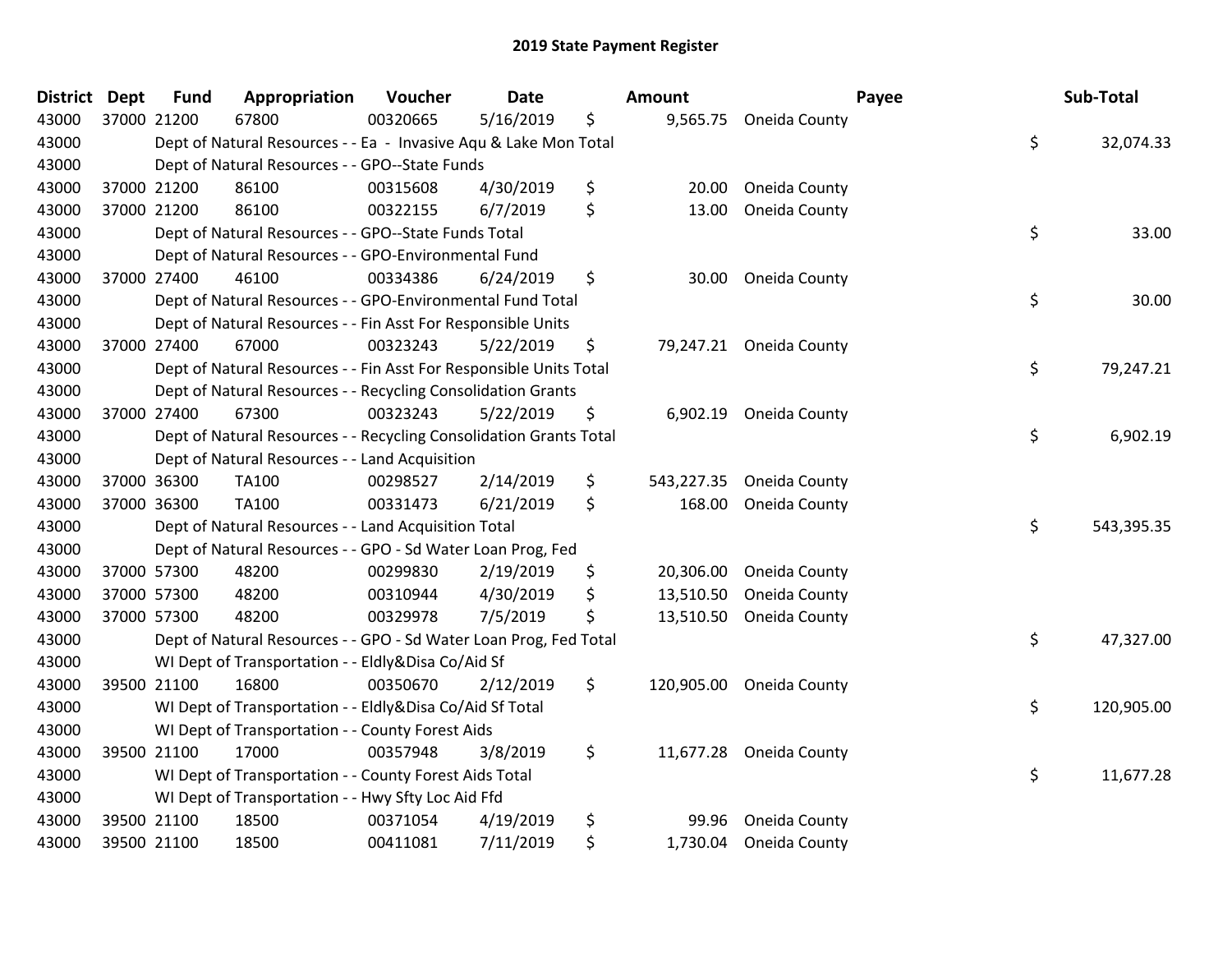| <b>District</b> | <b>Dept</b> | <b>Fund</b> | Appropriation                                            | Voucher  | <b>Date</b> | Amount           | Payee         | Sub-Total        |
|-----------------|-------------|-------------|----------------------------------------------------------|----------|-------------|------------------|---------------|------------------|
| 43000           |             | 39500 21100 | 18500                                                    | 00470400 | 12/12/2019  | \$<br>16,200.00  | Oneida County |                  |
| 43000           |             |             | WI Dept of Transportation - - Hwy Sfty Loc Aid Ffd Total |          |             |                  |               | \$<br>18,030.00  |
| 43000           |             |             | WI Dept of Transportation - - Trans Aids To Co.-Sf       |          |             |                  |               |                  |
| 43000           |             | 39500 21100 | 19000                                                    | 00335815 | 1/7/2019    | \$<br>222,519.98 | Oneida County |                  |
| 43000           |             | 39500 21100 | 19000                                                    | 00401140 | 7/1/2019    | \$<br>445,039.96 | Oneida County |                  |
| 43000           |             | 39500 21100 | 19000                                                    | 00443958 | 10/7/2019   | \$<br>222,519.99 | Oneida County |                  |
| 43000           |             |             | WI Dept of Transportation - - Trans Aids To Co.-Sf Total |          |             |                  |               | \$<br>890,079.93 |
| 43000           |             |             | WI Dept of Transportation - - Loc Rd Imp Prg St Fd       |          |             |                  |               |                  |
| 43000           |             | 39500 21100 | 27800                                                    | 00465326 | 11/29/2019  | \$<br>5,840.19   | Oneida County |                  |
| 43000           |             |             | WI Dept of Transportation - - Loc Rd Imp Prg St Fd Total |          |             |                  |               | \$<br>5,840.19   |
| 43000           |             |             | WI Dept of Transportation - - St Hwy Rehab, Sf           |          |             |                  |               |                  |
| 43000           |             | 39500 21100 | 36300                                                    | 00338199 | 1/3/2019    | \$<br>2.00       | Oneida County |                  |
| 43000           |             | 39500 21100 | 36300                                                    | 00343924 | 1/30/2019   | \$<br>120.00     | Oneida County |                  |
| 43000           |             | 39500 21100 | 36300                                                    | 00353869 | 3/1/2019    | \$<br>36.00      | Oneida County |                  |
| 43000           |             | 39500 21100 | 36300                                                    | 00366049 | 4/10/2019   | \$<br>12.00      | Oneida County |                  |
| 43000           |             | 39500 21100 | 36300                                                    | 00394921 | 7/5/2019    | \$<br>6.00       | Oneida County |                  |
| 43000           |             | 39500 21100 | 36300                                                    | 00410639 | 8/2/2019    | \$<br>30.00      | Oneida County |                  |
| 43000           |             | 39500 21100 | 36300                                                    | 00427407 | 8/26/2019   | \$<br>1,252.10   | Oneida County |                  |
| 43000           |             | 39500 21100 | 36300                                                    | 00436466 | 9/25/2019   | \$<br>73.00      | Oneida County |                  |
| 43000           |             | 39500 21100 | 36300                                                    | 00447612 | 10/18/2019  | \$<br>30.00      | Oneida County |                  |
| 43000           |             | 39500 21100 | 36300                                                    | 00462932 | 11/19/2019  | \$<br>12.00      | Oneida County |                  |
| 43000           |             | 39500 21100 | 36300                                                    | 00473192 | 12/20/2019  | \$<br>6.00       | Oneida County |                  |
| 43000           |             |             | WI Dept of Transportation - - St Hwy Rehab, Sf Total     |          |             |                  |               | \$<br>1,579.10   |
| 43000           |             |             | WI Dept of Transportation - - Hwy Mgmt & Opers Sf        |          |             |                  |               |                  |
| 43000           |             | 39500 21100 | 36500                                                    | 00334415 | 1/3/2019    | \$<br>675.00     | Oneida County |                  |
| 43000           |             | 39500 21100 | 36500                                                    | 00344511 | 2/6/2019    | \$<br>846.77     | Oneida County |                  |
| 43000           |             | 39500 21100 | 36500                                                    | 00376249 | 5/16/2019   | \$<br>675.00     | Oneida County |                  |
| 43000           |             | 39500 21100 | 36500                                                    | 00376251 | 5/16/2019   | \$<br>675.00     | Oneida County |                  |
| 43000           |             | 39500 21100 | 36500                                                    | 00380923 | 5/31/2019   | \$<br>675.00     | Oneida County |                  |
| 43000           |             | 39500 21100 | 36500                                                    | 00385460 | 5/22/2019   | \$<br>675.00     | Oneida County |                  |
| 43000           |             | 39500 21100 | 36500                                                    | 00407274 | 6/28/2019   | \$<br>675.00     | Oneida County |                  |
| 43000           |             | 39500 21100 | 36500                                                    | 00418347 | 7/31/2019   | \$<br>675.00     | Oneida County |                  |
| 43000           |             | 39500 21100 | 36500                                                    | 00427407 | 8/26/2019   | \$<br>540.00     | Oneida County |                  |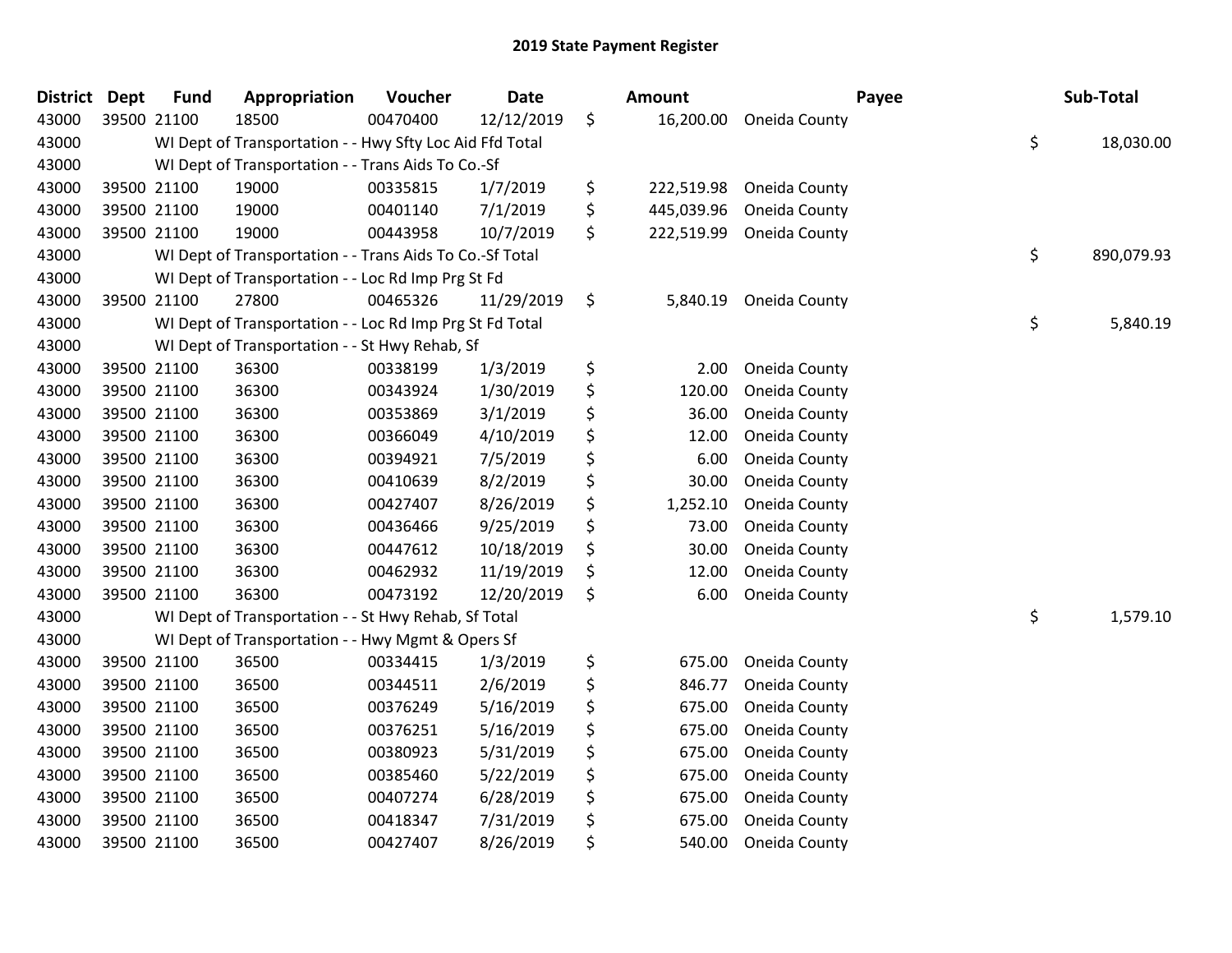| <b>District</b> | <b>Dept</b> | <b>Fund</b> | Appropriation                                                | Voucher  | <b>Date</b> | Amount           |               | Payee | Sub-Total    |
|-----------------|-------------|-------------|--------------------------------------------------------------|----------|-------------|------------------|---------------|-------|--------------|
| 43000           |             | 39500 21100 | 36500                                                        | 00443758 | 10/4/2019   | \$<br>540.00     | Oneida County |       |              |
| 43000           |             | 39500 21100 | 36500                                                        | 00465353 | 12/10/2019  | \$<br>540.00     | Oneida County |       |              |
| 43000           |             | 39500 21100 | 36500                                                        | 00466648 | 12/6/2019   | \$<br>540.00     | Oneida County |       |              |
| 43000           |             | 39500 21100 | 36500                                                        | 00475133 | 12/30/2019  | \$<br>2,346.51   | Oneida County |       |              |
| 43000           |             |             | WI Dept of Transportation - - Hwy Mgmt & Opers Sf Total      |          |             |                  |               | \$    | 10,078.28    |
| 43000           |             |             | WI Dept of Transportation - - Routine Maint Sf               |          |             |                  |               |       |              |
| 43000           |             | 39500 21100 | 36800                                                        | 00334415 | 1/3/2019    | \$<br>181,910.33 | Oneida County |       |              |
| 43000           |             | 39500 21100 | 36800                                                        | 00344511 | 2/6/2019    | \$<br>180,425.04 | Oneida County |       |              |
| 43000           |             | 39500 21100 | 36800                                                        | 00361953 | 3/19/2019   | \$<br>80,398.34  | Oneida County |       |              |
| 43000           |             | 39500 21100 | 36800                                                        | 00376249 | 5/16/2019   | \$<br>151,977.33 | Oneida County |       |              |
| 43000           |             | 39500 21100 | 36800                                                        | 00376251 | 5/16/2019   | \$<br>249,231.71 | Oneida County |       |              |
| 43000           |             | 39500 21100 | 36800                                                        | 00380923 | 5/31/2019   | \$<br>215,993.88 | Oneida County |       |              |
| 43000           |             | 39500 21100 | 36800                                                        | 00385460 | 5/22/2019   | \$<br>130,878.86 | Oneida County |       |              |
| 43000           |             | 39500 21100 | 36800                                                        | 00407274 | 6/28/2019   | \$<br>151,823.84 | Oneida County |       |              |
| 43000           |             | 39500 21100 | 36800                                                        | 00418347 | 7/31/2019   | \$<br>198,854.91 | Oneida County |       |              |
| 43000           |             | 39500 21100 | 36800                                                        | 00427407 | 8/26/2019   | \$<br>50,233.71  | Oneida County |       |              |
| 43000           |             | 39500 21100 | 36800                                                        | 00428265 | 8/28/2019   | \$<br>116,064.23 | Oneida County |       |              |
| 43000           |             | 39500 21100 | 36800                                                        | 00428266 | 8/28/2019   | \$<br>1,411.11   | Oneida County |       |              |
| 43000           |             | 39500 21100 | 36800                                                        | 00436461 | 9/19/2019   | \$<br>31,285.09  | Oneida County |       |              |
| 43000           |             | 39500 21100 | 36800                                                        | 00443758 | 10/4/2019   | \$<br>106,908.67 | Oneida County |       |              |
| 43000           |             | 39500 21100 | 36800                                                        | 00461528 | 11/14/2019  | \$<br>28,645.93  | Oneida County |       |              |
| 43000           |             | 39500 21100 | 36800                                                        | 00462942 | 11/19/2019  | \$<br>378.38     | Oneida County |       |              |
| 43000           |             | 39500 21100 | 36800                                                        | 00465353 | 12/10/2019  | \$<br>189,890.41 | Oneida County |       |              |
| 43000           |             | 39500 21100 | 36800                                                        | 00466648 | 12/6/2019   | \$<br>119,797.45 | Oneida County |       |              |
| 43000           |             | 39500 21100 | 36800                                                        | 00475133 | 12/30/2019  | \$<br>143,338.98 | Oneida County |       |              |
| 43000           |             |             | WI Dept of Transportation - - Routine Maint Sf Total         |          |             |                  |               | \$    | 2,329,448.20 |
| 43000           |             |             | WI Dept of Transportation - - Hwy Mgmt & Opers Lf            |          |             |                  |               |       |              |
| 43000           |             | 39500 21100 | 37500                                                        | 00334415 | 1/3/2019    | \$<br>220.94     | Oneida County |       |              |
| 43000           |             | 39500 21100 | 37500                                                        | 00344511 | 2/6/2019    | \$<br>148.90     | Oneida County |       |              |
| 43000           |             |             | WI Dept of Transportation - - Hwy Mgmt & Opers Lf Total      |          |             |                  |               | \$    | 369.84       |
| 43000           |             |             | Department of Corrections - - Institutional Repair And Maint |          |             |                  |               |       |              |
| 43000           |             | 41000 10000 | 11000                                                        | 00305546 | 9/5/2019    | \$<br>342.50     | Oneida County |       |              |
| 43000           |             | 41000 10000 | 11000                                                        | 00315506 | 10/11/2019  | \$<br>10.00      | Oneida County |       |              |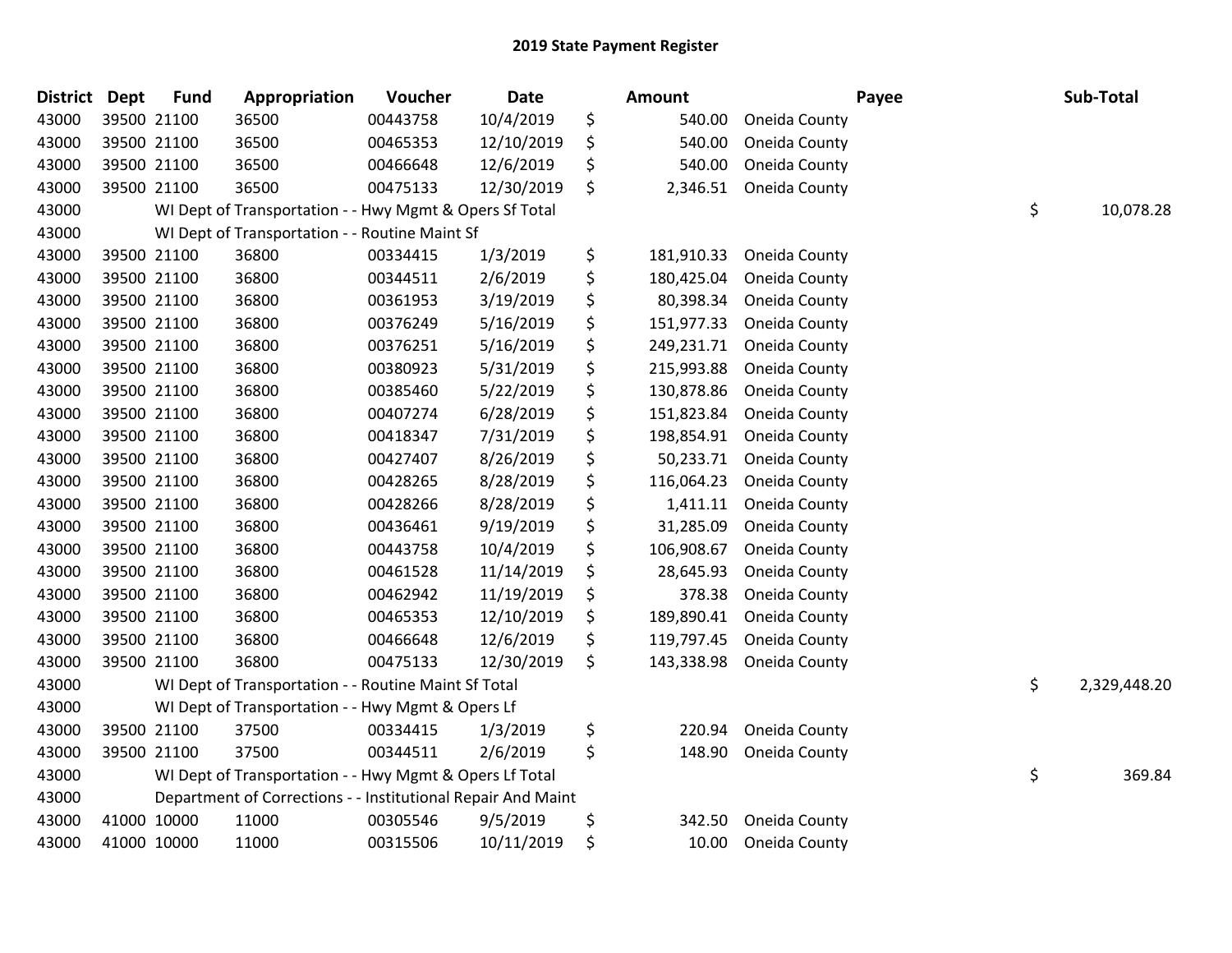| District Dept |             | <b>Fund</b> | Appropriation                                                      | Voucher  | <b>Date</b> | <b>Amount</b>    | Payee         | Sub-Total |        |
|---------------|-------------|-------------|--------------------------------------------------------------------|----------|-------------|------------------|---------------|-----------|--------|
| 43000         | 41000 10000 |             | 11000                                                              | 00315566 | 10/11/2019  | \$<br>595.85     | Oneida County |           |        |
| 43000         |             |             | Department of Corrections - - Institutional Repair And Maint Total |          |             |                  |               | \$        | 948.35 |
| 43000         |             |             | Department of Corrections - - Corrections Contracts And Agre       |          |             |                  |               |           |        |
| 43000         |             | 41000 10000 | 11400                                                              | 00263620 | 1/30/2019   | \$<br>550.00     | Oneida County |           |        |
| 43000         | 41000 10000 |             | 11400                                                              | 00263769 | 1/30/2019   | \$<br>156,026.72 | Oneida County |           |        |
| 43000         |             | 41000 10000 | 11400                                                              | 00264682 | 2/5/2019    | \$<br>1,286.50   | Oneida County |           |        |
| 43000         |             | 41000 10000 | 11400                                                              | 00268741 | 3/1/2019    | \$<br>2,090.00   | Oneida County |           |        |
| 43000         | 41000 10000 |             | 11400                                                              | 00269258 | 2/27/2019   | \$<br>1,698.18   | Oneida County |           |        |
| 43000         | 41000 10000 |             | 11400                                                              | 00269990 | 3/1/2019    | \$<br>154,585.84 | Oneida County |           |        |
| 43000         | 41000 10000 |             | 11400                                                              | 00275537 | 3/29/2019   | \$<br>140,382.88 | Oneida County |           |        |
| 43000         |             | 41000 10000 | 11400                                                              | 00275578 | 3/29/2019   | \$<br>360.22     | Oneida County |           |        |
| 43000         |             | 41000 10000 | 11400                                                              | 00280730 | 5/2/2019    | \$<br>2,255.00   | Oneida County |           |        |
| 43000         | 41000 10000 |             | 11400                                                              | 00281645 | 5/2/2019    | \$<br>154,791.68 | Oneida County |           |        |
| 43000         | 41000 10000 |             | 11400                                                              | 00283740 | 5/31/2019   | \$<br>3,960.00   | Oneida County |           |        |
| 43000         | 41000 10000 |             | 11400                                                              | 00289476 | 6/3/2019    | \$<br>1,029.20   | Oneida County |           |        |
| 43000         |             | 41000 10000 | 11400                                                              | 00289486 | 5/31/2019   | \$<br>150,777.80 | Oneida County |           |        |
| 43000         |             | 41000 10000 | 11400                                                              | 00292474 | 7/5/2019    | \$<br>6,435.00   | Oneida County |           |        |
| 43000         | 41000 10000 |             | 11400                                                              | 00295767 | 7/2/2019    | \$<br>4,940.16   | Oneida County |           |        |
| 43000         | 41000 10000 |             | 11400                                                              | 00295878 | 7/5/2019    | \$<br>155,357.74 | Oneida County |           |        |
| 43000         |             | 41000 10000 | 11400                                                              | 00297498 | 7/18/2019   | \$<br>5,665.00   | Oneida County |           |        |
| 43000         |             | 41000 10000 | 11400                                                              | 00298609 | 7/18/2019   | \$<br>148,873.78 | Oneida County |           |        |
| 43000         |             | 41000 10000 | 11400                                                              | 00298739 | 7/17/2019   | \$<br>2,881.76   | Oneida County |           |        |
| 43000         | 41000 10000 |             | 11400                                                              | 00307136 | 8/30/2019   | \$<br>1,485.00   | Oneida County |           |        |
| 43000         | 41000 10000 |             | 11400                                                              | 00307277 | 8/30/2019   | \$<br>566.06     | Oneida County |           |        |
| 43000         |             | 41000 10000 | 11400                                                              | 00307460 | 8/30/2019   | \$<br>154,534.38 | Oneida County |           |        |
| 43000         |             | 41000 10000 | 11400                                                              | 00311604 | 9/23/2019   | \$<br>770.00     | Oneida County |           |        |
| 43000         | 41000 10000 |             | 11400                                                              | 00311651 | 9/23/2019   | \$<br>149,131.08 | Oneida County |           |        |
| 43000         | 41000 10000 |             | 11400                                                              | 00312830 | 10/9/2019   | \$<br>1,080.66   | Oneida County |           |        |
| 43000         | 41000 10000 |             | 11400                                                              | 00317877 | 10/25/2019  | \$<br>1,705.00   | Oneida County |           |        |
| 43000         |             | 41000 10000 | 11400                                                              | 00318733 | 10/25/2019  | \$<br>145,168.66 | Oneida County |           |        |
| 43000         |             | 41000 10000 | 11400                                                              | 00320057 | 11/6/2019   | \$<br>411.68     | Oneida County |           |        |
| 43000         |             | 41000 10000 | 11400                                                              | 00324530 | 11/22/2019  | \$<br>4,565.00   | Oneida County |           |        |
| 43000         | 41000 10000 |             | 11400                                                              | 00324662 | 11/22/2019  | \$<br>148,616.48 | Oneida County |           |        |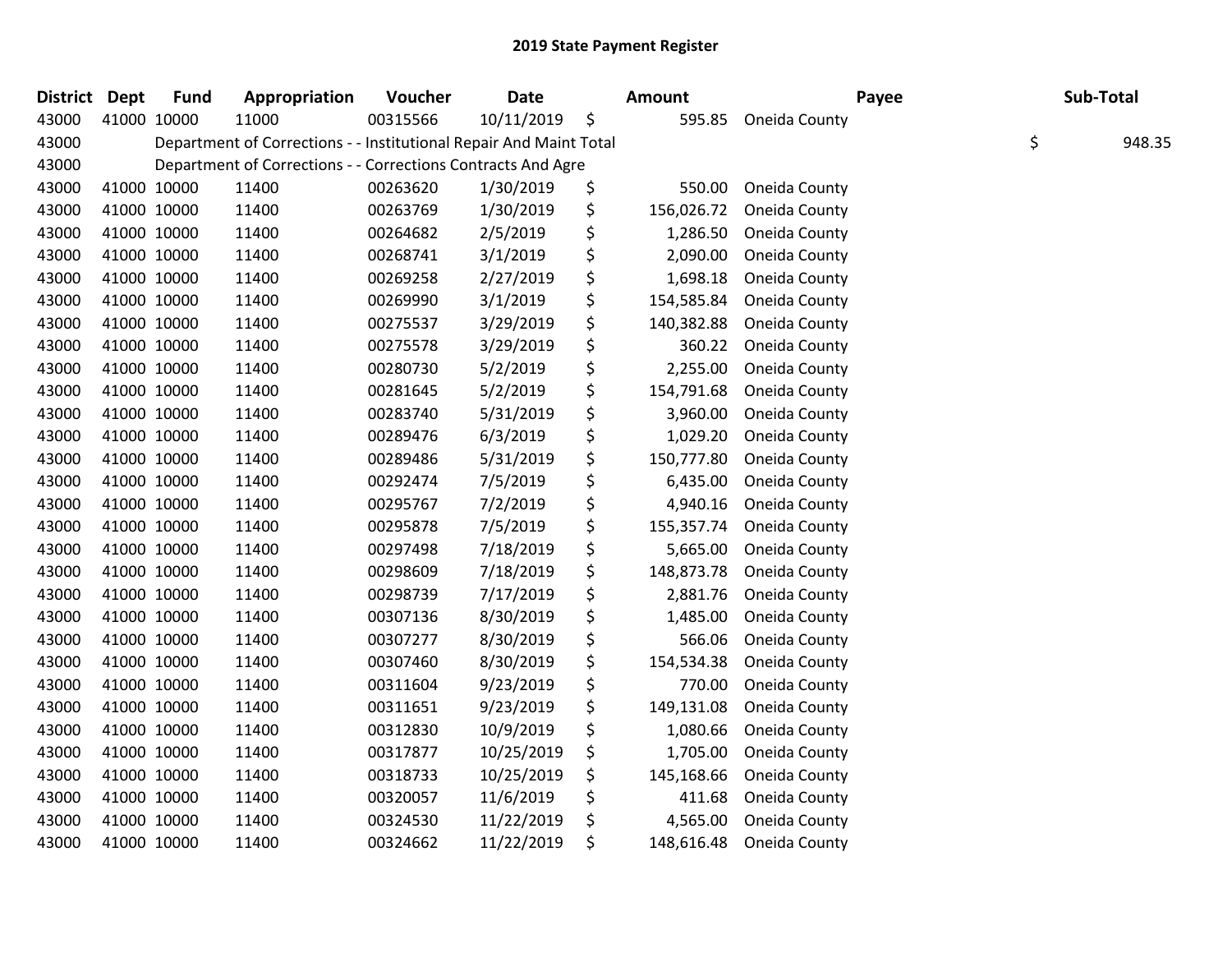| <b>District</b> | <b>Dept</b> | <b>Fund</b> | Appropriation                                                      | Voucher  | <b>Date</b> | Amount           | Payee                                                                                                         | Sub-Total          |
|-----------------|-------------|-------------|--------------------------------------------------------------------|----------|-------------|------------------|---------------------------------------------------------------------------------------------------------------|--------------------|
| 43000           | 41000 10000 |             | 11400                                                              | 00326257 | 11/29/2019  | \$<br>2,830.30   | Oneida County                                                                                                 |                    |
| 43000           | 41000 10000 |             | 11400                                                              | 00330071 | 12/23/2019  | \$<br>2,970.00   | Oneida County                                                                                                 |                    |
| 43000           | 41000 10000 |             | 11400                                                              | 00330191 | 12/23/2019  | \$<br>146,403.70 | Oneida County                                                                                                 |                    |
| 43000           | 41000 10000 |             | 11400                                                              | 00332169 | 12/30/2019  | \$<br>926.28     | Oneida County                                                                                                 |                    |
| 43000           |             |             | Department of Corrections - - Corrections Contracts And Agre Total |          |             |                  |                                                                                                               | \$<br>1,855,111.74 |
| 43000           |             |             |                                                                    |          |             |                  | Department of Corrections - - Reimbursing Counties For Probation, Extended Supervision And Parole Holds       |                    |
| 43000           |             | 41000 10000 | 11600                                                              | 00320862 | 11/4/2019   | \$               | 11,666.52 Oneida County                                                                                       |                    |
| 43000           |             |             |                                                                    |          |             |                  | Department of Corrections - - Reimbursing Counties For Probation, Extended Supervision And Parole Holds Total | \$<br>11,666.52    |
| 43000           |             |             | Department of Corrections - - Probation, Parole And Extended       |          |             |                  |                                                                                                               |                    |
| 43000           | 41000 10000 |             | 18700                                                              | 00320862 | 11/4/2019   | \$<br>4,893.48   | Oneida County                                                                                                 |                    |
| 43000           |             |             | Department of Corrections - - Probation, Parole And Extended Total |          |             |                  |                                                                                                               | \$<br>4,893.48     |
| 43000           |             |             | Department of Corrections - - Juvenile Operations                  |          |             |                  |                                                                                                               |                    |
| 43000           | 41000 10000 |             | 32300                                                              | 00283176 | 5/2/2019    | \$<br>285.00     | Oneida County                                                                                                 |                    |
| 43000           |             |             | Department of Corrections - - Juvenile Operations Total            |          |             |                  |                                                                                                               | \$<br>285.00       |
| 43000           |             |             | Department of Health Services - - State/Federal Aids               |          |             |                  |                                                                                                               |                    |
| 43000           | 43500 10000 |             | 00000                                                              | 90906    | 1/2/2019    | \$<br>73,592.00  | Oneida County                                                                                                 |                    |
| 43000           | 43500 10000 |             | 00000                                                              | 90907    | 2/1/2019    | \$<br>59,729.00  | Oneida County                                                                                                 |                    |
| 43000           | 43500 10000 |             | 00000                                                              | 90909    | 3/1/2019    | \$<br>49,422.00  | Oneida County                                                                                                 |                    |
| 43000           | 43500 10000 |             | 00000                                                              | 90910    | 4/1/2019    | \$<br>305,859.00 | Oneida County                                                                                                 |                    |
| 43000           | 43500 10000 |             | 00000                                                              | 90911    | 5/1/2019    | \$<br>18,881.00  | Oneida County                                                                                                 |                    |
| 43000           | 43500 10000 |             | 00000                                                              | 90913    | 6/3/2019    | \$<br>207,770.00 | Oneida County                                                                                                 |                    |
| 43000           | 43500 10000 |             | 00000                                                              | 92000    | 7/1/2019    | \$<br>235,885.00 | Oneida County                                                                                                 |                    |
| 43000           | 43500 10000 |             | 00000                                                              | 92001    | 8/1/2019    | \$<br>248,598.00 | Oneida County                                                                                                 |                    |
| 43000           | 43500 10000 |             | 00000                                                              | 92002    | 9/3/2019    | \$<br>96,580.00  | Oneida County                                                                                                 |                    |
| 43000           | 43500 10000 |             | 00000                                                              | 92003    | 10/1/2019   | \$<br>136,828.00 | Oneida County                                                                                                 |                    |
| 43000           | 43500 10000 |             | 00000                                                              | 92004    | 11/1/2019   | \$<br>165,001.00 | Oneida County                                                                                                 |                    |
| 43000           |             | 43500 10000 | 00000                                                              | 92005    | 12/2/2019   | \$<br>49,444.00  | Oneida County                                                                                                 |                    |
| 43000           |             |             | Department of Health Services - - State/Federal Aids Total         |          |             |                  |                                                                                                               | \$<br>1,647,589.00 |
| 43000           |             |             | Department of Health Services - - General Program Operations       |          |             |                  |                                                                                                               |                    |
| 43000           | 43500 10000 |             | 10100                                                              | 00268727 | 3/21/2019   | \$<br>269.28     | Oneida County                                                                                                 |                    |
| 43000           | 43500 10000 |             | 10100                                                              | 00268730 | 3/21/2019   | \$<br>269.28     | Oneida County                                                                                                 |                    |
| 43000           | 43500 10000 |             | 10100                                                              | 00268732 | 3/21/2019   | \$<br>350.88     | Oneida County                                                                                                 |                    |
| 43000           |             |             | Department of Health Services - - General Program Operations Total |          |             |                  |                                                                                                               | \$<br>889.44       |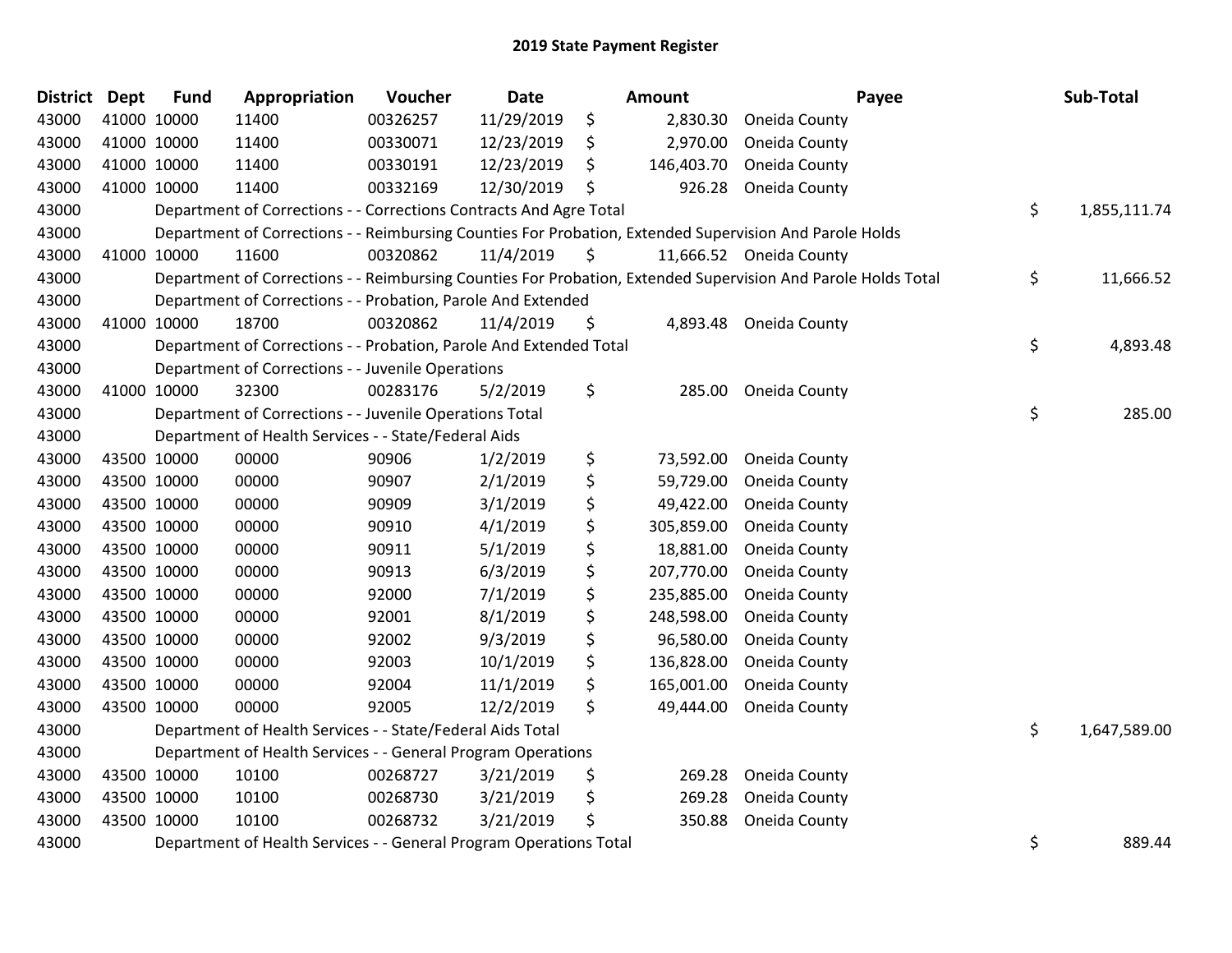| <b>District</b> | <b>Dept</b> | <b>Fund</b> | Appropriation                                                          | Voucher  | <b>Date</b> | Amount |          | Payee                  | Sub-Total      |
|-----------------|-------------|-------------|------------------------------------------------------------------------|----------|-------------|--------|----------|------------------------|----------------|
| 43000           |             |             | Department of Health Services - - Emergency Medical Services, Ai       |          |             |        |          |                        |                |
| 43000           |             | 43500 10000 | 11900                                                                  | 00307970 | 9/4/2019    | S      |          | 6,497.32 Oneida County |                |
| 43000           |             |             | Department of Health Services - - Emergency Medical Services, Ai Total |          |             |        |          |                        | \$<br>6,497.32 |
| 43000           |             |             | Department of Health Services - - Federal Project Aids                 |          |             |        |          |                        |                |
| 43000           |             | 43500 10000 | 15000                                                                  | 00274036 | 4/17/2019   | \$     | 5,447.00 | Oneida County          |                |
| 43000           |             |             | Department of Health Services - - Federal Project Aids Total           |          |             |        |          |                        | \$<br>5,447.00 |
| 43000           |             |             | Department of Health Services - - Emergency Dispatcher Cardiopul       |          |             |        |          |                        |                |
| 43000           |             | 43500 10000 | 18500                                                                  | 00302319 | 8/23/2019   | \$     | 5,623.30 | Oneida County          |                |
| 43000           |             |             | Department of Health Services - - Emergency Dispatcher Cardiopul Total |          |             |        |          |                        | \$<br>5,623.30 |
| 43000           |             |             | Department of Health Services - - General Program Operations           |          |             |        |          |                        |                |
| 43000           |             | 43500 10000 | 40100                                                                  | 00256340 | 1/10/2019   | \$     | 1.50     | Oneida County          |                |
| 43000           |             | 43500 10000 | 40100                                                                  | 00261692 | 2/6/2019    | \$     | 15.00    | Oneida County          |                |
| 43000           |             | 43500 10000 | 40100                                                                  | 00269770 | 3/13/2019   | \$     | 1.50     | Oneida County          |                |
| 43000           |             | 43500 10000 | 40100                                                                  | 00269784 | 3/13/2019   | \$     | 1.50     | Oneida County          |                |
| 43000           |             | 43500 10000 | 40100                                                                  | 00272635 | 3/26/2019   | \$     | 1.50     | Oneida County          |                |
| 43000           |             | 43500 10000 | 40100                                                                  | 00277898 | 4/17/2019   | \$     | 1.50     | Oneida County          |                |
| 43000           |             | 43500 10000 | 40100                                                                  | 00284254 | 5/15/2019   | \$     | 1.00     | Oneida County          |                |
| 43000           |             | 43500 10000 | 40100                                                                  | 00284255 | 5/15/2019   | \$     | 15.00    | Oneida County          |                |
| 43000           |             | 43500 10000 | 40100                                                                  | 00293162 | 6/25/2019   | \$     | 1.50     | Oneida County          |                |
| 43000           |             | 43500 10000 | 40100                                                                  | 00296627 | 7/10/2019   | \$     | 1.50     | Oneida County          |                |
| 43000           |             |             | Department of Health Services - - General Program Operations Total     |          |             |        |          |                        | \$<br>41.50    |
| 43000           |             |             | Department of Health Services - - Medical Assistance State Admin       |          |             |        |          |                        |                |
| 43000           |             | 43500 10000 | 44000                                                                  | 00256340 | 1/10/2019   | \$     | 1.50     | Oneida County          |                |
| 43000           |             | 43500 10000 | 44000                                                                  | 00261692 | 2/6/2019    | \$     | 15.00    | Oneida County          |                |
| 43000           |             | 43500 10000 | 44000                                                                  | 00269770 | 3/13/2019   | \$     | 1.50     | Oneida County          |                |
| 43000           |             | 43500 10000 | 44000                                                                  | 00269784 | 3/13/2019   | \$     | 1.50     | Oneida County          |                |
| 43000           |             | 43500 10000 | 44000                                                                  | 00272635 | 3/26/2019   | \$     | 1.50     | Oneida County          |                |
| 43000           |             | 43500 10000 | 44000                                                                  | 00277898 | 4/17/2019   | \$     | 1.50     | Oneida County          |                |
| 43000           |             | 43500 10000 | 44000                                                                  | 00284254 | 5/15/2019   | \$     | 1.00     | Oneida County          |                |
| 43000           |             | 43500 10000 | 44000                                                                  | 00284255 | 5/15/2019   | \$     | 15.00    | Oneida County          |                |
| 43000           |             | 43500 10000 | 44000                                                                  | 00293162 | 6/25/2019   | \$     | 1.50     | Oneida County          |                |
| 43000           |             | 43500 10000 | 44000                                                                  | 00296627 | 7/10/2019   | \$     | 1.50     | Oneida County          |                |
| 43000           |             |             | Department of Health Services - - Medical Assistance State Admin Total |          |             |        |          |                        | \$<br>41.50    |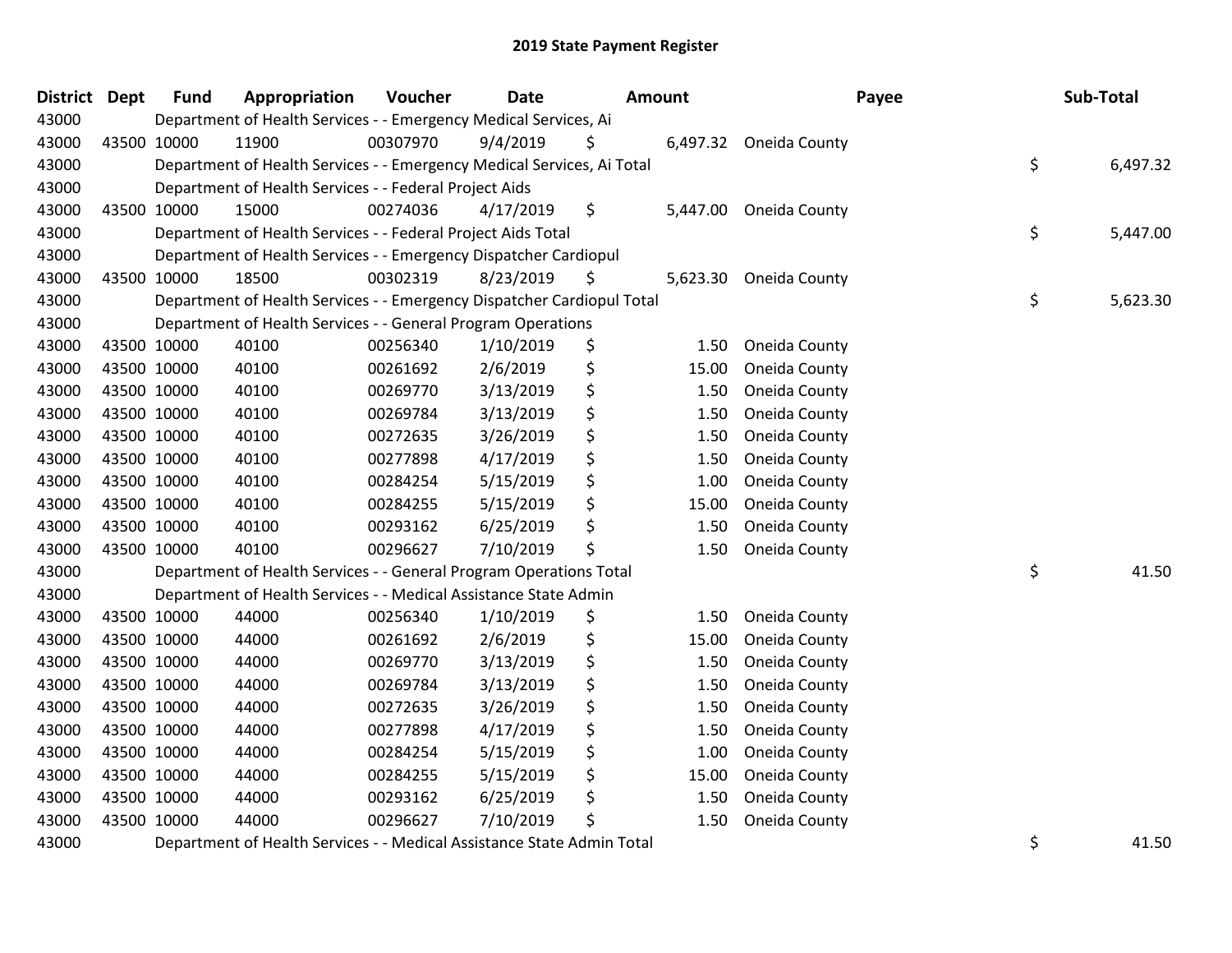| District | Dept | <b>Fund</b> | Appropriation                                                          | Voucher  | <b>Date</b> |     | <b>Amount</b> | Payee         | Sub-Total    |
|----------|------|-------------|------------------------------------------------------------------------|----------|-------------|-----|---------------|---------------|--------------|
| 43000    |      |             | Department of Health Services - - General Program Operations           |          |             |     |               |               |              |
| 43000    |      | 43500 10000 | 80100                                                                  | 00289895 | 6/11/2019   | \$  | 80.00         | Oneida County |              |
| 43000    |      |             | Department of Health Services - - General Program Operations Total     |          |             |     |               |               | \$<br>80.00  |
| 43000    |      |             | Dept of Children and Families - - Fees For Administrative Servic       |          |             |     |               |               |              |
| 43000    |      | 43700 10000 | 23100                                                                  | 00049869 | 2/5/2019    | \$  | 15.00         | Oneida County |              |
| 43000    |      | 43700 10000 | 23100                                                                  | 00054489 | 4/30/2019   | \$  | 55.00         | Oneida County |              |
| 43000    |      | 43700 10000 | 23100                                                                  | 00058413 | 7/26/2019   | \$  | 55.00         | Oneida County |              |
| 43000    |      | 43700 10000 | 23100                                                                  | 00062304 | 10/31/2019  | \$  | 60.00         | Oneida County |              |
| 43000    |      |             | Dept of Children and Families - - Fees For Administrative Servic Total |          |             |     |               |               | \$<br>185.00 |
| 43000    |      |             | Dept of Children and Families - - Child Care Block Grant - Ops         |          |             |     |               |               |              |
| 43000    |      | 43700 10000 | 24500                                                                  | 00061726 | 10/25/2019  | - S | 6.25          | Oneida County |              |
| 43000    |      |             | Dept of Children and Families - - Child Care Block Grant - Ops Total   |          |             |     |               |               | \$<br>6.25   |
| 43000    |      |             | Dept of Children and Families - - General Aids                         |          |             |     |               |               |              |
| 43000    |      | 43700 10000 | 99000                                                                  | 00048540 | 1/7/2019    | \$  | 21,741.35     | Oneida County |              |
| 43000    |      | 43700 10000 | 99000                                                                  | 00049427 | 2/1/2019    | \$  | 94,493.71     | Oneida County |              |
| 43000    |      | 43700 10000 | 99000                                                                  | 00049497 | 2/5/2019    | \$  | 18,937.41     | Oneida County |              |
| 43000    |      | 43700 10000 | 99000                                                                  | 00049664 | 2/5/2019    | \$  | 229.45        | Oneida County |              |
| 43000    |      | 43700 10000 | 99000                                                                  | 00049736 | 2/5/2019    | \$  | 427.00        | Oneida County |              |
| 43000    |      | 43700 10000 | 99000                                                                  | 00050410 | 2/25/2019   | \$  | 1,028.00      | Oneida County |              |
| 43000    |      | 43700 10000 | 99000                                                                  | 00050952 | 3/6/2019    | \$  | 8,146.00      | Oneida County |              |
| 43000    |      | 43700 10000 | 99000                                                                  | 00050953 | 3/5/2019    | \$  | 258,034.78    | Oneida County |              |
| 43000    |      | 43700 10000 | 99000                                                                  | 00051132 | 3/7/2019    | \$  | 11,505.24     | Oneida County |              |
| 43000    |      | 43700 10000 | 99000                                                                  | 00051597 | 3/20/2019   | \$  | 817.05        | Oneida County |              |
| 43000    |      | 43700 10000 | 99000                                                                  | 00051808 | 3/22/2019   | \$  | 6,000.71      | Oneida County |              |
| 43000    |      | 43700 10000 | 99000                                                                  | 00052886 | 4/5/2019    | \$  | 2,980.32      | Oneida County |              |
| 43000    |      | 43700 10000 | 99000                                                                  | 00052887 | 4/5/2019    | \$  | 106,960.48    | Oneida County |              |
| 43000    |      | 43700 10000 | 99000                                                                  | 00052966 | 4/8/2019    | \$  | 4,734.02      | Oneida County |              |
| 43000    |      | 43700 10000 | 99000                                                                  | 00053276 | 4/16/2019   | \$  | 15,128.00     | Oneida County |              |
| 43000    |      | 43700 10000 | 99000                                                                  | 00053633 | 4/23/2019   | \$  | 16,438.33     | Oneida County |              |
| 43000    |      | 43700 10000 | 99000                                                                  | 00054014 | 4/30/2019   | \$  | 5,672.00      | Oneida County |              |
| 43000    |      | 43700 10000 | 99000                                                                  | 00054595 | 5/2/2019    | \$  | 126,340.42    | Oneida County |              |
| 43000    |      | 43700 10000 | 99000                                                                  | 00054680 | 5/6/2019    | \$  | 114,263.76    | Oneida County |              |
| 43000    |      | 43700 10000 | 99000                                                                  | 00056112 | 6/5/2019    | \$  | 30,830.14     | Oneida County |              |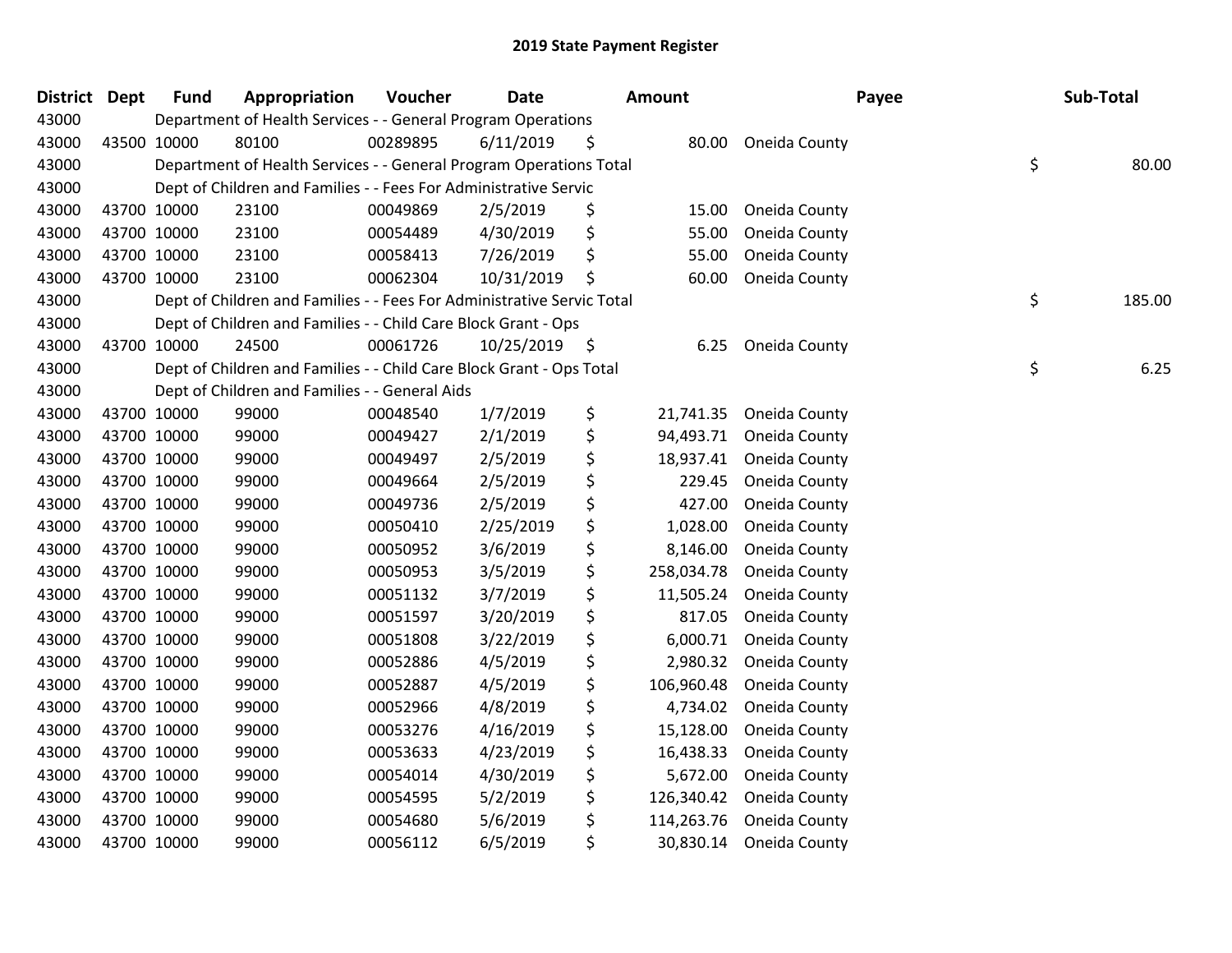| <b>District</b> | <b>Dept</b> | <b>Fund</b> | Appropriation                                        | Voucher  | <b>Date</b> | Amount           | Payee         | Sub-Total          |
|-----------------|-------------|-------------|------------------------------------------------------|----------|-------------|------------------|---------------|--------------------|
| 43000           |             | 43700 10000 | 99000                                                | 00056244 | 6/7/2019    | \$<br>12,025.23  | Oneida County |                    |
| 43000           |             | 43700 10000 | 99000                                                | 00057294 | 7/3/2019    | \$<br>157.27     | Oneida County |                    |
| 43000           | 43700 10000 |             | 99000                                                | 00057378 | 7/5/2019    | \$<br>27,564.29  | Oneida County |                    |
| 43000           |             | 43700 10000 | 99000                                                | 00057844 | 7/16/2019   | \$<br>15,716.84  | Oneida County |                    |
| 43000           |             | 43700 10000 | 99000                                                | 00058486 | 7/30/2019   | \$<br>82,916.11  | Oneida County |                    |
| 43000           |             | 43700 10000 | 99000                                                | 00058607 | 8/1/2019    | \$<br>99,034.65  | Oneida County |                    |
| 43000           |             | 43700 10000 | 99000                                                | 00058704 | 8/6/2019    | \$<br>21,852.00  | Oneida County |                    |
| 43000           |             | 43700 10000 | 99000                                                | 00058789 | 8/5/2019    | \$<br>20,432.18  | Oneida County |                    |
| 43000           |             | 43700 10000 | 99000                                                | 00058790 | 8/6/2019    | \$<br>8,147.55   | Oneida County |                    |
| 43000           |             | 43700 10000 | 99000                                                | 00059913 | 9/5/2019    | \$<br>28,813.95  | Oneida County |                    |
| 43000           |             | 43700 10000 | 99000                                                | 00060464 | 9/24/2019   | \$<br>673,109.86 | Oneida County |                    |
| 43000           |             | 43700 10000 | 99000                                                | 00060784 | 9/27/2019   | \$<br>2,004.00   | Oneida County |                    |
| 43000           |             | 43700 10000 | 99000                                                | 00060785 | 9/27/2019   | \$<br>604.86     | Oneida County |                    |
| 43000           |             | 43700 10000 | 99000                                                | 00061067 | 10/4/2019   | \$<br>3,729.90   | Oneida County |                    |
| 43000           |             | 43700 10000 | 99000                                                | 00061176 | 10/7/2019   | \$<br>34,390.62  | Oneida County |                    |
| 43000           |             | 43700 10000 | 99000                                                | 00061985 | 10/30/2019  | \$<br>93,211.24  | Oneida County |                    |
| 43000           |             | 43700 10000 | 99000                                                | 00062398 | 11/5/2019   | \$<br>20,053.88  | Oneida County |                    |
| 43000           |             | 43700 10000 | 99000                                                | 00062559 | 11/8/2019   | \$<br>22,772.86  | Oneida County |                    |
| 43000           |             | 43700 10000 | 99000                                                | 00062938 | 11/18/2019  | \$<br>9,215.02   | Oneida County |                    |
| 43000           |             | 43700 10000 | 99000                                                | 00063568 | 12/5/2019   | \$<br>24,108.46  | Oneida County |                    |
| 43000           | 43700 10000 |             | 99000                                                | 00063645 | 12/5/2019   | \$<br>369.39     | Oneida County |                    |
| 43000           |             |             | Dept of Children and Families - - General Aids Total |          |             |                  |               | \$<br>2,044,938.33 |
| 43000           |             |             | Dept of Workforce Development - - Ui Admin Fed       |          |             |                  |               |                    |
| 43000           |             | 44500 10000 | 15100                                                | 00204054 | 1/3/2019    | \$<br>15.00      | Oneida County |                    |
| 43000           |             | 44500 10000 | 15100                                                | 00208793 | 2/4/2019    | \$<br>60.00      | Oneida County |                    |
| 43000           |             | 44500 10000 | 15100                                                | 00211686 | 2/20/2019   | \$<br>3.00       | Oneida County |                    |
| 43000           |             | 44500 10000 | 15100                                                | 00213494 | 3/4/2019    | \$<br>45.00      | Oneida County |                    |
| 43000           |             | 44500 10000 | 15100                                                | 00218425 | 4/2/2019    | \$<br>45.00      | Oneida County |                    |
| 43000           |             | 44500 10000 | 15100                                                | 00223382 | 5/2/2019    | \$<br>60.00      | Oneida County |                    |
| 43000           |             | 44500 10000 | 15100                                                | 00228670 | 6/4/2019    | \$<br>25.00      | Oneida County |                    |
| 43000           |             | 44500 10000 | 15100                                                | 00233357 | 7/2/2019    | \$<br>20.00      | Oneida County |                    |
| 43000           |             | 44500 10000 | 15100                                                | 00238726 | 8/2/2019    | \$<br>55.00      | Oneida County |                    |
| 43000           |             | 44500 10000 | 15100                                                | 00244430 | 9/4/2019    | \$<br>55.00      | Oneida County |                    |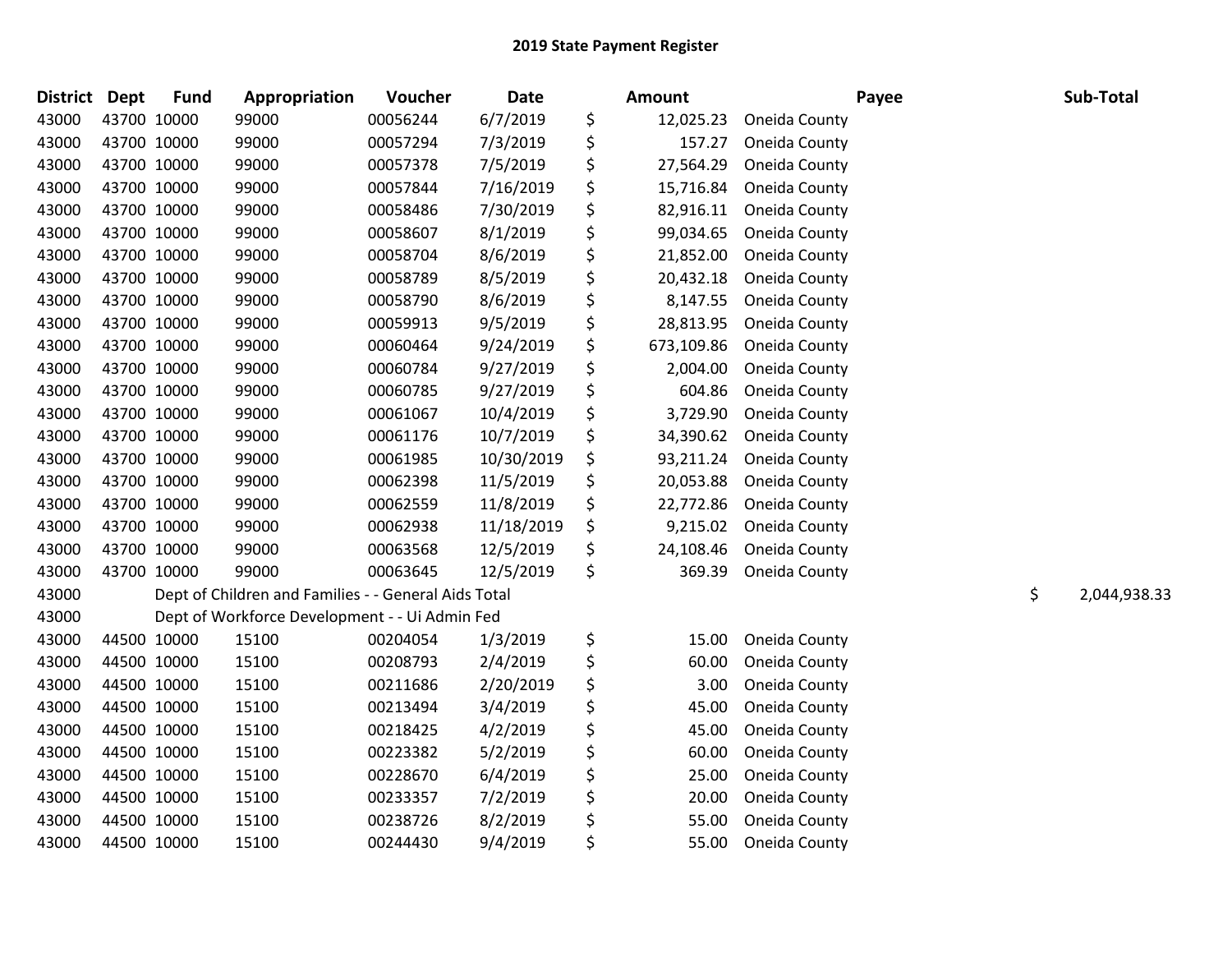| <b>District Dept</b> |             | <b>Fund</b> | Appropriation                                                         | Voucher  | <b>Date</b> | Amount          |               | Payee | Sub-Total |
|----------------------|-------------|-------------|-----------------------------------------------------------------------|----------|-------------|-----------------|---------------|-------|-----------|
| 43000                |             | 44500 10000 | 15100                                                                 | 00249267 | 10/2/2019   | \$<br>20.00     | Oneida County |       |           |
| 43000                |             | 44500 10000 | 15100                                                                 | 00255655 | 11/4/2019   | \$<br>85.00     | Oneida County |       |           |
| 43000                | 44500 10000 |             | 15100                                                                 | 00261216 | 12/3/2019   | \$<br>30.00     | Oneida County |       |           |
| 43000                |             |             | Dept of Workforce Development - - Ui Admin Fed Total                  |          |             |                 |               | \$    | 518.00    |
| 43000                |             |             | Dept of Workforce Development - - Wc Ops Uninsured Emplyr Admin       |          |             |                 |               |       |           |
| 43000                |             | 44500 22700 | 17700                                                                 | 00217134 | 3/27/2019   | \$<br>35.00     | Oneida County |       |           |
| 43000                |             | 44500 22700 | 17700                                                                 | 00217290 | 3/28/2019   | \$<br>10.00     | Oneida County |       |           |
| 43000                | 44500 22700 |             | 17700                                                                 | 00217298 | 3/28/2019   | \$<br>35.00     | Oneida County |       |           |
| 43000                | 44500 22700 |             | 17700                                                                 | 00247066 | 9/19/2019   | \$<br>50.00     | Oneida County |       |           |
| 43000                |             | 44500 22700 | 17700                                                                 | 00247068 | 9/19/2019   | \$<br>40.00     | Oneida County |       |           |
| 43000                |             |             | Dept of Workforce Development - - Wc Ops Uninsured Emplyr Admin Total |          |             |                 |               | \$    | 170.00    |
| 43000                |             |             | Department of Justice - - Legal Expenses                              |          |             |                 |               |       |           |
| 43000                |             | 45500 10000 | 10400                                                                 | 00061107 | 3/21/2019   | \$<br>60.00     | Oneida County |       |           |
| 43000                | 45500 10000 |             | 10400                                                                 | 00061108 | 3/21/2019   | \$<br>60.00     | Oneida County |       |           |
| 43000                |             | 45500 10000 | 10400                                                                 | 00066010 | 6/7/2019    | \$<br>60.00     | Oneida County |       |           |
| 43000                |             |             | Department of Justice - - Legal Expenses Total                        |          |             |                 |               | \$    | 180.00    |
| 43000                |             |             | Department of Justice - - Drug Trafficking Resp Grants                |          |             |                 |               |       |           |
| 43000                |             | 45500 10000 | 20800                                                                 | 00068216 | 7/17/2019   | \$<br>18,000.00 | Oneida County |       |           |
| 43000                | 45500 10000 |             | 20800                                                                 | 00072869 | 10/11/2019  | \$<br>8,000.00  | Oneida County |       |           |
| 43000                |             |             | Department of Justice - - Drug Trafficking Resp Grants Total          |          |             |                 |               | \$    | 26,000.00 |
| 43000                |             |             | Department of Justice - - Crime Laboratories, Dna                     |          |             |                 |               |       |           |
| 43000                |             | 45500 10000 | 22100                                                                 | 00068580 | 7/19/2019   | \$<br>1,290.00  | Oneida County |       |           |
| 43000                |             |             | Department of Justice - - Crime Laboratories, Dna Total               |          |             |                 |               | \$    | 1,290.00  |
| 43000                |             |             | Department of Justice - - Drug Crimes Enforcement, Local              |          |             |                 |               |       |           |
| 43000                |             | 45500 10000 | 22500                                                                 | 00060423 | 2/27/2019   | \$<br>20,967.00 | Oneida County |       |           |
| 43000                |             |             | Department of Justice - - Drug Crimes Enforcement, Local Total        |          |             |                 |               | \$    | 20,967.00 |
| 43000                |             |             | Department of Justice - - County Law Enforcement Service              |          |             |                 |               |       |           |
| 43000                |             | 45500 10000 | 22600                                                                 | 00058251 | 1/15/2019   | \$<br>31,225.00 | Oneida County |       |           |
| 43000                |             |             | Department of Justice - - County Law Enforcement Service Total        |          |             |                 |               | \$    | 31,225.00 |
| 43000                |             |             | Department of Justice - - Law Enforcement Train, Local                |          |             |                 |               |       |           |
| 43000                |             | 45500 10000 | 23100                                                                 | 00069259 | 8/2/2019    | \$<br>2,660.44  | Oneida County |       |           |
| 43000                |             | 45500 10000 | 23100                                                                 | 00073973 | 10/31/2019  | \$<br>9,440.00  | Oneida County |       |           |
| 43000                |             |             | Department of Justice - - Law Enforcement Train, Local Total          |          |             |                 |               | \$    | 12,100.44 |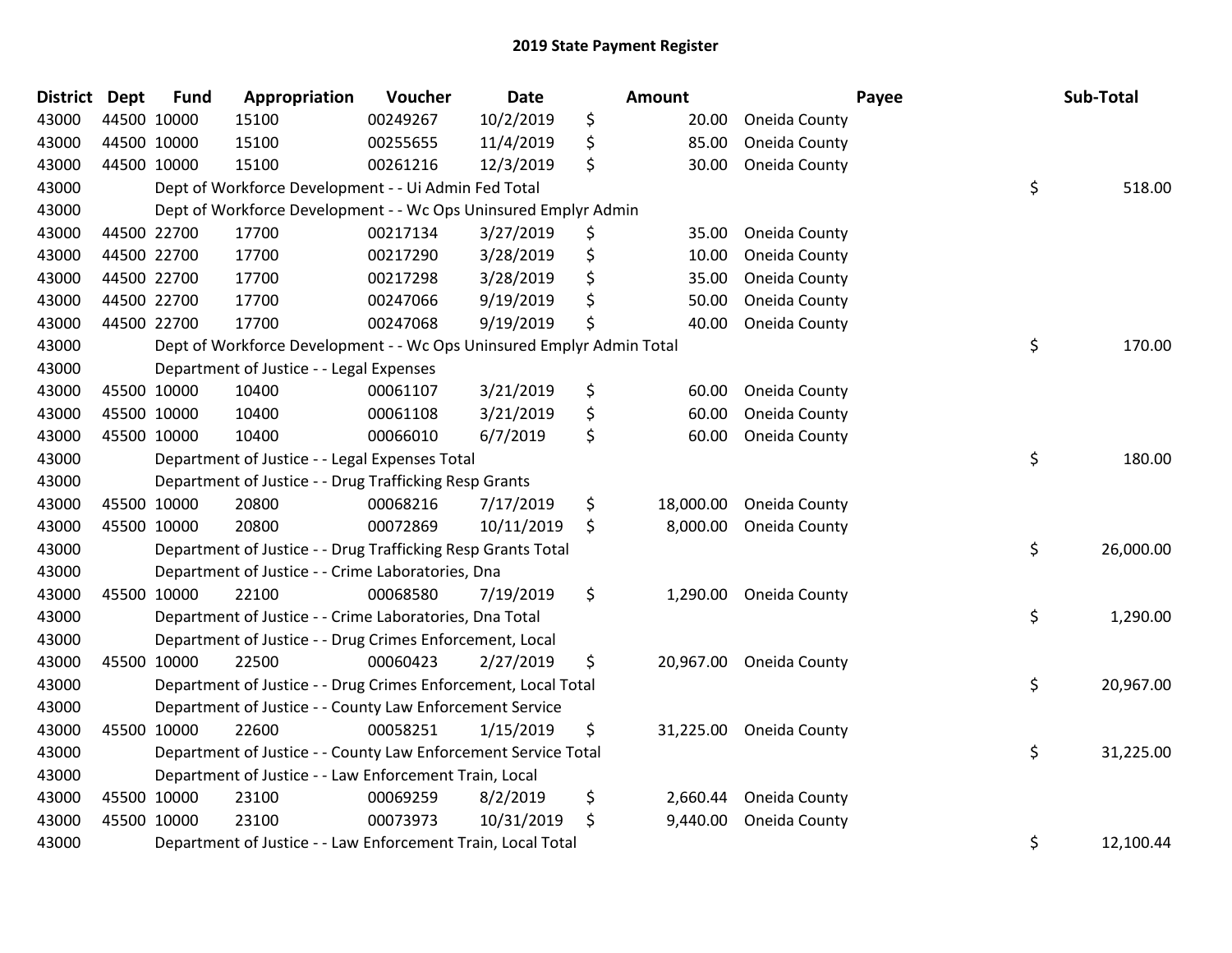| <b>District</b> | <b>Dept</b> | <b>Fund</b> | Appropriation                                                 | Voucher  | <b>Date</b> | <b>Amount</b>  | Payee         | Sub-Total       |
|-----------------|-------------|-------------|---------------------------------------------------------------|----------|-------------|----------------|---------------|-----------------|
| 43000           |             |             | Department of Justice - - Federal Aid, State Operations       |          |             |                |               |                 |
| 43000           | 45500 10000 |             | 24100                                                         | 00059803 | 2/15/2019   | \$<br>3,145.00 | Oneida County |                 |
| 43000           | 45500 10000 |             | 24100                                                         | 00060687 | 2/28/2019   | \$<br>119.41   | Oneida County |                 |
| 43000           | 45500 10000 |             | 24100                                                         | 00071028 | 9/5/2019    | \$<br>299.05   | Oneida County |                 |
| 43000           |             |             | Department of Justice - - Federal Aid, State Operations Total |          |             |                |               | \$<br>3,563.46  |
| 43000           |             |             | Department of Justice - - Federal Aid, Local Assistance       |          |             |                |               |                 |
| 43000           | 45500 10000 |             | 25100                                                         | 00059053 | 2/1/2019    | \$<br>6,079.00 | Oneida County |                 |
| 43000           | 45500 10000 |             | 25100                                                         | 00059667 | 2/19/2019   | \$<br>7,212.71 | Oneida County |                 |
| 43000           | 45500 10000 |             | 25100                                                         | 00061843 | 3/21/2019   | \$<br>7,423.60 | Oneida County |                 |
| 43000           | 45500 10000 |             | 25100                                                         | 00062358 | 3/26/2019   | \$<br>2,067.67 | Oneida County |                 |
| 43000           | 45500 10000 |             | 25100                                                         | 00063639 | 4/26/2019   | \$<br>3,537.38 | Oneida County |                 |
| 43000           | 45500 10000 |             | 25100                                                         | 00063682 | 4/26/2019   | \$<br>9,456.34 | Oneida County |                 |
| 43000           | 45500 10000 |             | 25100                                                         | 00068988 | 7/31/2019   | \$<br>8,687.66 | Oneida County |                 |
| 43000           | 45500 10000 |             | 25100                                                         | 00069414 | 8/5/2019    | \$<br>2,380.92 | Oneida County |                 |
| 43000           | 45500 10000 |             | 25100                                                         | 00069820 | 8/9/2019    | \$<br>7,589.80 | Oneida County |                 |
| 43000           | 45500 10000 |             | 25100                                                         | 00071371 | 9/17/2019   | \$<br>3,880.52 | Oneida County |                 |
| 43000           | 45500 10000 |             | 25100                                                         | 00072842 | 10/11/2019  | \$<br>2,593.41 | Oneida County |                 |
| 43000           | 45500 10000 |             | 25100                                                         | 00073208 | 10/18/2019  | \$<br>6,079.00 | Oneida County |                 |
| 43000           | 45500 10000 |             | 25100                                                         | 00075992 | 12/9/2019   | \$<br>8,691.09 | Oneida County |                 |
| 43000           | 45500 10000 |             | 25100                                                         | 00075997 | 12/9/2019   | \$<br>4,355.00 | Oneida County |                 |
| 43000           | 45500 10000 |             | 25100                                                         | 00076582 | 12/23/2019  | \$<br>5,630.09 | Oneida County |                 |
| 43000           | 45500 10000 |             | 25100                                                         | 00077200 | 12/26/2019  | \$<br>5,550.88 | Oneida County |                 |
| 43000           | 45500 10000 |             | 25100                                                         | 00077461 | 12/26/2019  | \$<br>687.96   | Oneida County |                 |
| 43000           |             |             | Department of Justice - - Federal Aid, Local Assistance Total |          |             |                |               | \$<br>91,903.03 |
| 43000           |             |             | Department of Justice - - Internet Crimes Against Childr      |          |             |                |               |                 |
| 43000           | 45500 10000 |             | 28400                                                         | 00060935 | 3/6/2019    | \$<br>2,374.00 | Oneida County |                 |
| 43000           | 45500 10000 |             | 28400                                                         | 00064577 | 5/8/2019    | \$<br>1,017.79 | Oneida County |                 |
| 43000           | 45500 10000 |             | 28400                                                         | 00065739 | 6/3/2019    | \$<br>1,232.57 | Oneida County |                 |
| 43000           | 45500 10000 |             | 28400                                                         | 00066869 | 6/18/2019   | \$<br>1,659.94 | Oneida County |                 |
| 43000           | 45500 10000 |             | 28400                                                         | 00066871 | 6/18/2019   | \$<br>2,742.61 | Oneida County |                 |
| 43000           | 45500 10000 |             | 28400                                                         | 00069010 | 7/29/2019   | \$<br>174.00   | Oneida County |                 |
| 43000           | 45500 10000 |             | 28400                                                         | 00069148 | 7/29/2019   | \$<br>2,858.24 | Oneida County |                 |
| 43000           | 45500 10000 |             | 28400                                                         | 00071018 | 9/5/2019    | \$<br>439.00   | Oneida County |                 |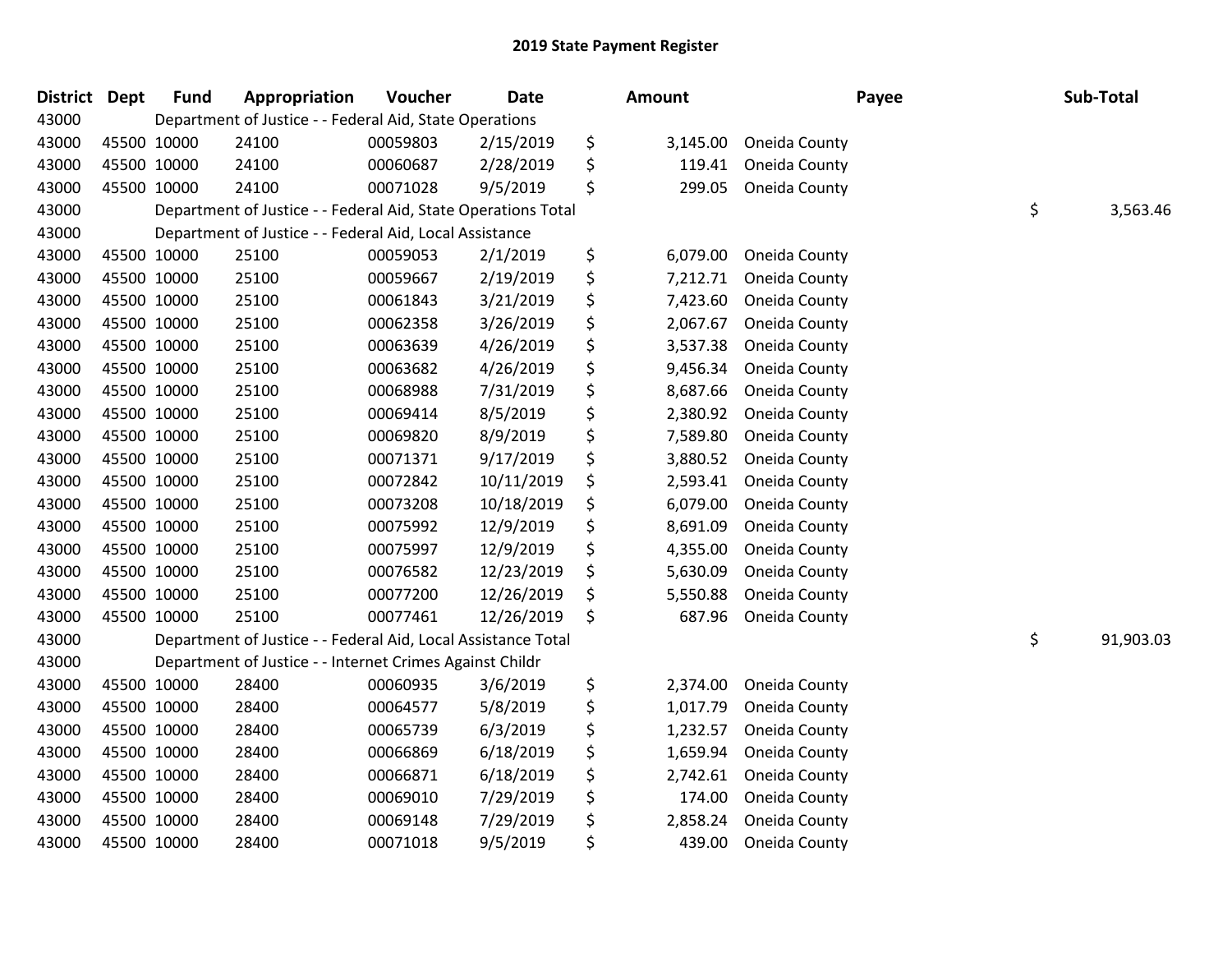| <b>District</b> | <b>Dept</b> | <b>Fund</b> | Appropriation                                                           | Voucher  | <b>Date</b> | <b>Amount</b>   |               | Payee | Sub-Total |
|-----------------|-------------|-------------|-------------------------------------------------------------------------|----------|-------------|-----------------|---------------|-------|-----------|
| 43000           | 45500 10000 |             | 28400                                                                   | 00074190 | 11/13/2019  | \$<br>600.00    | Oneida County |       |           |
| 43000           | 45500 10000 |             | 28400                                                                   | 00076501 | 12/13/2019  | \$<br>1,524.10  | Oneida County |       |           |
| 43000           |             |             | Department of Justice - - Internet Crimes Against Childr Total          |          |             |                 |               | \$    | 14,622.25 |
| 43000           |             |             | Department of Justice - - Crime Victim Witness Assist                   |          |             |                 |               |       |           |
| 43000           |             | 45500 10000 | 53200                                                                   | 00060582 | 2/28/2019   | \$<br>7,581.05  | Oneida County |       |           |
| 43000           |             | 45500 10000 | 53200                                                                   | 00068342 | 7/18/2019   | \$<br>7,228.75  | Oneida County |       |           |
| 43000           |             |             | Department of Justice - - Crime Victim Witness Assist Total             |          |             |                 |               | \$    | 14,809.80 |
| 43000           |             |             | Department of Military Affairs - - Regional Emergency Response Tm       |          |             |                 |               |       |           |
| 43000           | 46500 10000 |             | 30600                                                                   | 00055383 | 1/28/2019   | \$<br>5,836.93  | Oneida County |       |           |
| 43000           | 46500 10000 |             | 30600                                                                   | 00058717 | 4/5/2019    | \$<br>5,836.93  | Oneida County |       |           |
| 43000           |             | 46500 10000 | 30600                                                                   | 00061640 | 6/5/2019    | \$<br>5,836.93  | Oneida County |       |           |
| 43000           |             | 46500 10000 | 30600                                                                   | 00067830 | 10/8/2019   | \$<br>5,836.93  | Oneida County |       |           |
| 43000           |             |             | Department of Military Affairs - - Regional Emergency Response Tm Total |          |             |                 |               | \$    | 23,347.72 |
| 43000           |             |             | Department of Military Affairs - - Emergency Response Equipment         |          |             |                 |               |       |           |
| 43000           |             | 46500 10000 | 30800                                                                   | 00053958 | 1/7/2019    | \$<br>6,951.12  | Oneida County |       |           |
| 43000           |             | 46500 10000 | 30800                                                                   | 00070147 | 12/4/2019   | \$<br>6,259.12  | Oneida County |       |           |
| 43000           |             |             | Department of Military Affairs - - Emergency Response Equipment Total   |          |             |                 |               | \$    | 13,210.24 |
| 43000           |             |             | Department of Military Affairs - - Mobile Field Force Grants            |          |             |                 |               |       |           |
| 43000           | 46500 10000 |             | 31200                                                                   | 00058734 | 4/4/2019    | \$<br>7,648.78  | Oneida County |       |           |
| 43000           |             |             | Department of Military Affairs - - Mobile Field Force Grants Total      |          |             |                 |               | \$    | 7,648.78  |
| 43000           |             |             | Department of Military Affairs - - Federal Aid, Local Assistance        |          |             |                 |               |       |           |
| 43000           |             | 46500 10000 | 34200                                                                   | 00055553 | 1/31/2019   | \$<br>21,897.49 | Oneida County |       |           |
| 43000           |             | 46500 10000 | 34200                                                                   | 00064996 | 8/8/2019    | \$<br>675.00    | Oneida County |       |           |
| 43000           | 46500 10000 |             | 34200                                                                   | 00066855 | 9/16/2019   | \$<br>5,187.39  | Oneida County |       |           |
| 43000           |             | 46500 10000 | 34200                                                                   | 00071129 | 12/20/2019  | \$<br>43,683.59 | Oneida County |       |           |
| 43000           |             |             | Department of Military Affairs - - Federal Aid, Local Assistance Total  |          |             |                 |               | \$    | 71,443.47 |
| 43000           |             |             | Department of Military Affairs - - Federal Aid, Homeland Security       |          |             |                 |               |       |           |
| 43000           |             | 46500 10000 | 35000                                                                   | 00066240 | 9/4/2019    | \$<br>2,900.00  | Oneida County |       |           |
| 43000           | 46500 10000 |             | 35000                                                                   | 00067084 | 9/25/2019   | \$<br>20,000.00 | Oneida County |       |           |
| 43000           |             | 46500 10000 | 35000                                                                   | 00067544 | 10/2/2019   | \$<br>8,000.00  | Oneida County |       |           |
| 43000           |             |             | Department of Military Affairs - - Federal Aid, Homeland Security Total |          |             |                 |               | \$    | 30,900.00 |
| 43000           |             |             | Department of Military Affairs - - St Emerg Response Bd Grant Pif       |          |             |                 |               |       |           |
| 43000           | 46500 27200 |             | 36400                                                                   | 00055489 | 1/31/2019   | \$<br>4,709.70  | Oneida County |       |           |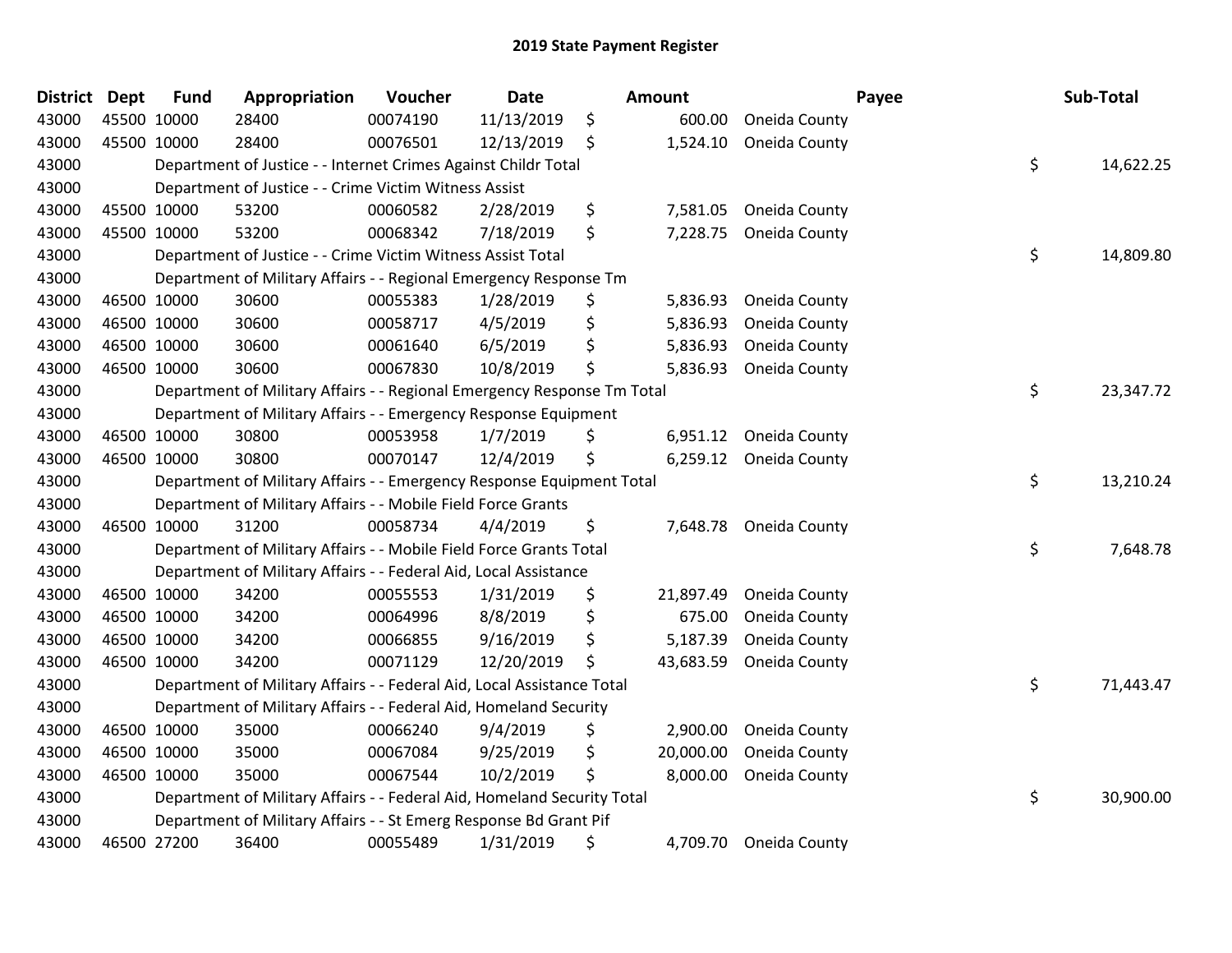| <b>District</b> | <b>Dept</b> | <b>Fund</b> | Appropriation                                                           | Voucher  | <b>Date</b> | <b>Amount</b> |          | Payee         | Sub-Total       |
|-----------------|-------------|-------------|-------------------------------------------------------------------------|----------|-------------|---------------|----------|---------------|-----------------|
| 43000           |             |             | Department of Military Affairs - - St Emerg Response Bd Grant Pif Total |          |             |               |          |               | \$<br>4,709.70  |
| 43000           |             |             | Department of Veterans Affairs - - Grants To Counties                   |          |             |               |          |               |                 |
| 43000           |             | 48500 15200 | 12700                                                                   | 00060705 | 2/22/2019   | \$            | 1,000.00 | Oneida County |                 |
| 43000           |             |             | Department of Veterans Affairs - - Grants To Counties Total             |          |             |               |          |               | \$<br>1,000.00  |
| 43000           |             |             | Department of Veterans Affairs - - County Grants                        |          |             |               |          |               |                 |
| 43000           |             | 48500 58200 | 26700                                                                   | 00060705 | 2/22/2019   | \$            | 4,500.00 | Oneida County |                 |
| 43000           |             |             | Department of Veterans Affairs - - County Grants Total                  |          |             |               |          |               | \$<br>4,500.00  |
| 43000           |             |             | Department of Veterans Affairs - - County Grants                        |          |             |               |          |               |                 |
| 43000           | 48500 58300 |             | 37000                                                                   | 00060705 | 2/22/2019   | \$            | 4,500.00 | Oneida County |                 |
| 43000           |             |             | Department of Veterans Affairs - - County Grants Total                  |          |             |               |          |               | \$<br>4,500.00  |
| 43000           |             |             | Department of Administration - - Federal Aid, Local Assistance          |          |             |               |          |               |                 |
| 43000           |             | 50500 10000 | 15500                                                                   | 00095301 | 1/16/2019   | \$            | 2,931.00 | Oneida County |                 |
| 43000           |             | 50500 10000 | 15500                                                                   | 00096032 | 1/29/2019   | \$            | 2,494.00 | Oneida County |                 |
| 43000           | 50500 10000 |             | 15500                                                                   | 00098883 | 3/15/2019   | \$            | 3,390.00 | Oneida County |                 |
| 43000           | 50500 10000 |             | 15500                                                                   | 00099653 | 3/29/2019   | \$            | 3,599.00 | Oneida County |                 |
| 43000           |             | 50500 10000 | 15500                                                                   | 00101640 | 4/30/2019   | \$            | 3,455.00 | Oneida County |                 |
| 43000           |             | 50500 10000 | 15500                                                                   | 00104150 | 6/17/2019   | \$            | 6,351.00 | Oneida County |                 |
| 43000           |             | 50500 10000 | 15500                                                                   | 00105022 | 7/1/2019    | \$            | 4,957.00 | Oneida County |                 |
| 43000           | 50500 10000 |             | 15500                                                                   | 00106484 | 7/30/2019   | \$            | 1,332.00 | Oneida County |                 |
| 43000           | 50500 10000 |             | 15500                                                                   | 00107959 | 8/30/2019   | \$            | 2,194.00 | Oneida County |                 |
| 43000           |             | 50500 10000 | 15500                                                                   | 00110010 | 10/1/2019   | \$            | 2,449.00 | Oneida County |                 |
| 43000           |             | 50500 10000 | 15500                                                                   | 00111618 | 10/29/2019  | \$            | 1,512.00 | Oneida County |                 |
| 43000           |             |             | Department of Administration - - Federal Aid, Local Assistance Total    |          |             |               |          |               | \$<br>34,664.00 |
| 43000           |             |             | Department of Administration - - Low-Income Assistance Grants           |          |             |               |          |               |                 |
| 43000           | 50500 23500 |             | 37100                                                                   | 00095301 | 1/16/2019   | \$            | 5,703.00 | Oneida County |                 |
| 43000           |             | 50500 23500 | 37100                                                                   | 00096032 | 1/29/2019   | \$            | 3,830.00 | Oneida County |                 |
| 43000           |             | 50500 23500 | 37100                                                                   | 00098883 | 3/15/2019   | \$            | 5,033.00 | Oneida County |                 |
| 43000           |             | 50500 23500 | 37100                                                                   | 00099653 | 3/29/2019   | \$            | 5,187.00 | Oneida County |                 |
| 43000           | 50500 23500 |             | 37100                                                                   | 00101640 | 4/30/2019   | \$            | 3,682.00 | Oneida County |                 |
| 43000           | 50500 23500 |             | 37100                                                                   | 00104150 | 6/17/2019   | \$            | 1,335.00 | Oneida County |                 |
| 43000           |             | 50500 23500 | 37100                                                                   | 00105022 | 7/1/2019    | \$            | 229.00   | Oneida County |                 |
| 43000           |             | 50500 23500 | 37100                                                                   | 00106484 | 7/30/2019   | \$            | 38.00    | Oneida County |                 |
| 43000           |             | 50500 23500 | 37100                                                                   | 00107959 | 8/30/2019   | \$            | 394.00   | Oneida County |                 |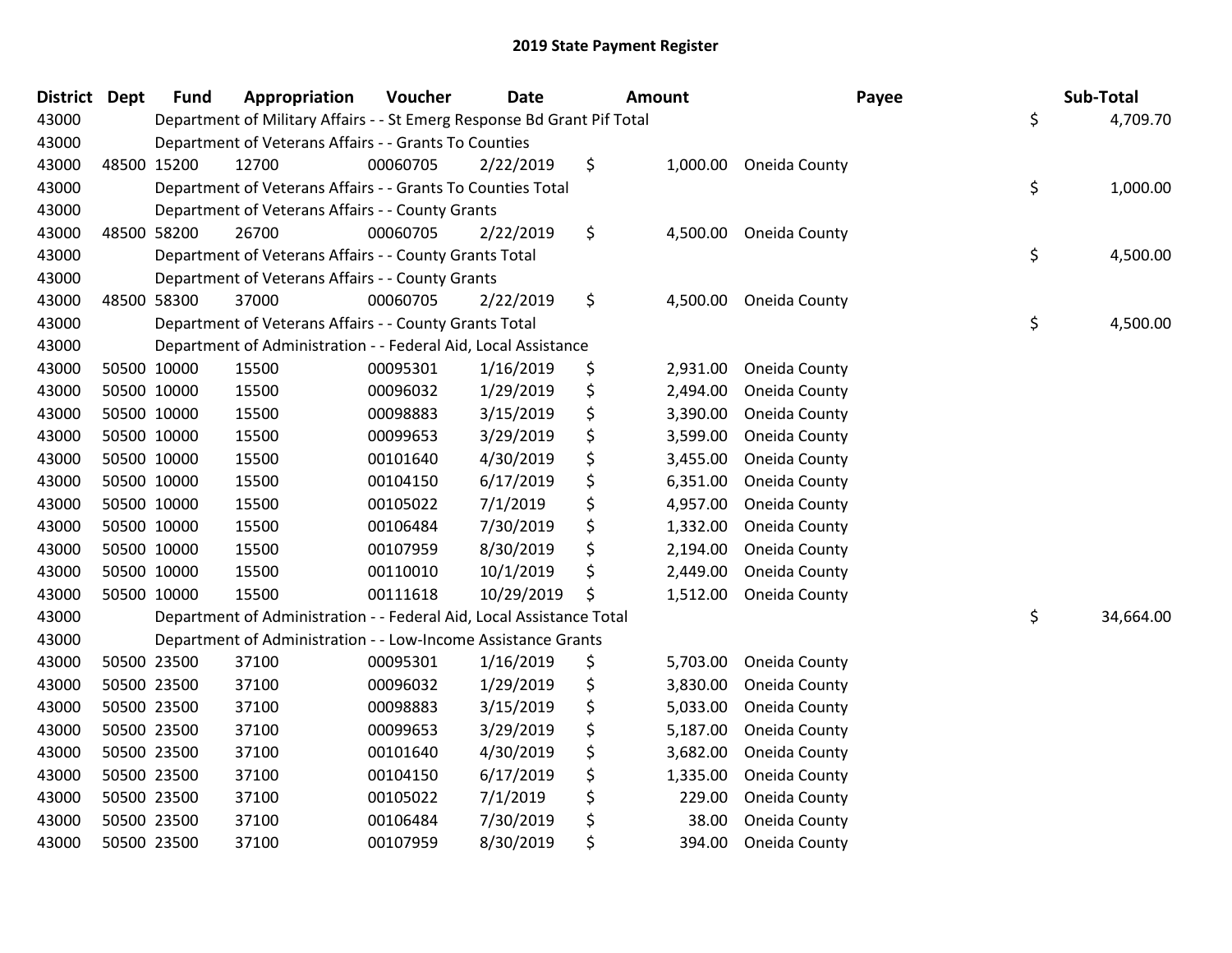| <b>District</b> | <b>Dept</b> | <b>Fund</b> | Appropriation                                                          | Voucher  | Date            | Amount           |               | Payee | Sub-Total  |
|-----------------|-------------|-------------|------------------------------------------------------------------------|----------|-----------------|------------------|---------------|-------|------------|
| 43000           |             | 50500 23500 | 37100                                                                  | 00110010 | 10/1/2019       | \$<br>415.00     | Oneida County |       |            |
| 43000           |             | 50500 23500 | 37100                                                                  | 00111618 | 10/29/2019      | \$<br>3,391.00   | Oneida County |       |            |
| 43000           |             | 50500 23500 | 37100                                                                  | 00113509 | 12/2/2019       | \$<br>14,286.00  | Oneida County |       |            |
| 43000           |             | 50500 23500 | 37100                                                                  | 00115165 | 12/31/2019      | \$<br>11,569.00  | Oneida County |       |            |
| 43000           |             |             | Department of Administration - - Low-Income Assistance Grants Total    |          |                 |                  |               | \$    | 55,092.00  |
| 43000           |             |             | Department of Administration - - Land Information Program; Loca        |          |                 |                  |               |       |            |
| 43000           |             | 50500 26900 | 17300                                                                  | 00095141 | 1/17/2019       | \$<br>1,000.00   | Oneida County |       |            |
| 43000           |             | 50500 26900 | 17300                                                                  | 00098690 | 3/13/2019       | \$<br>14,440.00  | Oneida County |       |            |
| 43000           |             | 50500 26900 | 17300                                                                  | 00099305 | 3/21/2019       | \$<br>25,000.00  | Oneida County |       |            |
| 43000           |             | 50500 26900 | 17300                                                                  | 00099316 | 3/21/2019       | \$<br>25,000.00  | Oneida County |       |            |
| 43000           |             |             | Department of Administration - - Land Information Program; Loca Total  |          |                 |                  |               | \$    | 65,440.00  |
| 43000           |             |             | Commissioners of Public Lands - - General Program Operations           |          |                 |                  |               |       |            |
| 43000           |             | 50700 10000 | 10100                                                                  | 00002782 | $11/27/2019$ \$ | 6.34             | Oneida County |       |            |
| 43000           |             |             | Commissioners of Public Lands - - General Program Operations Total     |          |                 |                  |               | \$    | 6.34       |
| 43000           |             |             | Commissioners of Public Lands - - Trust Lands And Investments --       |          |                 |                  |               |       |            |
| 43000           |             | 50700 10000 | 12800                                                                  | 00002260 | 1/4/2019        | \$<br>15.00      | Oneida County |       |            |
| 43000           |             | 50700 10000 | 12800                                                                  | 00002450 | 4/30/2019       | \$<br>30.00      | Oneida County |       |            |
| 43000           |             |             | Commissioners of Public Lands - - Trust Lands And Investments -- Total |          |                 |                  |               | \$    | 45.00      |
| 43000           |             |             | Public Defender Board - - Transcript, Discovery And Int                |          |                 |                  |               |       |            |
| 43000           |             | 55000 10000 | 10600                                                                  | 00182641 | 2/19/2019       | \$<br>7.40       | Oneida County |       |            |
| 43000           |             | 55000 10000 | 10600                                                                  | 00206490 | 7/19/2019       | \$<br>45.80      | Oneida County |       |            |
| 43000           |             | 55000 10000 | 10600                                                                  | 00210123 | 8/20/2019       | \$<br>67.00      | Oneida County |       |            |
| 43000           |             | 55000 10000 | 10600                                                                  | 00210124 | 8/20/2019       | \$<br>42.20      | Oneida County |       |            |
| 43000           |             |             | Public Defender Board - - Transcript, Discovery And Int Total          |          |                 |                  |               | \$    | 162.40     |
| 43000           |             |             | Department of Revenue - - Warrants and Satisfactions                   |          |                 |                  |               |       |            |
| 43000           |             | 56600 10000 | 10100                                                                  | 00120132 | 2/7/2019        | \$<br>685.00     | Oneida County |       |            |
| 43000           |             | 56600 10000 | 10100                                                                  | 00142507 | 8/9/2019        | \$<br>665.00     | Oneida County |       |            |
| 43000           |             |             | Department of Revenue - - Warrants and Satisfactions Total             |          |                 |                  |               | \$    | 1,350.00   |
| 43000           |             |             | Circuit Courts - - Circuit Court Costs                                 |          |                 |                  |               |       |            |
| 43000           |             | 62500 10000 | 10500                                                                  | 00001247 | 1/17/2019       | \$<br>70,398.32  | Oneida County |       |            |
| 43000           |             | 62500 10000 | 10500                                                                  | 00001454 | 7/5/2019        | \$<br>5,429.00   | Oneida County |       |            |
| 43000           |             | 62500 10000 | 10500                                                                  | 00001557 | 8/1/2019        | \$<br>116,776.00 | Oneida County |       |            |
| 43000           |             |             | Circuit Courts - - Circuit Court Costs Total                           |          |                 |                  |               | \$    | 192,603.32 |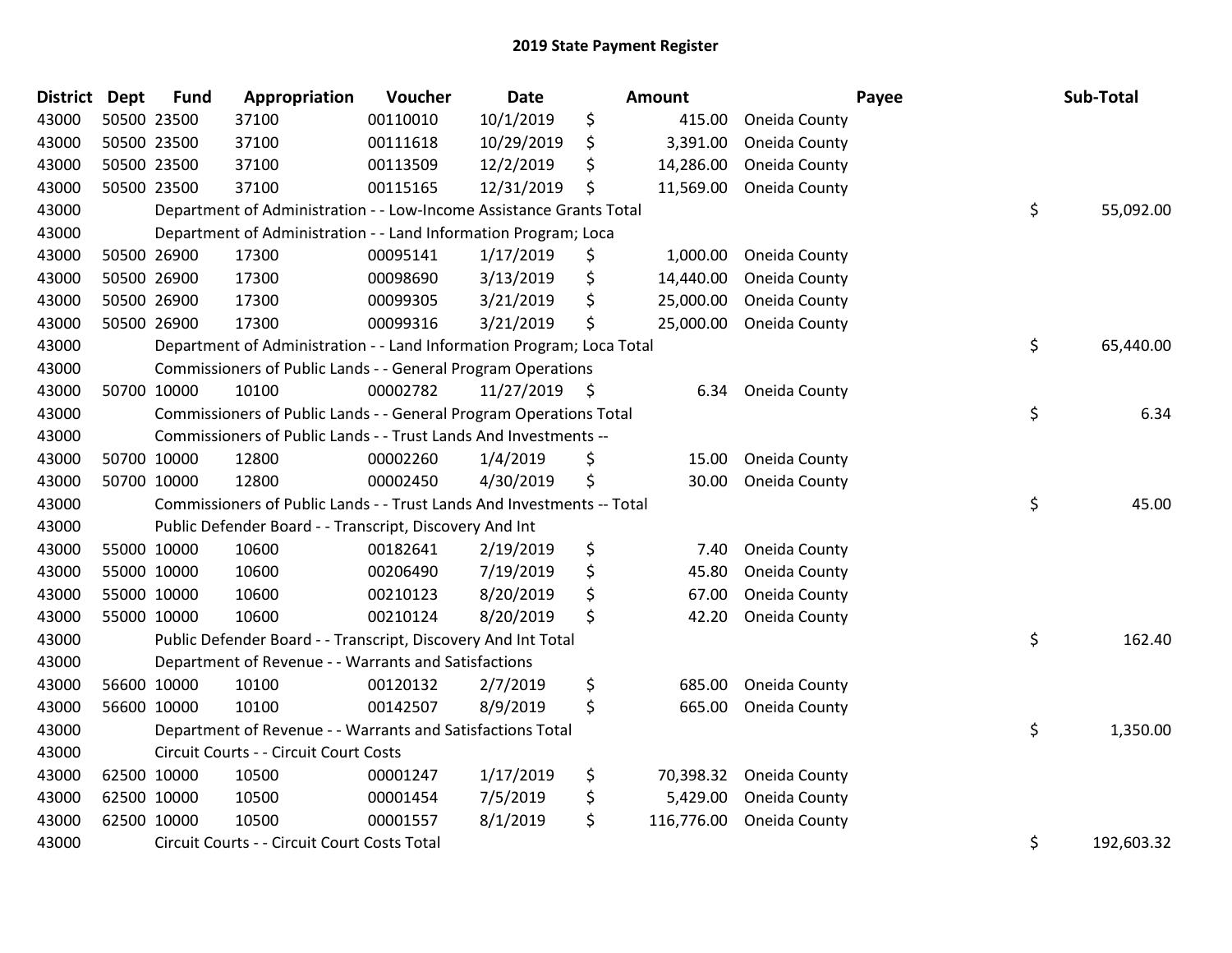| District    | <b>Dept</b> | <b>Fund</b> | Appropriation                                                         | <b>Voucher</b> | <b>Date</b> | Amount             | Payee         | Sub-Total           |
|-------------|-------------|-------------|-----------------------------------------------------------------------|----------------|-------------|--------------------|---------------|---------------------|
| 43000       |             |             | Supreme Court - - Office Of Lawyer Regulation                         |                |             |                    |               |                     |
| 43000       |             | 68000 10000 | 33300                                                                 | 00007704       | 10/18/2019  | \$<br>267.50       | Oneida County |                     |
| 43000       |             | 68000 10000 | 33300                                                                 | 00008399       | 12/6/2019   | \$<br>1,545.00     | Oneida County |                     |
| 43000       |             |             | Supreme Court - - Office Of Lawyer Regulation Total                   |                |             |                    |               | \$<br>1,812.50      |
| 43000       |             |             | Shared Revenue and Tax Relief - - County And Municipal Aid            |                |             |                    |               |                     |
| 43000       |             | 83500 10000 | 10500                                                                 | 00049386       | 7/22/2019   | \$<br>6,533.88     | Oneida County |                     |
| 43000       | 83500 10000 |             | 10500                                                                 | 00053685       | 11/18/2019  | \$<br>25,679.41    | Oneida County |                     |
| 43000       |             |             | Shared Revenue and Tax Relief - - County And Municipal Aid Total      |                |             |                    |               | \$<br>32,213.29     |
| 43000       |             |             | Shared Revenue and Tax Relief - - Exempt Computer Aid                 |                |             |                    |               |                     |
| 43000       |             | 83500 10000 | 10900                                                                 | 00045412       | 7/22/2019   | \$<br>15,851.77    | Oneida County |                     |
| 43000       |             |             | Shared Revenue and Tax Relief - - Exempt Computer Aid Total           |                |             |                    |               | \$<br>15,851.77     |
| 43000       |             |             | Shared Revenue and Tax Relief - - Utility Aid                         |                |             |                    |               |                     |
| 43000       |             | 83500 10000 | 11000                                                                 | 00049386       | 7/22/2019   | \$<br>16,910.06    | Oneida County |                     |
| 43000       |             | 83500 10000 | 11000                                                                 | 00053685       | 11/18/2019  | \$<br>108,614.62   | Oneida County |                     |
| 43000       |             |             | Shared Revenue and Tax Relief - - Utility Aid Total                   |                |             |                    |               | \$<br>125,524.68    |
| 43000       |             |             | Shared Revenue and Tax Relief - - Personal Property Aid               |                |             |                    |               |                     |
| 43000       |             | 83500 10000 | 11100                                                                 | 00039935       | 5/6/2019    | \$<br>73,845.30    | Oneida County |                     |
| 43000       |             |             | Shared Revenue and Tax Relief - - Personal Property Aid Total         |                |             |                    |               | \$<br>73,845.30     |
| 43000       |             |             | Shared Revenue and Tax Relief - - School Lvy Tx/First Dollar Cr       |                |             |                    |               |                     |
| 43000       |             | 83500 10000 | 30200                                                                 | 00045299       | 7/22/2019   | \$<br>9,929,558.77 | Oneida County |                     |
| 43000       |             | 83500 10000 | 30200                                                                 | 00048183       | 7/22/2019   | \$<br>1,698,547.53 | Oneida County |                     |
| 43000       |             |             | Shared Revenue and Tax Relief - - School Lvy Tx/First Dollar Cr Total |                |             |                    |               | \$<br>11,628,106.30 |
| 43000       |             |             | Shared Revenue and Tax Relief - - Lottery & Gaming Credit             |                |             |                    |               |                     |
| 43000       |             | 83500 52100 | 36300                                                                 | 00038669       | 3/25/2019   | \$<br>1,644,367.50 | Oneida County |                     |
| 43000       |             |             | Shared Revenue and Tax Relief - - Lottery & Gaming Credit Total       |                |             |                    |               | \$<br>1,644,367.50  |
| 43000 Total |             |             |                                                                       |                |             |                    |               | \$<br>25,187,761.48 |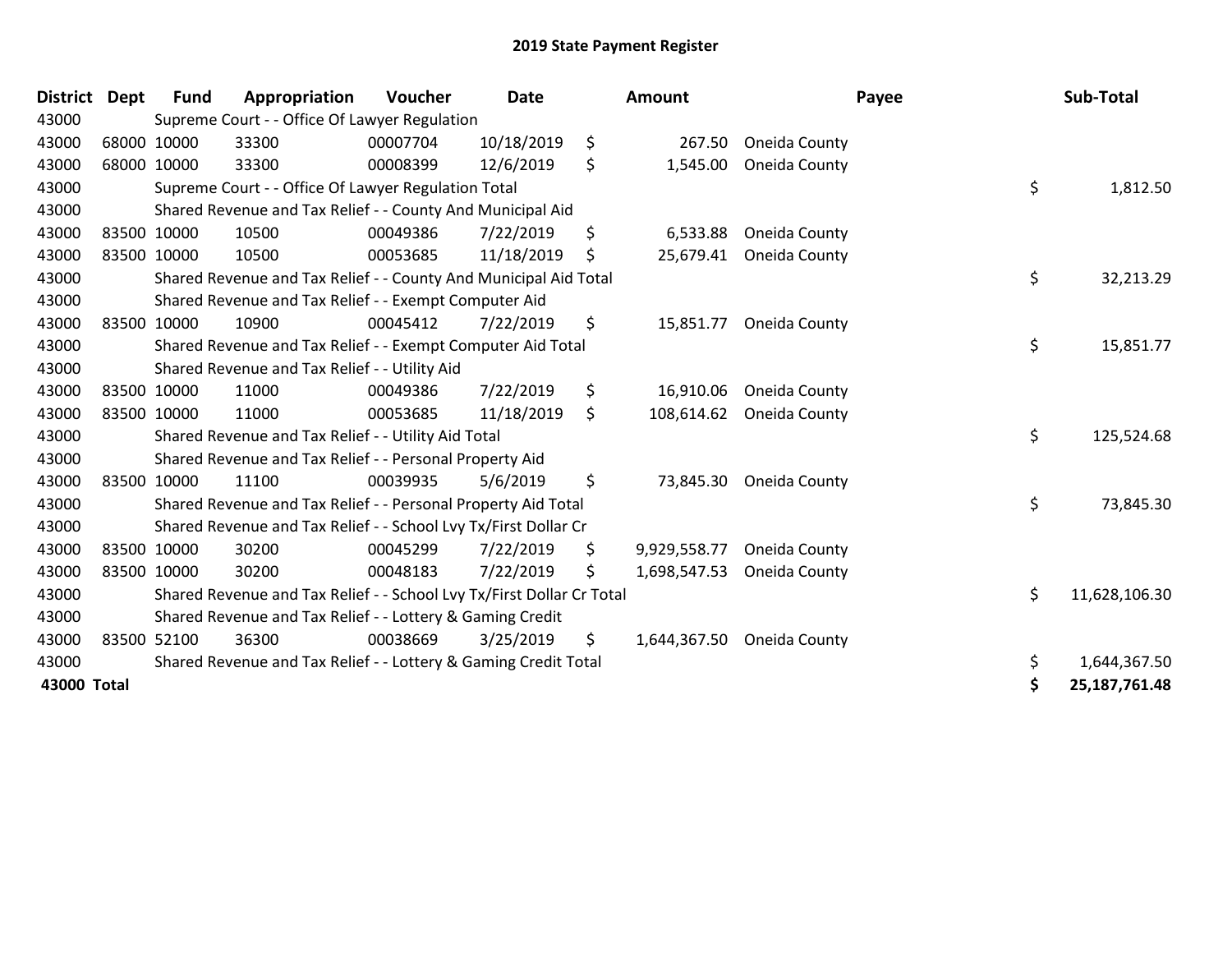| District Dept | <b>Fund</b> | Appropriation                                                      | Voucher  | <b>Date</b> | Amount          | Payee                     | Sub-Total        |
|---------------|-------------|--------------------------------------------------------------------|----------|-------------|-----------------|---------------------------|------------------|
| 43002         |             | Dept of Safety & Prof Services - - Fire Dues Distribution          |          |             |                 |                           |                  |
| 43002         | 16500 10000 | 22500                                                              | 00030361 | 7/16/2019   | \$              | 6,802.27 Town Of Cassian  |                  |
| 43002         |             | Dept of Safety & Prof Services - - Fire Dues Distribution Total    |          |             |                 |                           | \$<br>6,802.27   |
| 43002         |             | Dept of Natural Resources - - Aids In Lieu Of Taxes - Gener        |          |             |                 |                           |                  |
| 43002         | 37000 10000 | 50300                                                              | 00297610 | 2/11/2019   | \$<br>15,743.85 | Town Of Cassian           |                  |
| 43002         | 37000 10000 | 50300                                                              | 00297611 | 2/11/2019   | \$<br>13,232.40 | Town Of Cassian           |                  |
| 43002         | 37000 10000 | 50300                                                              | 00297612 | 2/11/2019   | \$<br>712.54    | Town Of Cassian           |                  |
| 43002         | 37000 10000 | 50300                                                              | 00297613 | 2/11/2019   | \$<br>19,295.09 | Town Of Cassian           |                  |
| 43002         | 37000 10000 | 50300                                                              | 00314984 | 4/19/2019   | \$<br>111.48    | Town Of Cassian           |                  |
| 43002         | 37000 10000 | 50300                                                              | 00314986 | 4/19/2019   | \$<br>192.48    | Town Of Cassian           |                  |
| 43002         |             | Dept of Natural Resources - - Aids In Lieu Of Taxes - Gener Total  |          |             |                 |                           | \$<br>49,287.84  |
| 43002         |             | Dept of Natural Resources - - Resaids - Fire Suppress Grant        |          |             |                 |                           |                  |
| 43002         | 37000 21200 | 54500                                                              | 00320596 | 6/3/2019    | \$              | 2,433.24 Town Of Cassian  |                  |
| 43002         |             | Dept of Natural Resources - - Resaids - Fire Suppress Grant Total  |          |             |                 |                           | \$<br>2,433.24   |
| 43002         |             | Dept of Natural Resources - - Resaids - Cnty Forst, Cl & Mfl       |          |             |                 |                           |                  |
| 43002         | 37000 21200 | 57100                                                              | 00332941 | 6/21/2019   | \$              | 4,397.74 Town Of Cassian  |                  |
| 43002         |             | Dept of Natural Resources - - Resaids - Cnty Forst, Cl & Mfl Total |          |             |                 |                           | \$<br>4,397.74   |
| 43002         |             | Dept of Natural Resources - - Aids In Lieu Of Taxes - Sum S        |          |             |                 |                           |                  |
| 43002         | 37000 21200 | 57900                                                              | 00314982 | 4/19/2019   | \$<br>8.67      | Town Of Cassian           |                  |
| 43002         | 37000 21200 | 57900                                                              | 00314983 | 4/19/2019   | \$<br>2.96      | Town Of Cassian           |                  |
| 43002         | 37000 21200 | 57900                                                              | 00314985 | 4/19/2019   | \$<br>105.60    | Town Of Cassian           |                  |
| 43002         |             | Dept of Natural Resources - - Aids In Lieu Of Taxes - Sum S Total  |          |             |                 |                           | \$<br>117.23     |
| 43002         |             | Dept of Natural Resources - - Resaids - Pymt In Lieu Tax Fed       |          |             |                 |                           |                  |
| 43002         | 37000 21200 | 58400                                                              | 00364727 | 10/23/2019  | \$              | 1,425.52 Town Of Cassian  |                  |
| 43002         |             | Dept of Natural Resources - - Resaids - Pymt In Lieu Tax Fed Total |          |             |                 |                           | \$<br>1,425.52   |
| 43002         |             | WI Dept of Transportation - - Trns Aids To Mnc.-Sf                 |          |             |                 |                           |                  |
| 43002         | 39500 21100 | 19100                                                              | 00336931 | 1/7/2019    | \$<br>54,045.15 | Town Of Cassian           |                  |
| 43002         | 39500 21100 | 19100                                                              | 00364245 | 4/1/2019    | \$              | 54,045.15 Town Of Cassian |                  |
| 43002         | 39500 21100 | 19100                                                              | 00402254 | 7/1/2019    | \$              | 54,045.15 Town Of Cassian |                  |
| 43002         | 39500 21100 | 19100                                                              | 00445072 | 10/7/2019   | \$              | 54,045.16 Town Of Cassian |                  |
| 43002         |             | WI Dept of Transportation - - Trns Aids To Mnc.-Sf Total           |          |             |                 |                           | \$<br>216,180.61 |
| 43002         |             | Elections Commission - - General Program Ops, GPR                  |          |             |                 |                           |                  |
| 43002         | 51000 10000 | 10100                                                              | 00001669 | 2/14/2019   | \$<br>148.50    | Town Of Cassian           |                  |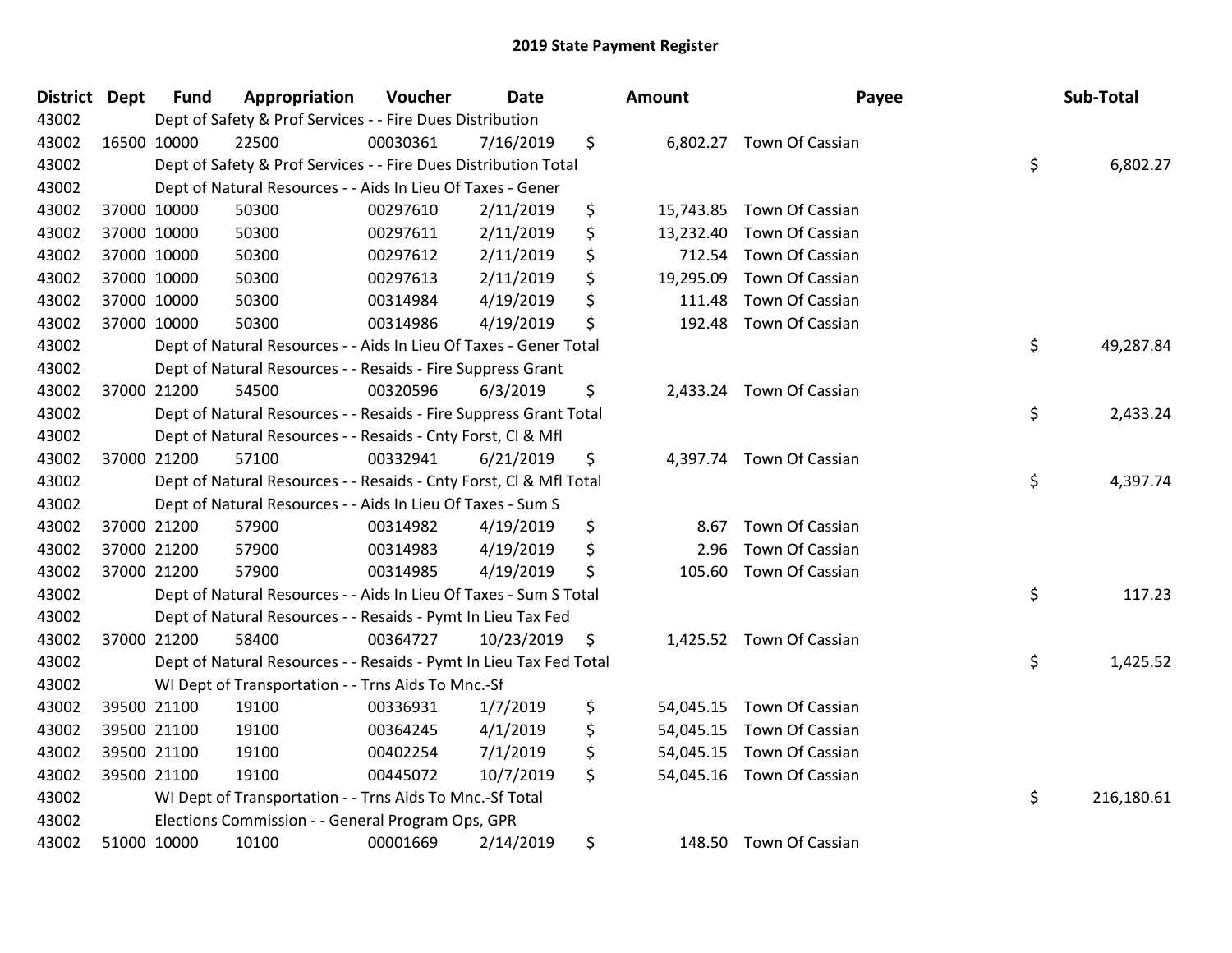| <b>District</b> | Dept | Fund        | Appropriation                                                    | <b>Voucher</b> | Date       |    | Amount   | Payee                     | Sub-Total  |
|-----------------|------|-------------|------------------------------------------------------------------|----------------|------------|----|----------|---------------------------|------------|
| 43002           |      |             | Elections Commission - - General Program Ops, GPR Total          |                |            |    |          |                           | 148.50     |
| 43002           |      |             | Shared Revenue and Tax Relief - - County And Municipal Aid       |                |            |    |          |                           |            |
| 43002           |      | 83500 10000 | 10500                                                            | 00049365       | 7/22/2019  | Ś  | 2.882.59 | Town Of Cassian           |            |
| 43002           |      | 83500 10000 | 10500                                                            | 00053664       | 11/18/2019 | S. |          | 16,334.70 Town Of Cassian |            |
| 43002           |      |             | Shared Revenue and Tax Relief - - County And Municipal Aid Total |                |            |    |          |                           | 19,217.29  |
| 43002           |      |             | Shared Revenue and Tax Relief - - Personal Property Aid          |                |            |    |          |                           |            |
| 43002           |      | 83500 10000 | 11100                                                            | 00041023       | 5/6/2019   | S  | 324.77   | Town Of Cassian           |            |
| 43002           |      |             | Shared Revenue and Tax Relief - - Personal Property Aid Total    |                |            |    |          |                           | 324.77     |
| 43002 Total     |      |             |                                                                  |                |            |    |          |                           | 300,335.01 |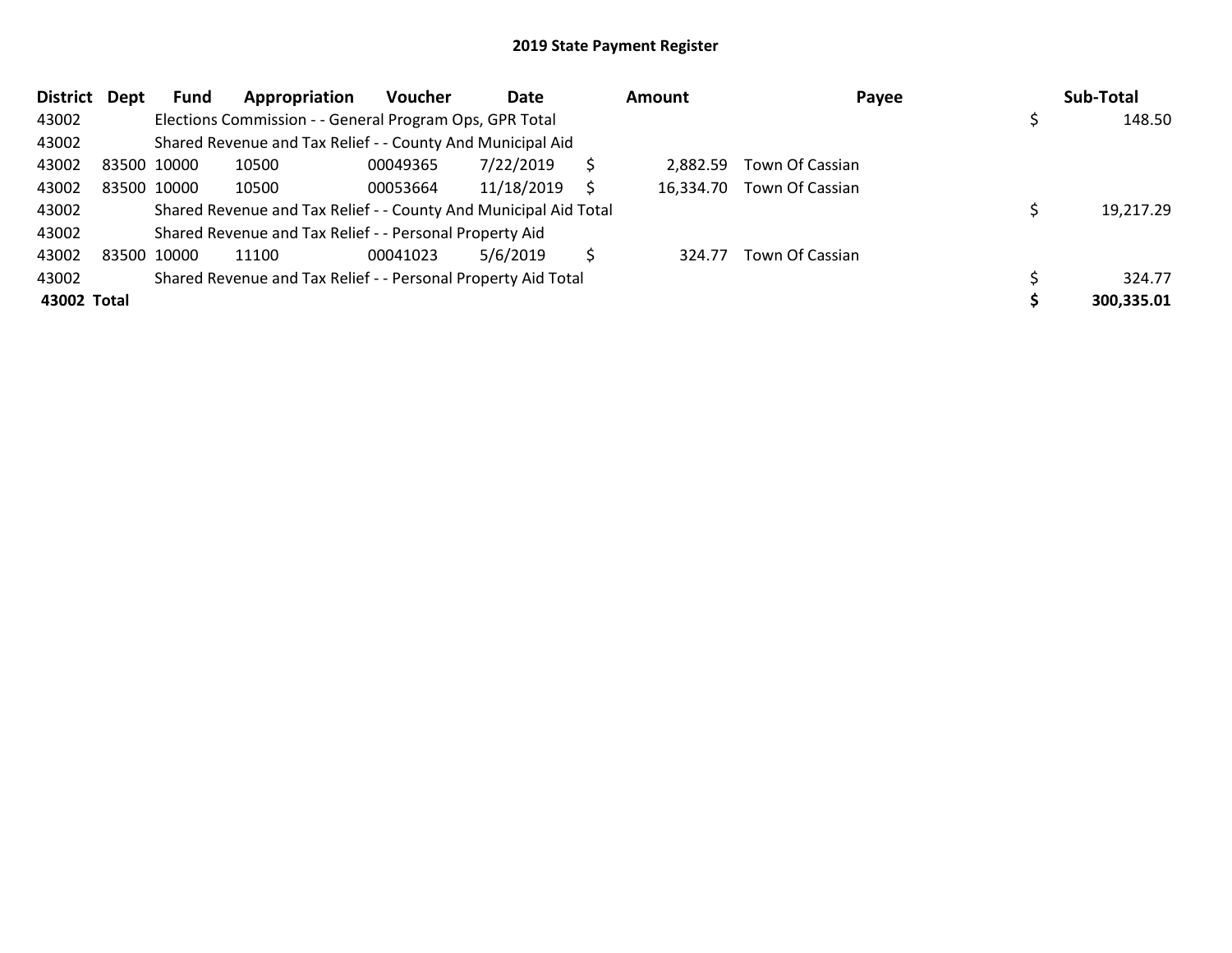| District Dept | <b>Fund</b> | Appropriation                                                      | Voucher  | <b>Date</b> | <b>Amount</b> |                            | Payee | Sub-Total  |
|---------------|-------------|--------------------------------------------------------------------|----------|-------------|---------------|----------------------------|-------|------------|
| 43004         |             | Dept of Safety & Prof Services - - Fire Dues Distribution          |          |             |               |                            |       |            |
| 43004         | 16500 10000 | 22500                                                              | 00030270 | 7/16/2019   | \$            | 8,242.66 Town Of Crescent  |       |            |
| 43004         |             | Dept of Safety & Prof Services - - Fire Dues Distribution Total    |          |             |               |                            | \$    | 8,242.66   |
| 43004         |             | Dept of Natural Resources - - Aids In Lieu Of Taxes - Gener        |          |             |               |                            |       |            |
| 43004         | 37000 10000 | 50300                                                              | 00297512 | 2/11/2019   | \$            | 2,613.56 Town Of Crescent  |       |            |
| 43004         |             | Dept of Natural Resources - - Aids In Lieu Of Taxes - Gener Total  |          |             |               |                            | \$    | 2,613.56   |
| 43004         |             | Dept of Natural Resources - - Resaids - Cnty Forst, Cl & Mfl       |          |             |               |                            |       |            |
| 43004         | 37000 21200 | 57100                                                              | 00332942 | 6/21/2019   | \$            | 830.54 Town Of Crescent    |       |            |
| 43004         |             | Dept of Natural Resources - - Resaids - Cnty Forst, CI & Mfl Total |          |             |               |                            | \$    | 830.54     |
| 43004         |             | Dept of Natural Resources - - Aids In Lieu Of Taxes - Sum S        |          |             |               |                            |       |            |
| 43004         | 37000 21200 | 57900                                                              | 00313395 | 4/19/2019   | \$            | 1.96 Town Of Crescent      |       |            |
| 43004         |             | Dept of Natural Resources - - Aids In Lieu Of Taxes - Sum S Total  |          |             |               |                            | \$    | 1.96       |
| 43004         |             | Dept of Natural Resources - - Resaids - Pymt In Lieu Tax Fed       |          |             |               |                            |       |            |
| 43004         | 37000 21200 | 58400                                                              | 00364728 | 10/15/2019  | \$            | 527.83 Town Of Crescent    |       |            |
| 43004         |             | Dept of Natural Resources - - Resaids - Pymt In Lieu Tax Fed Total |          |             |               |                            | \$    | 527.83     |
| 43004         |             | WI Dept of Transportation - - Trns Aids To Mnc.-Sf                 |          |             |               |                            |       |            |
| 43004         | 39500 21100 | 19100                                                              | 00336932 | 1/7/2019    | \$            | 29,534.01 Town Of Crescent |       |            |
| 43004         | 39500 21100 | 19100                                                              | 00364246 | 4/1/2019    | \$            | 29,534.01 Town Of Crescent |       |            |
| 43004         | 39500 21100 | 19100                                                              | 00402255 | 7/1/2019    | \$            | 29,534.01 Town Of Crescent |       |            |
| 43004         | 39500 21100 | 19100                                                              | 00445073 | 10/7/2019   | \$            | 29,534.02 Town Of Crescent |       |            |
| 43004         |             | WI Dept of Transportation - - Trns Aids To Mnc.-Sf Total           |          |             |               |                            | \$    | 118,136.05 |
| 43004         |             | Shared Revenue and Tax Relief - - County And Municipal Aid         |          |             |               |                            |       |            |
| 43004         | 83500 10000 | 10500                                                              | 00049366 | 7/22/2019   | \$            | 4,276.26 Town Of Crescent  |       |            |
| 43004         | 83500 10000 | 10500                                                              | 00053665 | 11/18/2019  | \$            | 24,232.16 Town Of Crescent |       |            |
| 43004         |             | Shared Revenue and Tax Relief - - County And Municipal Aid Total   |          |             |               |                            | \$    | 28,508.42  |
| 43004         |             | Shared Revenue and Tax Relief - - Exempt Computer Aid              |          |             |               |                            |       |            |
| 43004         | 83500 10000 | 10900                                                              | 00046470 | 7/22/2019   | \$            | 159.01 Town Of Crescent    |       |            |
| 43004         |             | Shared Revenue and Tax Relief - - Exempt Computer Aid Total        |          |             |               |                            | \$    | 159.01     |
| 43004         |             | Shared Revenue and Tax Relief - - Utility Aid                      |          |             |               |                            |       |            |
| 43004         | 83500 10000 | 11000                                                              | 00049366 | 7/22/2019   | \$            | 6.62 Town Of Crescent      |       |            |
| 43004         | 83500 10000 | 11000                                                              | 00053665 | 11/18/2019  | \$            | 39.42 Town Of Crescent     |       |            |
| 43004         |             | Shared Revenue and Tax Relief - - Utility Aid Total                |          |             |               |                            | \$    | 46.04      |
| 43004         |             | Shared Revenue and Tax Relief - - Personal Property Aid            |          |             |               |                            |       |            |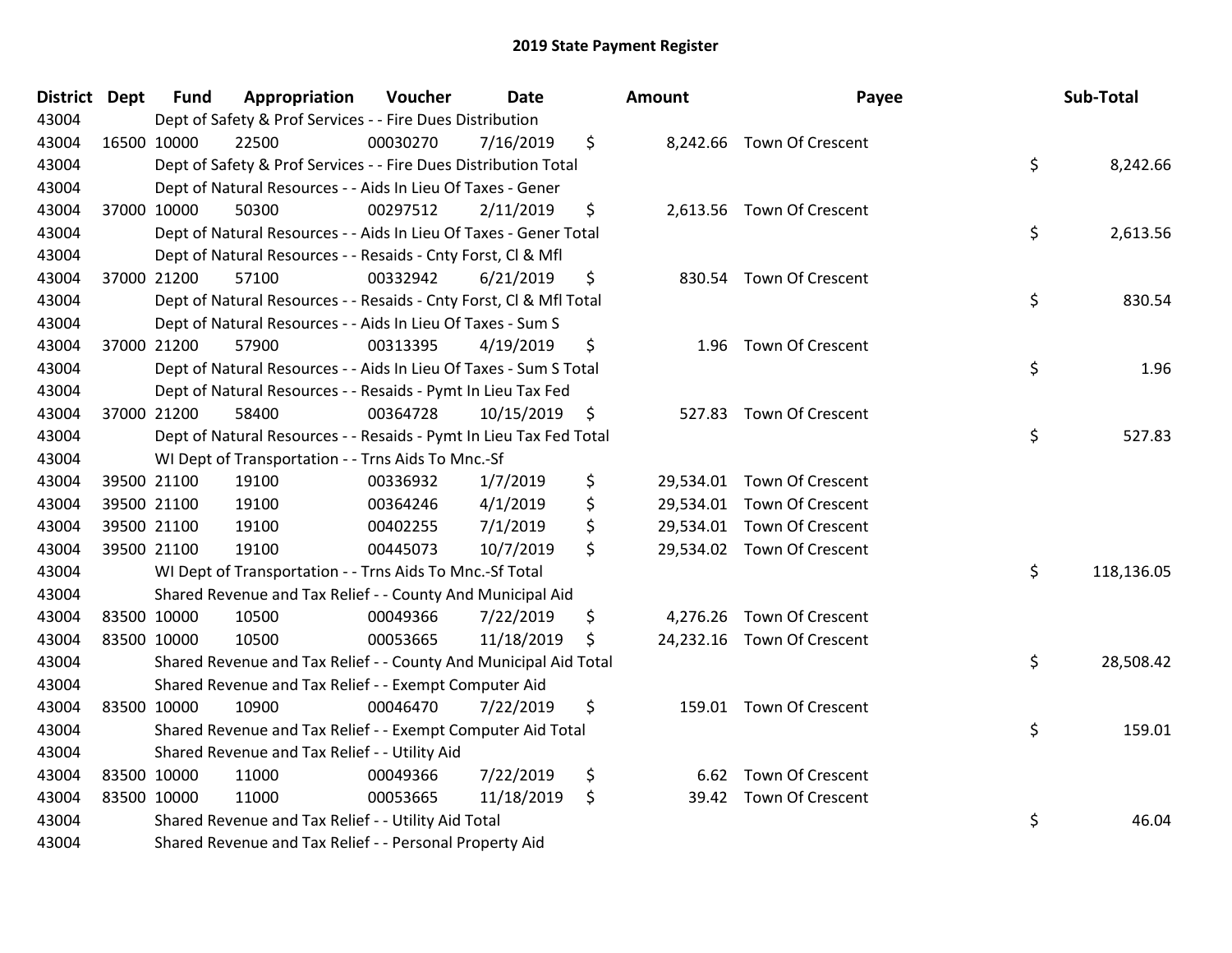| District Dept | Fund        | <b>Appropriation</b>                                          | <b>Voucher</b> | Date     |   | Amount | Pavee                   | Sub-Total  |
|---------------|-------------|---------------------------------------------------------------|----------------|----------|---|--------|-------------------------|------------|
| 43004         | 83500 10000 | 11100                                                         | 00041024       | 5/6/2019 | S |        | 962.38 Town Of Crescent |            |
| 43004         |             | Shared Revenue and Tax Relief - - Personal Property Aid Total |                |          |   |        |                         | 962.38     |
| 43004 Total   |             |                                                               |                |          |   |        |                         | 160.028.45 |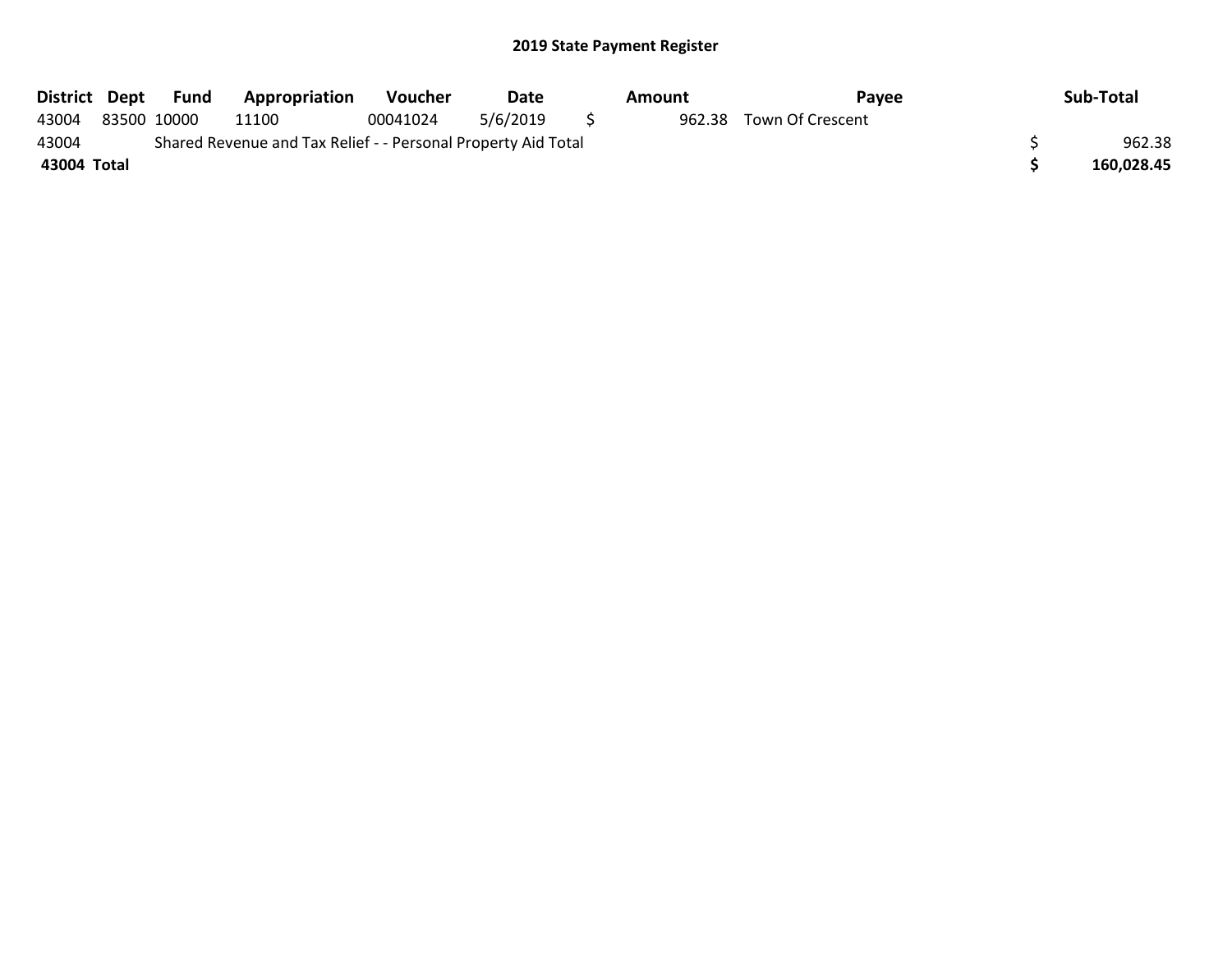| <b>District</b> | <b>Dept</b> | <b>Fund</b> | Appropriation                                                      | Voucher  | Date       |         | Amount    | Payee                       | Sub-Total       |
|-----------------|-------------|-------------|--------------------------------------------------------------------|----------|------------|---------|-----------|-----------------------------|-----------------|
| 43006           |             |             | Dept of Safety & Prof Services - - Fire Dues Distribution          |          |            |         |           |                             |                 |
| 43006           |             | 16500 10000 | 22500                                                              | 00031080 | 7/17/2019  | \$      |           | 2,141.77 Town Of Enterprise |                 |
| 43006           |             |             | Dept of Safety & Prof Services - - Fire Dues Distribution Total    |          |            |         |           |                             | \$<br>2,141.77  |
| 43006           |             |             | Dept of Natural Resources - - Aids In Lieu Of Taxes - Gener        |          |            |         |           |                             |                 |
| 43006           |             | 37000 10000 | 50300                                                              | 00297533 | 2/11/2019  | \$      | 4,333.35  | Town Of Enterprise          |                 |
| 43006           |             | 37000 10000 | 50300                                                              | 00313746 | 4/19/2019  | \$      | 11.38     | Town Of Enterprise          |                 |
| 43006           |             |             | Dept of Natural Resources - - Aids In Lieu Of Taxes - Gener Total  |          |            |         |           |                             | \$<br>4,344.73  |
| 43006           |             |             | Dept of Natural Resources - - Resaids - Cnty Forst, Cl & Mfl       |          |            |         |           |                             |                 |
| 43006           |             | 37000 21200 | 57100                                                              | 00332943 | 6/21/2019  | \$      | 7,054.40  | Town Of Enterprise          |                 |
| 43006           |             |             | Dept of Natural Resources - - Resaids - Cnty Forst, Cl & Mfl Total |          |            |         |           |                             | \$<br>7,054.40  |
| 43006           |             |             | WI Dept of Transportation - - Trns Aids To Mnc.-Sf                 |          |            |         |           |                             |                 |
| 43006           |             | 39500 21100 | 19100                                                              | 00336933 | 1/7/2019   | \$      | 8,528.73  | Town Of Enterprise          |                 |
| 43006           |             | 39500 21100 | 19100                                                              | 00364247 | 4/1/2019   | \$      | 8,528.73  | Town Of Enterprise          |                 |
| 43006           |             | 39500 21100 | 19100                                                              | 00402256 | 7/1/2019   | \$      | 8,528.73  | Town Of Enterprise          |                 |
| 43006           |             | 39500 21100 | 19100                                                              | 00445074 | 10/7/2019  | $\zeta$ | 8,528.73  | Town Of Enterprise          |                 |
| 43006           |             |             | WI Dept of Transportation - - Trns Aids To Mnc.-Sf Total           |          |            |         |           |                             | \$<br>34,114.92 |
| 43006           |             |             | WI Dept of Transportation - - Loc Rd Imp Prg St Fd                 |          |            |         |           |                             |                 |
| 43006           |             | 39500 21100 | 27800                                                              | 00390313 | 6/6/2019   | \$      | 26,555.89 | <b>Town Of Enterprise</b>   |                 |
| 43006           |             |             | WI Dept of Transportation - - Loc Rd Imp Prg St Fd Total           |          |            |         |           |                             | \$<br>26,555.89 |
| 43006           |             |             | Shared Revenue and Tax Relief - - County And Municipal Aid         |          |            |         |           |                             |                 |
| 43006           |             | 83500 10000 | 10500                                                              | 00049367 | 7/22/2019  | \$      | 1,018.56  | <b>Town Of Enterprise</b>   |                 |
| 43006           |             | 83500 10000 | 10500                                                              | 00053666 | 11/18/2019 | \$      | 5,771.86  | Town Of Enterprise          |                 |
| 43006           |             |             | Shared Revenue and Tax Relief - - County And Municipal Aid Total   |          |            |         |           |                             | \$<br>6,790.42  |
| 43006           |             |             | Shared Revenue and Tax Relief - - Exempt Computer Aid              |          |            |         |           |                             |                 |
| 43006           |             | 83500 10000 | 10900                                                              | 00046471 | 7/22/2019  | \$      | 1.03      | <b>Town Of Enterprise</b>   |                 |
| 43006           |             |             | Shared Revenue and Tax Relief - - Exempt Computer Aid Total        |          |            |         |           |                             | \$<br>1.03      |
| 43006           |             |             | Shared Revenue and Tax Relief - - Personal Property Aid            |          |            |         |           |                             |                 |
| 43006           |             | 83500 10000 | 11100                                                              | 00041025 | 5/6/2019   | \$      |           | 22.71 Town Of Enterprise    |                 |
| 43006           |             |             | Shared Revenue and Tax Relief - - Personal Property Aid Total      |          |            |         |           |                             | \$<br>22.71     |
| 43006 Total     |             |             |                                                                    |          |            |         |           |                             | \$<br>81,025.87 |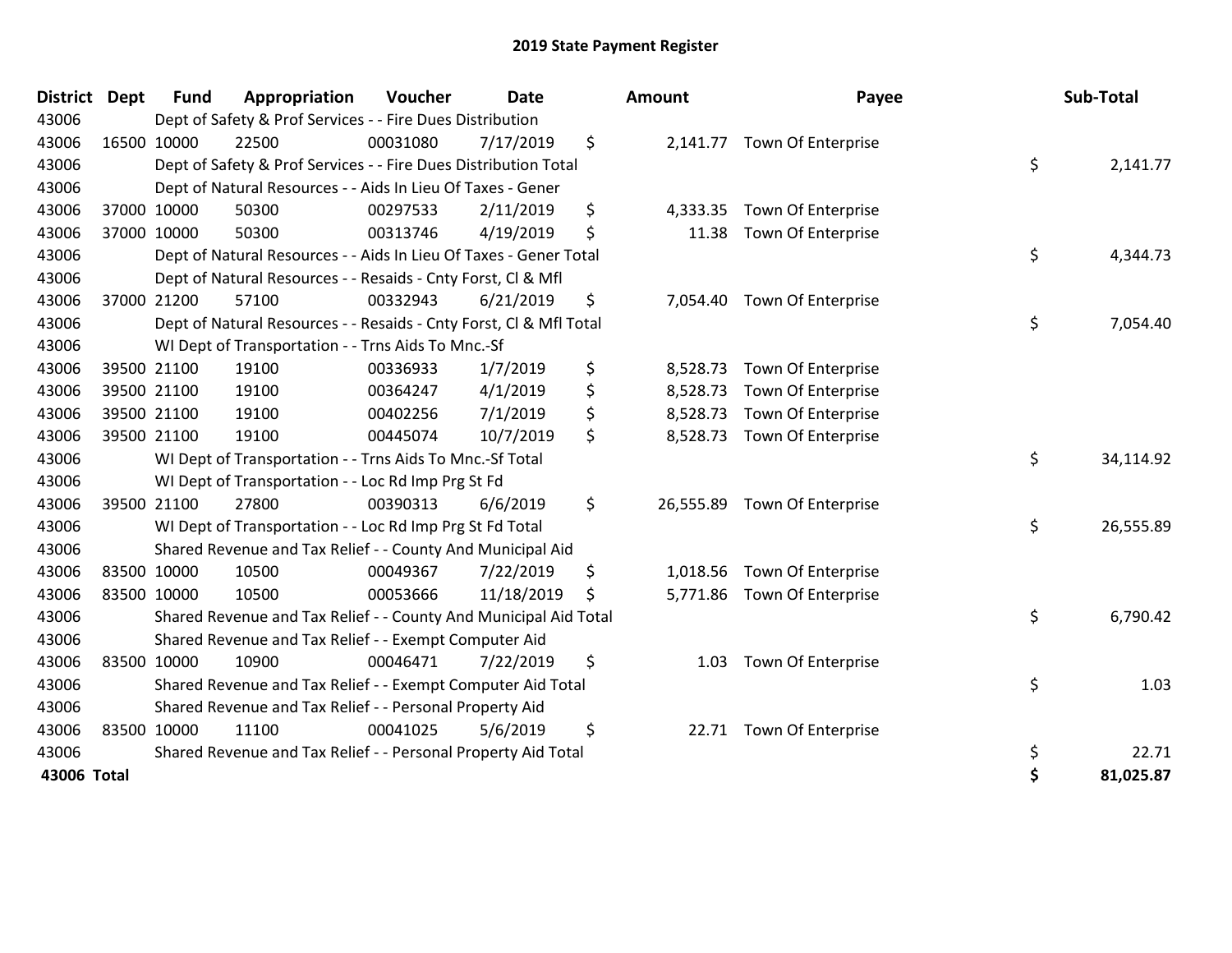| <b>District Dept</b> | <b>Fund</b> | Appropriation                                                      | Voucher  | <b>Date</b> | <b>Amount</b>   | Payee                        | Sub-Total        |
|----------------------|-------------|--------------------------------------------------------------------|----------|-------------|-----------------|------------------------------|------------------|
| 43008                |             | Dept of Safety & Prof Services - - Fire Dues Distribution          |          |             |                 |                              |                  |
| 43008                | 16500 10000 | 22500                                                              | 00030151 | 7/16/2019   | \$              | 11,256.64 Town Of Hazelhurst |                  |
| 43008                |             | Dept of Safety & Prof Services - - Fire Dues Distribution Total    |          |             |                 |                              | \$<br>11,256.64  |
| 43008                |             | Dept of Natural Resources - - Aids In Lieu Of Taxes - Gener        |          |             |                 |                              |                  |
| 43008                | 37000 10000 | 50300                                                              | 00297518 | 2/11/2019   | \$<br>1,580.71  | <b>Town Of Hazelhurst</b>    |                  |
| 43008                | 37000 10000 | 50300                                                              | 00313493 | 4/19/2019   | \$<br>322.27    | Town Of Hazelhurst           |                  |
| 43008                |             | Dept of Natural Resources - - Aids In Lieu Of Taxes - Gener Total  |          |             |                 |                              | \$<br>1,902.98   |
| 43008                |             | Dept of Natural Resources - - Resaids - Cnty Forst, Cl & Mfl       |          |             |                 |                              |                  |
| 43008                | 37000 21200 | 57100                                                              | 00332944 | 6/21/2019   | \$              | 1,334.17 Town Of Hazelhurst  |                  |
| 43008                |             | Dept of Natural Resources - - Resaids - Cnty Forst, Cl & Mfl Total |          |             |                 |                              | \$<br>1,334.17   |
| 43008                |             | Dept of Natural Resources - - Aids In Lieu Of Taxes - Sum S        |          |             |                 |                              |                  |
| 43008                | 37000 21200 | 57900                                                              | 00313491 | 4/19/2019   | \$<br>0.55      | Town Of Hazelhurst           |                  |
| 43008                | 37000 21200 | 57900                                                              | 00313492 | 4/19/2019   | \$<br>66.66     | <b>Town Of Hazelhurst</b>    |                  |
| 43008                |             | Dept of Natural Resources - - Aids In Lieu Of Taxes - Sum S Total  |          |             |                 |                              | \$<br>67.21      |
| 43008                |             | Dept of Natural Resources - - Ea - Invasive Aqu & Lake Mon         |          |             |                 |                              |                  |
| 43008                | 37000 21200 | 67800                                                              | 00363980 | 10/10/2019  | \$<br>8,085.94  | <b>Town Of Hazelhurst</b>    |                  |
| 43008                |             | Dept of Natural Resources - - Ea - Invasive Aqu & Lake Mon Total   |          |             |                 |                              | \$<br>8,085.94   |
| 43008                |             | WI Dept of Transportation - - Trns Aids To Mnc.-Sf                 |          |             |                 |                              |                  |
| 43008                | 39500 21100 | 19100                                                              | 00336934 | 1/7/2019    | \$              | 30,035.70 Town Of Hazelhurst |                  |
| 43008                | 39500 21100 | 19100                                                              | 00364248 | 4/1/2019    | \$<br>30,035.70 | <b>Town Of Hazelhurst</b>    |                  |
| 43008                | 39500 21100 | 19100                                                              | 00402257 | 7/1/2019    | \$<br>30,035.70 | <b>Town Of Hazelhurst</b>    |                  |
| 43008                | 39500 21100 | 19100                                                              | 00445075 | 10/7/2019   | \$              | 30,035.71 Town Of Hazelhurst |                  |
| 43008                |             | WI Dept of Transportation - - Trns Aids To Mnc.-Sf Total           |          |             |                 |                              | \$<br>120,142.81 |
| 43008                |             | Elections Commission - - 2018 Hava Election Security               |          |             |                 |                              |                  |
| 43008                | 51000 22000 | 18200                                                              | 00002548 | 11/15/2019  | \$<br>1,200.00  | <b>Town Of Hazelhurst</b>    |                  |
| 43008                |             | Elections Commission - - 2018 Hava Election Security Total         |          |             |                 |                              | \$<br>1,200.00   |
| 43008                |             | Shared Revenue and Tax Relief - - County And Municipal Aid         |          |             |                 |                              |                  |
| 43008                | 83500 10000 | 10500                                                              | 00049368 | 7/22/2019   | \$              | 2,039.08 Town Of Hazelhurst  |                  |
| 43008                | 83500 10000 | 10500                                                              | 00053667 | 11/18/2019  | \$              | 11,554.77 Town Of Hazelhurst |                  |
| 43008                |             | Shared Revenue and Tax Relief - - County And Municipal Aid Total   |          |             |                 |                              | \$<br>13,593.85  |
| 43008                |             | Shared Revenue and Tax Relief - - Exempt Computer Aid              |          |             |                 |                              |                  |
| 43008                | 83500 10000 | 10900                                                              | 00046472 | 7/22/2019   | \$<br>9.35      | Town Of Hazelhurst           |                  |
| 43008                |             | Shared Revenue and Tax Relief - - Exempt Computer Aid Total        |          |             |                 |                              | \$<br>9.35       |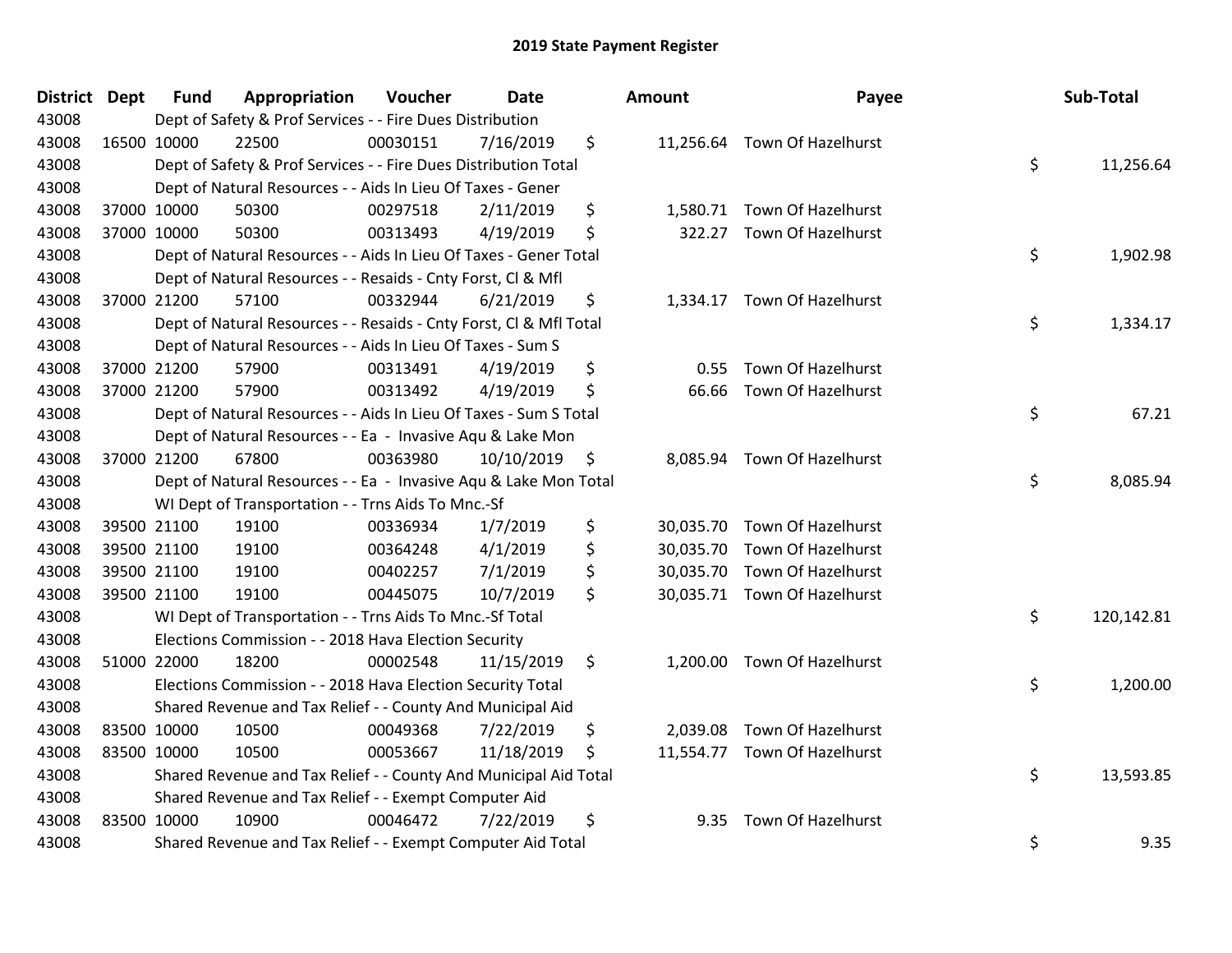| District Dept | Fund        | Appropriation                                                 | <b>Voucher</b> | Date     | Amount | Payee              | Sub-Total  |
|---------------|-------------|---------------------------------------------------------------|----------------|----------|--------|--------------------|------------|
| 43008         |             | Shared Revenue and Tax Relief - - Personal Property Aid       |                |          |        |                    |            |
| 43008         | 83500 10000 | 11100                                                         | 00041026       | 5/6/2019 | 144.52 | Town Of Hazelhurst |            |
| 43008         |             | Shared Revenue and Tax Relief - - Personal Property Aid Total |                |          |        |                    | 144.52     |
| 43008 Total   |             |                                                               |                |          |        |                    | 157.737.47 |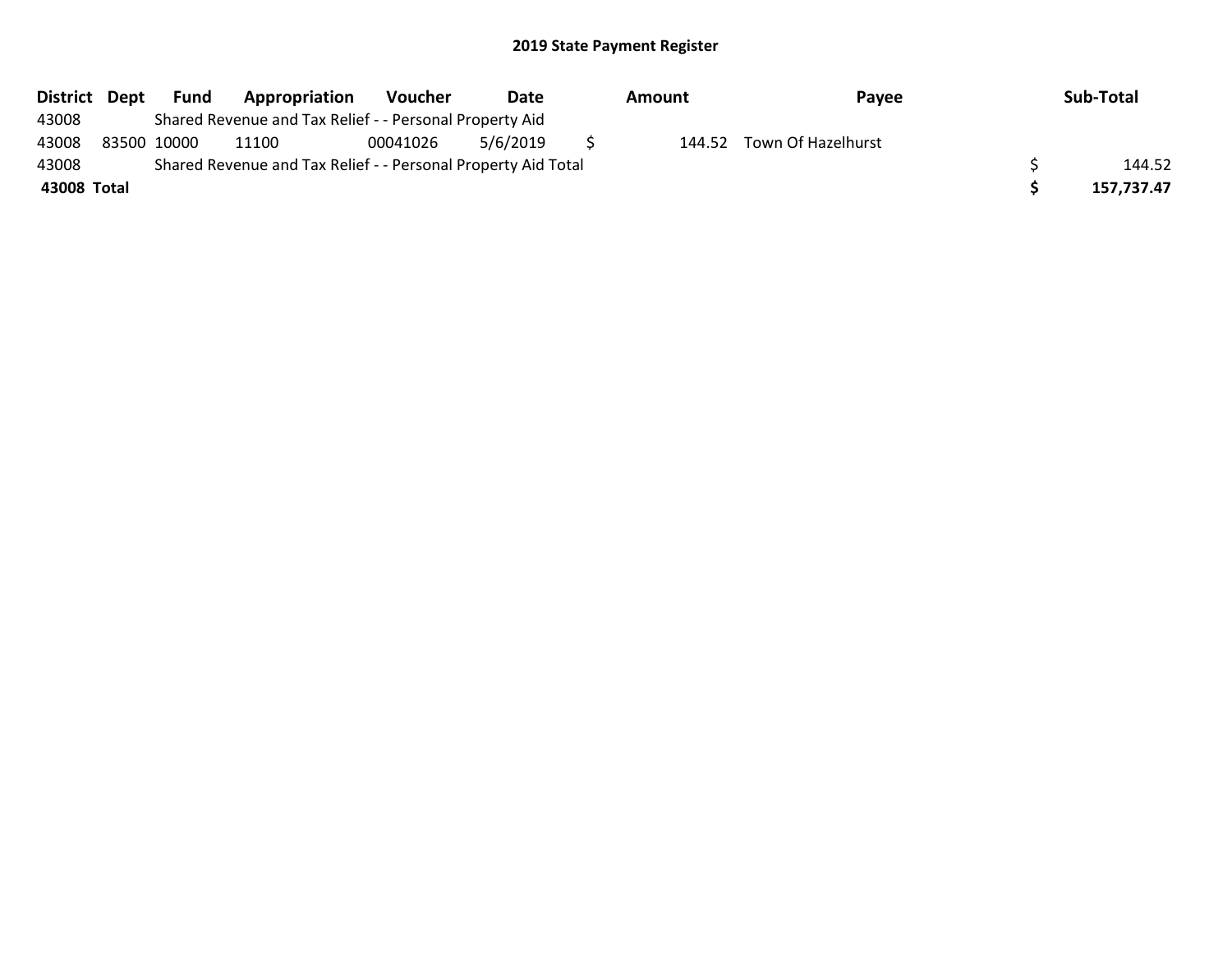| <b>District</b> | <b>Dept</b> | <b>Fund</b> | Appropriation                                                       | Voucher  | <b>Date</b> | Amount          | Payee                           | Sub-Total        |
|-----------------|-------------|-------------|---------------------------------------------------------------------|----------|-------------|-----------------|---------------------------------|------------------|
| 43010           |             |             | Dept of Safety & Prof Services - - Fire Dues Distribution           |          |             |                 |                                 |                  |
| 43010           |             | 16500 10000 | 22500                                                               | 00030304 | 7/16/2019   | \$              | 7,678.95 Town Of Lake Tomahawk  |                  |
| 43010           |             |             | Dept of Safety & Prof Services - - Fire Dues Distribution Total     |          |             |                 |                                 | \$<br>7,678.95   |
| 43010           |             |             | Dept of Natural Resources - - Aids In Lieu Of Taxes - Gener         |          |             |                 |                                 |                  |
| 43010           |             | 37000 10000 | 50300                                                               | 00297510 | 2/11/2019   | \$              | 40,339.70 Town Of Lake Tomahawk |                  |
| 43010           |             |             | Dept of Natural Resources - - Aids In Lieu Of Taxes - Gener Total   |          |             |                 |                                 | \$<br>40,339.70  |
| 43010           |             |             | Dept of Natural Resources - - Resaids - Cnty Forst, Cl & Mfl        |          |             |                 |                                 |                  |
| 43010           |             | 37000 21200 | 57100                                                               | 00332945 | 6/21/2019   | \$<br>676.90    | Town Of Lake Tomahawk           |                  |
| 43010           |             |             | Dept of Natural Resources - - Resaids - Cnty Forst, Cl & Mfl Total  |          |             |                 |                                 | \$<br>676.90     |
| 43010           |             |             | Dept of Natural Resources - - Aids In Lieu Of Taxes - Sum S         |          |             |                 |                                 |                  |
| 43010           |             | 37000 21200 | 57900                                                               | 00313347 | 4/19/2019   | \$<br>11,255.64 | Town Of Lake Tomahawk           |                  |
| 43010           |             |             | Dept of Natural Resources - - Aids In Lieu Of Taxes - Sum S Total   |          |             |                 |                                 | \$<br>11,255.64  |
| 43010           |             |             | Dept of Natural Resources - - Land Acquisition                      |          |             |                 |                                 |                  |
| 43010           |             | 37000 36300 | <b>TA100</b>                                                        | 00306320 | 3/20/2019   | \$              | 21,536.50 Town Of Lake Tomahawk |                  |
| 43010           |             |             | Dept of Natural Resources - - Land Acquisition Total                |          |             |                 |                                 | \$<br>21,536.50  |
| 43010           |             |             | WI Dept of Transportation - - Trns Aids To Mnc.-Sf                  |          |             |                 |                                 |                  |
| 43010           |             | 39500 21100 | 19100                                                               | 00336935 | 1/7/2019    | \$              | 36,175.43 Town Of Lake Tomahawk |                  |
| 43010           |             | 39500 21100 | 19100                                                               | 00364249 | 4/1/2019    | \$<br>36,175.43 | Town Of Lake Tomahawk           |                  |
| 43010           |             | 39500 21100 | 19100                                                               | 00402258 | 7/1/2019    | \$<br>36,175.43 | Town Of Lake Tomahawk           |                  |
| 43010           |             | 39500 21100 | 19100                                                               | 00445076 | 10/7/2019   | \$              | 36,175.44 Town Of Lake Tomahawk |                  |
| 43010           |             |             | WI Dept of Transportation - - Trns Aids To Mnc.-Sf Total            |          |             |                 |                                 | \$<br>144,701.73 |
| 43010           |             |             | Shared Revenue and Tax Relief - - County And Municipal Aid          |          |             |                 |                                 |                  |
| 43010           |             | 83500 10000 | 10500                                                               | 00049369 | 7/22/2019   | \$              | 1,850.05 Town Of Lake Tomahawk  |                  |
| 43010           | 83500 10000 |             | 10500                                                               | 00053668 | 11/18/2019  | \$              | 10,483.59 Town Of Lake Tomahawk |                  |
| 43010           |             |             | Shared Revenue and Tax Relief - - County And Municipal Aid Total    |          |             |                 |                                 | \$<br>12,333.64  |
| 43010           |             |             | Shared Revenue and Tax Relief - - Personal Property Aid             |          |             |                 |                                 |                  |
| 43010           |             | 83500 10000 | 11100                                                               | 00041027 | 5/6/2019    | \$<br>505.98    | Town Of Lake Tomahawk           |                  |
| 43010           |             |             | Shared Revenue and Tax Relief - - Personal Property Aid Total       |          |             |                 |                                 | \$<br>505.98     |
| 43010           |             |             | Shared Revenue and Tax Relief - - Payments For Municipal Svcs       |          |             |                 |                                 |                  |
| 43010           | 83500 10000 |             | 50100                                                               | 00037709 | 1/31/2019   | \$<br>326.43    | Town Of Lake Tomahawk           |                  |
| 43010           |             |             | Shared Revenue and Tax Relief - - Payments For Municipal Svcs Total |          |             |                 |                                 | \$<br>326.43     |
| 43010 Total     |             |             |                                                                     |          |             |                 |                                 | \$<br>239,355.47 |

| District Dept |             | <b>Fund</b> | Appropriation                                                       | Voucher  | <b>Date</b> | <b>Amount</b> | Payee                           | Sub-Total        |
|---------------|-------------|-------------|---------------------------------------------------------------------|----------|-------------|---------------|---------------------------------|------------------|
| 43010         |             |             | Dept of Safety & Prof Services - - Fire Dues Distribution           |          |             |               |                                 |                  |
| 43010         | 16500 10000 |             | 22500                                                               | 00030304 | 7/16/2019   | \$            | 7,678.95 Town Of Lake Tomahawk  |                  |
| 43010         |             |             | Dept of Safety & Prof Services - - Fire Dues Distribution Total     |          |             |               |                                 | \$<br>7,678.95   |
| 43010         |             |             | Dept of Natural Resources - - Aids In Lieu Of Taxes - Gener         |          |             |               |                                 |                  |
| 43010         |             | 37000 10000 | 50300                                                               | 00297510 | 2/11/2019   | \$            | 40,339.70 Town Of Lake Tomahawk |                  |
| 43010         |             |             | Dept of Natural Resources - - Aids In Lieu Of Taxes - Gener Total   |          |             |               |                                 | \$<br>40,339.70  |
| 43010         |             |             | Dept of Natural Resources - - Resaids - Cnty Forst, CI & Mfl        |          |             |               |                                 |                  |
| 43010         |             | 37000 21200 | 57100                                                               | 00332945 | 6/21/2019   | \$            | 676.90 Town Of Lake Tomahawk    |                  |
| 43010         |             |             | Dept of Natural Resources - - Resaids - Cnty Forst, Cl & Mfl Total  |          |             |               |                                 | \$<br>676.90     |
| 43010         |             |             | Dept of Natural Resources - - Aids In Lieu Of Taxes - Sum S         |          |             |               |                                 |                  |
| 43010         |             | 37000 21200 | 57900                                                               | 00313347 | 4/19/2019   | \$            | 11,255.64 Town Of Lake Tomahawk |                  |
| 43010         |             |             | Dept of Natural Resources - - Aids In Lieu Of Taxes - Sum S Total   |          |             |               |                                 | \$<br>11,255.64  |
| 43010         |             |             | Dept of Natural Resources - - Land Acquisition                      |          |             |               |                                 |                  |
| 43010         |             | 37000 36300 | TA100                                                               | 00306320 | 3/20/2019   | \$            | 21,536.50 Town Of Lake Tomahawk |                  |
| 43010         |             |             | Dept of Natural Resources - - Land Acquisition Total                |          |             |               |                                 | \$<br>21,536.50  |
| 43010         |             |             | WI Dept of Transportation - - Trns Aids To Mnc.-Sf                  |          |             |               |                                 |                  |
| 43010         |             | 39500 21100 | 19100                                                               | 00336935 | 1/7/2019    | \$            | 36,175.43 Town Of Lake Tomahawk |                  |
| 43010         |             | 39500 21100 | 19100                                                               | 00364249 | 4/1/2019    | \$            | 36,175.43 Town Of Lake Tomahawk |                  |
| 43010         |             | 39500 21100 | 19100                                                               | 00402258 | 7/1/2019    | \$            | 36,175.43 Town Of Lake Tomahawk |                  |
| 43010         | 39500 21100 |             | 19100                                                               | 00445076 | 10/7/2019   | \$            | 36,175.44 Town Of Lake Tomahawk |                  |
| 43010         |             |             | WI Dept of Transportation - - Trns Aids To Mnc.-Sf Total            |          |             |               |                                 | \$<br>144,701.73 |
| 43010         |             |             | Shared Revenue and Tax Relief - - County And Municipal Aid          |          |             |               |                                 |                  |
| 43010         |             | 83500 10000 | 10500                                                               | 00049369 | 7/22/2019   | \$            | 1,850.05 Town Of Lake Tomahawk  |                  |
| 43010         |             | 83500 10000 | 10500                                                               | 00053668 | 11/18/2019  | \$            | 10,483.59 Town Of Lake Tomahawk |                  |
| 43010         |             |             | Shared Revenue and Tax Relief - - County And Municipal Aid Total    |          |             |               |                                 | \$<br>12,333.64  |
| 43010         |             |             | Shared Revenue and Tax Relief - - Personal Property Aid             |          |             |               |                                 |                  |
| 43010         |             | 83500 10000 | 11100                                                               | 00041027 | 5/6/2019    | \$            | 505.98 Town Of Lake Tomahawk    |                  |
| 43010         |             |             | Shared Revenue and Tax Relief - - Personal Property Aid Total       |          |             |               |                                 | \$<br>505.98     |
| 43010         |             |             | Shared Revenue and Tax Relief - - Payments For Municipal Svcs       |          |             |               |                                 |                  |
| 43010         |             | 83500 10000 | 50100                                                               | 00037709 | 1/31/2019   | \$<br>326.43  | Town Of Lake Tomahawk           |                  |
| 43010         |             |             | Shared Revenue and Tax Relief - - Payments For Municipal Svcs Total |          |             |               |                                 | \$<br>326.43     |
| 43010 Total   |             |             |                                                                     |          |             |               |                                 | \$<br>239,355.47 |
|               |             |             |                                                                     |          |             |               |                                 |                  |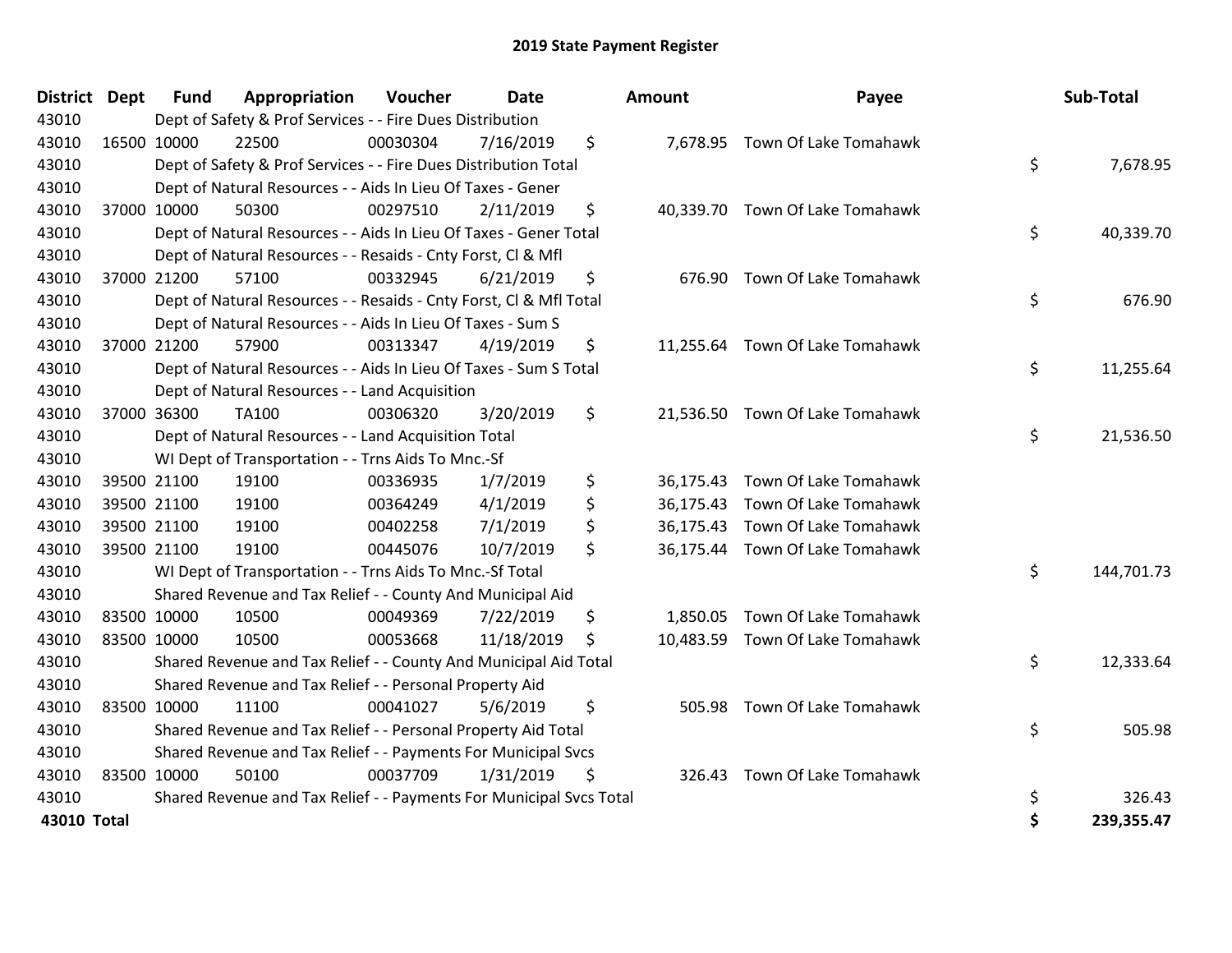| <b>District Dept</b> | <b>Fund</b> | Appropriation                                                      | Voucher  | <b>Date</b> |    | <b>Amount</b> | Payee                          | Sub-Total        |
|----------------------|-------------|--------------------------------------------------------------------|----------|-------------|----|---------------|--------------------------------|------------------|
| 43012                |             | Dept of Safety & Prof Services - - Fire Dues Distribution          |          |             |    |               |                                |                  |
| 43012                | 16500 10000 | 22500                                                              | 00031083 | 7/17/2019   | \$ |               | 2,129.86 Town Of Little Rice   |                  |
| 43012                |             | Dept of Safety & Prof Services - - Fire Dues Distribution Total    |          |             |    |               |                                | \$<br>2,129.86   |
| 43012                |             | Dept of Natural Resources - - Aids In Lieu Of Taxes - Gener        |          |             |    |               |                                |                  |
| 43012                | 37000 10000 | 50300                                                              | 00297540 | 2/11/2019   | \$ |               | 21,623.20 Town Of Little Rice  |                  |
| 43012                | 37000 10000 | 50300                                                              | 00297541 | 2/11/2019   | \$ |               | 132,102.82 Town Of Little Rice |                  |
| 43012                | 37000 10000 | 50300                                                              | 00297542 | 2/11/2019   | Ś. |               | 1,418.20 Town Of Little Rice   |                  |
| 43012                | 37000 10000 | 50300                                                              | 00297543 | 2/11/2019   | \$ |               | 442,121.48 Town Of Little Rice |                  |
| 43012                |             | Dept of Natural Resources - - Aids In Lieu Of Taxes - Gener Total  |          |             |    |               |                                | \$<br>597,265.70 |
| 43012                |             | Dept of Natural Resources - - Resaids - Cnty Forst, CI & Mfl       |          |             |    |               |                                |                  |
| 43012                | 37000 21200 | 57100                                                              | 00332946 | 6/21/2019   | \$ |               | 5,615.81 Town Of Little Rice   |                  |
| 43012                |             | Dept of Natural Resources - - Resaids - Cnty Forst, Cl & Mfl Total |          |             |    |               |                                | \$<br>5,615.81   |
| 43012                |             | Dept of Natural Resources - - Aids In Lieu Of Taxes - Sum S        |          |             |    |               |                                |                  |
| 43012                | 37000 21200 | 57900                                                              | 00313838 | 4/19/2019   | \$ |               | 0.44 Town Of Little Rice       |                  |
| 43012                | 37000 21200 | 57900                                                              | 00313839 | 4/19/2019   | \$ |               | 29.07 Town Of Little Rice      |                  |
| 43012                |             | Dept of Natural Resources - - Aids In Lieu Of Taxes - Sum S Total  |          |             |    |               |                                | \$<br>29.51      |
| 43012                |             | Dept of Natural Resources - - Fin Asst For Responsible Units       |          |             |    |               |                                |                  |
| 43012                | 37000 27400 | 67000                                                              | 00322650 | 5/22/2019   | \$ |               | 789.30 Town Of Little Rice     |                  |
| 43012                |             | Dept of Natural Resources - - Fin Asst For Responsible Units Total |          |             |    |               |                                | \$<br>789.30     |
| 43012                |             | WI Dept of Transportation - - Trns Aids To Mnc.-Sf                 |          |             |    |               |                                |                  |
| 43012                | 39500 21100 | 19100                                                              | 00336936 | 1/7/2019    | \$ |               | 27,527.25 Town Of Little Rice  |                  |
| 43012                | 39500 21100 | 19100                                                              | 00364250 | 4/1/2019    | \$ |               | 27,527.25 Town Of Little Rice  |                  |
| 43012                | 39500 21100 | 19100                                                              | 00402259 | 7/1/2019    | \$ |               | 27,527.25 Town Of Little Rice  |                  |
| 43012                | 39500 21100 | 19100                                                              | 00445077 | 10/7/2019   | \$ |               | 27,527.26 Town Of Little Rice  |                  |
| 43012                |             | WI Dept of Transportation - - Trns Aids To Mnc.-Sf Total           |          |             |    |               |                                | \$<br>110,109.01 |
| 43012                |             | Shared Revenue and Tax Relief - - County And Municipal Aid         |          |             |    |               |                                |                  |
| 43012                | 83500 10000 | 10500                                                              | 00049370 | 7/22/2019   | \$ | 996.86        | Town Of Little Rice            |                  |
| 43012                | 83500 10000 | 10500                                                              | 00053669 | 11/18/2019  | \$ |               | 5,648.89 Town Of Little Rice   |                  |
| 43012                |             | Shared Revenue and Tax Relief - - County And Municipal Aid Total   |          |             |    |               |                                | \$<br>6,645.75   |
| 43012                |             | Shared Revenue and Tax Relief - - Exempt Computer Aid              |          |             |    |               |                                |                  |
| 43012                | 83500 10000 | 10900                                                              | 00046473 | 7/22/2019   | \$ |               | 2.08 Town Of Little Rice       |                  |
| 43012                |             | Shared Revenue and Tax Relief - - Exempt Computer Aid Total        |          |             |    |               |                                | \$<br>2.08       |
| 43012                |             | Shared Revenue and Tax Relief - - Personal Property Aid            |          |             |    |               |                                |                  |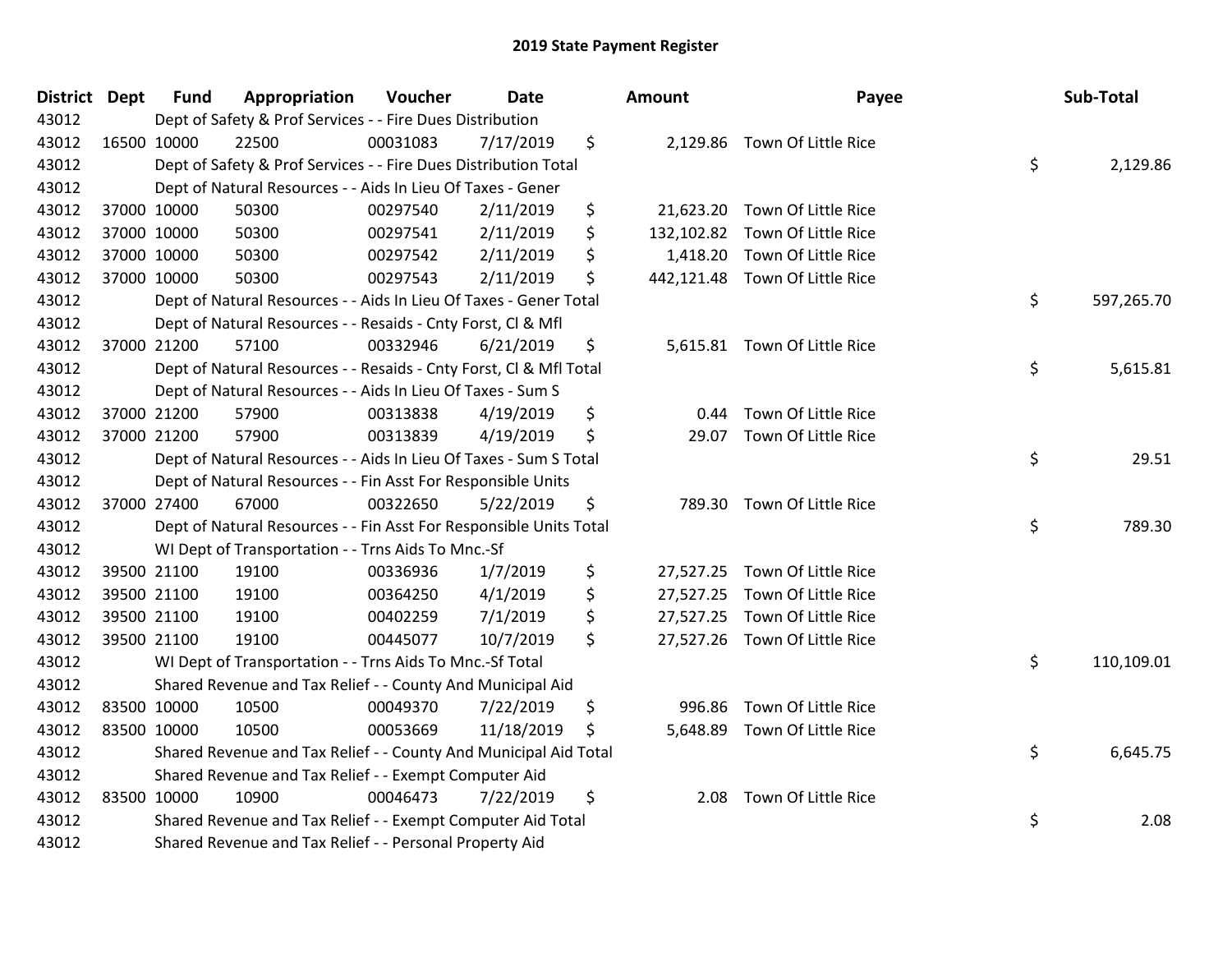| District Dept | Fund        | Appropriation                                                       | Voucher  | Date      | Amount | Pavee               | Sub-Total  |
|---------------|-------------|---------------------------------------------------------------------|----------|-----------|--------|---------------------|------------|
| 43012         | 83500 10000 | 11100                                                               | 00041028 | 5/6/2019  | 47.46  | Town Of Little Rice |            |
| 43012         |             | Shared Revenue and Tax Relief - - Personal Property Aid Total       |          |           |        |                     | 47.46      |
| 43012         |             | Shared Revenue and Tax Relief - - Payments For Municipal Svcs       |          |           |        |                     |            |
| 43012         | 83500 10000 | 50100                                                               | 00037770 | 1/31/2019 | 50.13  | Town Of Little Rice |            |
| 43012         |             | Shared Revenue and Tax Relief - - Payments For Municipal Svcs Total |          |           |        |                     | 50.13      |
| 43012 Total   |             |                                                                     |          |           |        |                     | 722,684.61 |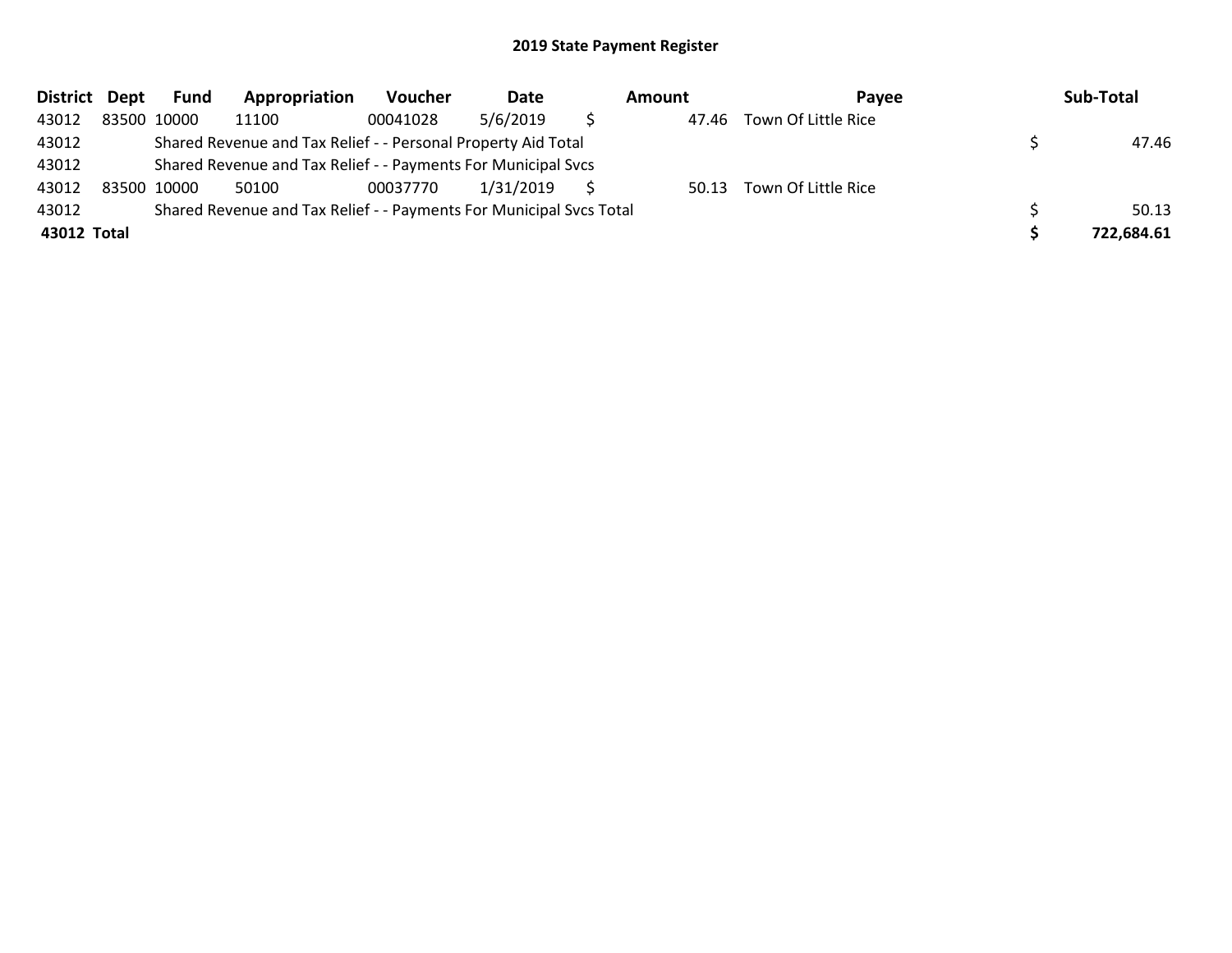| <b>District</b> | <b>Dept</b> | <b>Fund</b> | Appropriation                                                      | Voucher  | Date       | <b>Amount</b>   | Payee                   | Sub-Total        |
|-----------------|-------------|-------------|--------------------------------------------------------------------|----------|------------|-----------------|-------------------------|------------------|
| 43014           |             |             | Dept of Safety & Prof Services - - Fire Dues Distribution          |          |            |                 |                         |                  |
| 43014           |             | 16500 10000 | 22500                                                              | 00031467 | 7/18/2019  | \$              | 914.51 Town Of Lynne    |                  |
| 43014           |             |             | Dept of Safety & Prof Services - - Fire Dues Distribution Total    |          |            |                 |                         | \$<br>914.51     |
| 43014           |             |             | Dept of Natural Resources - - Aids In Lieu Of Taxes - Gener        |          |            |                 |                         |                  |
| 43014           |             | 37000 10000 | 50300                                                              | 00297605 | 2/11/2019  | \$<br>1,043.85  | Town Of Lynne           |                  |
| 43014           |             | 37000 10000 | 50300                                                              | 00297606 | 2/11/2019  | \$<br>62,407.28 | Town Of Lynne           |                  |
| 43014           |             |             | Dept of Natural Resources - - Aids In Lieu Of Taxes - Gener Total  |          |            |                 |                         | \$<br>63,451.13  |
| 43014           |             |             | Dept of Natural Resources - - Resaids - Cnty Forst, Cl & Mfl       |          |            |                 |                         |                  |
| 43014           |             | 37000 21200 | 57100                                                              | 00332947 | 6/21/2019  | \$              | 10,907.89 Town Of Lynne |                  |
| 43014           |             |             | Dept of Natural Resources - - Resaids - Cnty Forst, CI & Mfl Total |          |            |                 |                         | \$<br>10,907.89  |
| 43014           |             |             | WI Dept of Transportation - - Trns Aids To Mnc.-Sf                 |          |            |                 |                         |                  |
| 43014           |             | 39500 21100 | 19100                                                              | 00336937 | 1/7/2019   | \$<br>48,233.91 | Town Of Lynne           |                  |
| 43014           |             | 39500 21100 | 19100                                                              | 00364251 | 4/1/2019   | \$              | 48,233.91 Town Of Lynne |                  |
| 43014           |             | 39500 21100 | 19100                                                              | 00402260 | 7/1/2019   | \$<br>48,233.91 | Town Of Lynne           |                  |
| 43014           |             | 39500 21100 | 19100                                                              | 00445078 | 10/7/2019  | \$<br>48,233.91 | Town Of Lynne           |                  |
| 43014           |             |             | WI Dept of Transportation - - Trns Aids To Mnc.-Sf Total           |          |            |                 |                         | \$<br>192,935.64 |
| 43014           |             |             | Shared Revenue and Tax Relief - - County And Municipal Aid         |          |            |                 |                         |                  |
| 43014           |             | 83500 10000 | 10500                                                              | 00049371 | 7/22/2019  | \$<br>1,356.73  | Town Of Lynne           |                  |
| 43014           | 83500 10000 |             | 10500                                                              | 00053670 | 11/18/2019 | \$<br>7,688.13  | Town Of Lynne           |                  |
| 43014           |             |             | Shared Revenue and Tax Relief - - County And Municipal Aid Total   |          |            |                 |                         | \$<br>9,044.86   |
| 43014           |             |             | Shared Revenue and Tax Relief - - Exempt Computer Aid              |          |            |                 |                         |                  |
| 43014           |             | 83500 10000 | 10900                                                              | 00046474 | 7/22/2019  | \$<br>17.67     | Town Of Lynne           |                  |
| 43014           |             |             | Shared Revenue and Tax Relief - - Exempt Computer Aid Total        |          |            |                 |                         | \$<br>17.67      |
| 43014           |             |             | Shared Revenue and Tax Relief - - Personal Property Aid            |          |            |                 |                         |                  |
| 43014           |             | 83500 10000 | 11100                                                              | 00041029 | 5/6/2019   | \$<br>3.93      | Town Of Lynne           |                  |
| 43014           |             |             | Shared Revenue and Tax Relief - - Personal Property Aid Total      |          |            |                 |                         | \$<br>3.93       |
| 43014 Total     |             |             |                                                                    |          |            |                 |                         | \$<br>277,275.63 |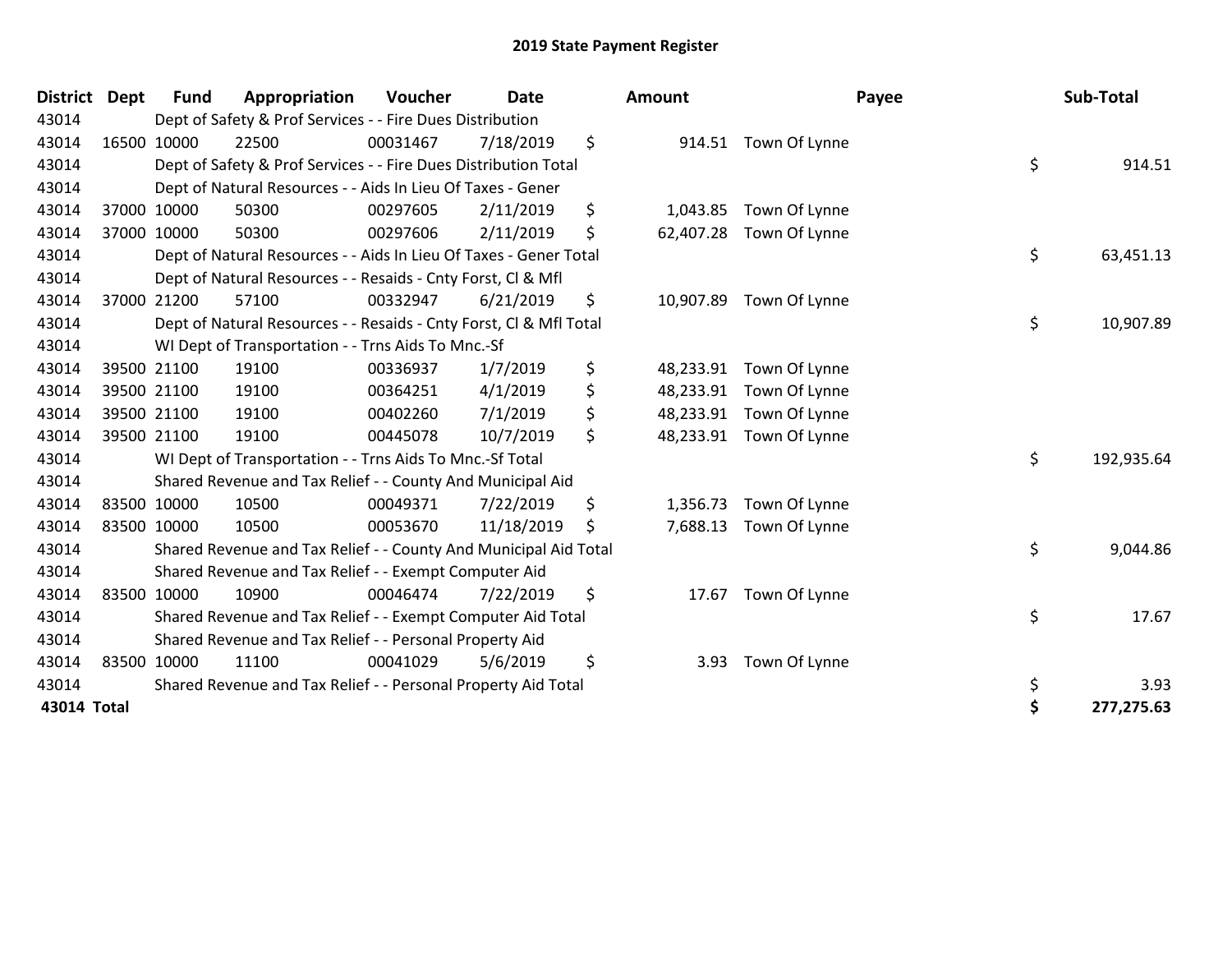| <b>District</b> | <b>Dept</b> | <b>Fund</b> | Appropriation                                                      | Voucher  | <b>Date</b> | Amount           | Payee                      | Sub-Total        |
|-----------------|-------------|-------------|--------------------------------------------------------------------|----------|-------------|------------------|----------------------------|------------------|
| 43016           |             |             | Dept of Safety & Prof Services - - Fire Dues Distribution          |          |             |                  |                            |                  |
| 43016           |             | 16500 10000 | 22500                                                              | 00029892 | 7/11/2019   | \$               | 49,737.02 Town Of Minocqua |                  |
| 43016           |             |             | Dept of Safety & Prof Services - - Fire Dues Distribution Total    |          |             |                  |                            | \$<br>49,737.02  |
| 43016           |             |             | Dept of Natural Resources - - Aids In Lieu Of Taxes - Gener        |          |             |                  |                            |                  |
| 43016           |             | 37000 10000 | 50300                                                              | 00297581 | 2/8/2019    | \$<br>190.91     | Town Of Minocqua           |                  |
| 43016           |             | 37000 10000 | 50300                                                              | 00297582 | 2/8/2019    | \$<br>54,609.33  | Town Of Minocqua           |                  |
| 43016           |             | 37000 10000 | 50300                                                              | 00297583 | 2/8/2019    | \$<br>17,933.76  | Town Of Minocqua           |                  |
| 43016           |             | 37000 10000 | 50300                                                              | 00297584 | 2/8/2019    | \$<br>54,348.23  | Town Of Minocqua           |                  |
| 43016           |             | 37000 10000 | 50300                                                              | 00314438 | 4/19/2019   | \$<br>935.69     | Town Of Minocqua           |                  |
| 43016           |             | 37000 10000 | 50300                                                              | 00314439 | 4/19/2019   | \$<br>108.14     | Town Of Minocqua           |                  |
| 43016           |             | 37000 10000 | 50300                                                              | 00314442 | 4/19/2019   | \$<br>0.48       | Town Of Minocqua           |                  |
| 43016           |             |             | Dept of Natural Resources - - Aids In Lieu Of Taxes - Gener Total  |          |             |                  |                            | \$<br>128,126.54 |
| 43016           |             |             | Dept of Natural Resources - - GPO -Federal Funds                   |          |             |                  |                            |                  |
| 43016           |             | 37000 21200 | 38100                                                              | 00307371 | 3/27/2019   | \$<br>4,341.46   | Town Of Minocqua           |                  |
| 43016           |             |             | Dept of Natural Resources - - GPO -Federal Funds Total             |          |             |                  |                            | \$<br>4,341.46   |
| 43016           |             |             | Dept of Natural Resources - - Enf A - Boating Enforcement          |          |             |                  |                            |                  |
| 43016           |             | 37000 21200 | 55000                                                              | 00307371 | 3/27/2019   | \$<br>8,175.63   | Town Of Minocqua           |                  |
| 43016           |             |             | Dept of Natural Resources - - Enf A - Boating Enforcement Total    |          |             |                  |                            | \$<br>8,175.63   |
| 43016           |             |             | Dept of Natural Resources - - Resaids - Cnty Forst, Cl & Mfl       |          |             |                  |                            |                  |
| 43016           |             | 37000 21200 | 57100                                                              | 00332948 | 6/21/2019   | \$               | 8,914.04 Town Of Minocqua  |                  |
| 43016           |             |             | Dept of Natural Resources - - Resaids - Cnty Forst, CI & Mfl Total |          |             |                  |                            | \$<br>8,914.04   |
| 43016           |             |             | Dept of Natural Resources - - Aids In Lieu Of Taxes - Sum S        |          |             |                  |                            |                  |
| 43016           |             | 37000 21200 | 57900                                                              | 00314437 | 4/19/2019   | \$<br>62.81      | Town Of Minocqua           |                  |
| 43016           |             | 37000 21200 | 57900                                                              | 00314440 | 4/19/2019   | \$<br>288.42     | Town Of Minocqua           |                  |
| 43016           |             | 37000 21200 | 57900                                                              | 00314441 | 4/19/2019   | \$<br>11.47      | Town Of Minocqua           |                  |
| 43016           |             |             | Dept of Natural Resources - - Aids In Lieu Of Taxes - Sum S Total  |          |             |                  |                            | \$<br>362.70     |
| 43016           |             |             | WI Dept of Transportation - - Hwy Sfty Loc Aid Ffd                 |          |             |                  |                            |                  |
| 43016           |             | 39500 21100 | 18500                                                              | 00411589 | 7/12/2019   | \$<br>4,000.00   | Town Of Minocqua           |                  |
| 43016           |             | 39500 21100 | 18500                                                              | 00462336 | 11/15/2019  | \$<br>3,944.55   | Town Of Minocqua           |                  |
| 43016           |             |             | WI Dept of Transportation - - Hwy Sfty Loc Aid Ffd Total           |          |             |                  |                            | \$<br>7,944.55   |
| 43016           |             |             | WI Dept of Transportation - - Trns Aids To Mnc.-Sf                 |          |             |                  |                            |                  |
| 43016           |             | 39500 21100 | 19100                                                              | 00336938 | 1/7/2019    | \$<br>115,555.93 | Town Of Minocqua           |                  |
| 43016           |             | 39500 21100 | 19100                                                              | 00364252 | 4/1/2019    | \$<br>115,555.93 | Town Of Minocqua           |                  |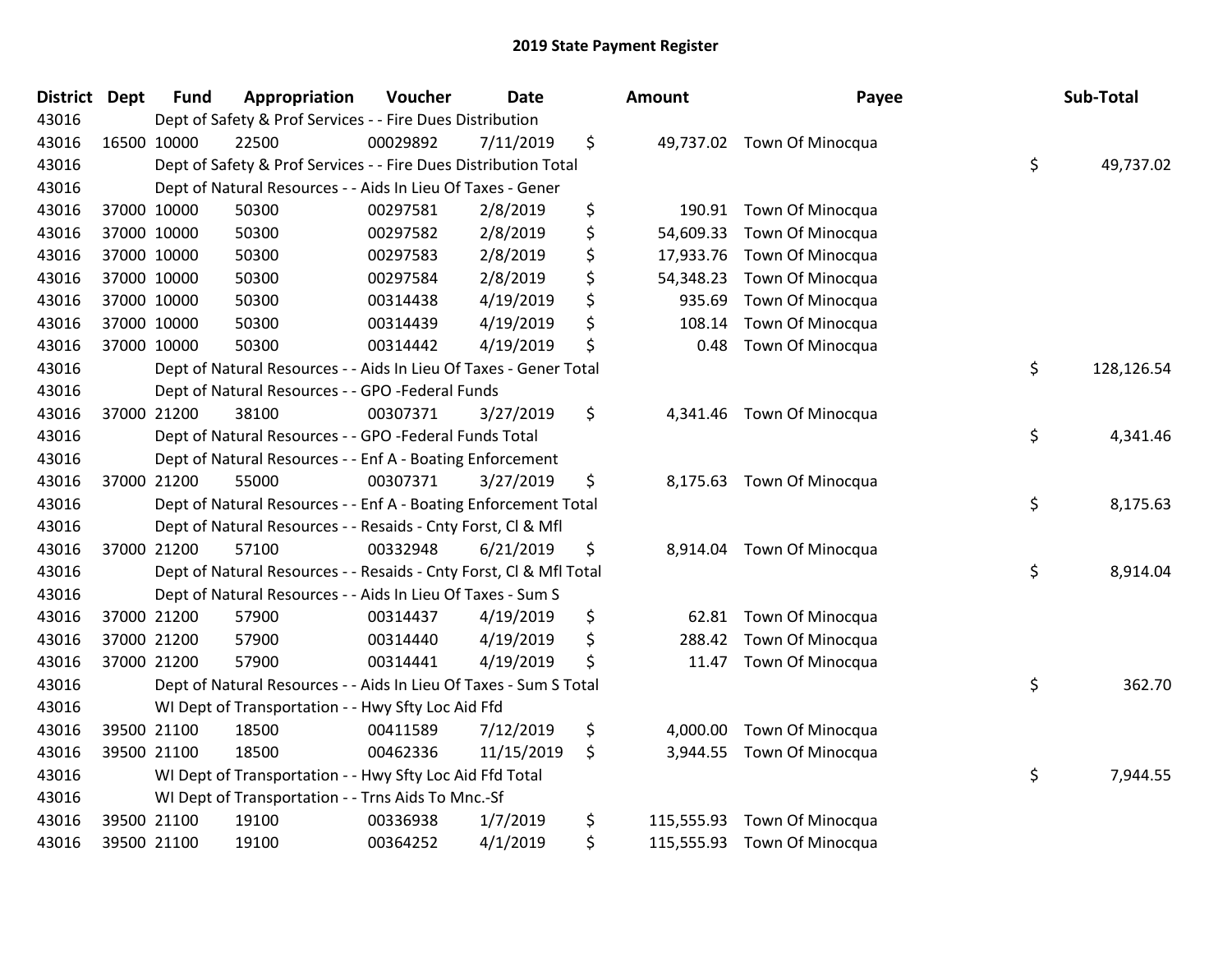| <b>District</b> | <b>Dept</b> | <b>Fund</b> | Appropriation                                                          | Voucher  | Date       |      | <b>Amount</b> | Payee                      | Sub-Total        |
|-----------------|-------------|-------------|------------------------------------------------------------------------|----------|------------|------|---------------|----------------------------|------------------|
| 43016           | 39500 21100 |             | 19100                                                                  | 00402261 | 7/1/2019   | \$   | 115,555.93    | Town Of Minocqua           |                  |
| 43016           |             | 39500 21100 | 19100                                                                  | 00445079 | 10/7/2019  | \$   | 115,555.93    | <b>Town Of Minocqua</b>    |                  |
| 43016           |             |             | WI Dept of Transportation - - Trns Aids To Mnc.-Sf Total               |          |            |      |               |                            | \$<br>462,223.72 |
| 43016           |             |             | WI Dept of Transportation - - Loc Rd Imp Prg St Fd                     |          |            |      |               |                            |                  |
| 43016           |             | 39500 21100 | 27800                                                                  | 00466593 | 11/29/2019 | \$   |               | 34,074.93 Town Of Minocqua |                  |
| 43016           |             |             | WI Dept of Transportation - - Loc Rd Imp Prg St Fd Total               |          |            |      |               |                            | \$<br>34,074.93  |
| 43016           |             |             | Department of Health Services - - Emergency Dispatcher Cardiopul       |          |            |      |               |                            |                  |
| 43016           |             | 43500 10000 | 18500                                                                  | 00298401 | 8/9/2019   | \$   | 735.79        | Town Of Minocqua           |                  |
| 43016           |             |             | Department of Health Services - - Emergency Dispatcher Cardiopul Total |          |            |      |               |                            | \$<br>735.79     |
| 43016           |             |             | Department of Justice - - Law Enforcement Train, Local                 |          |            |      |               |                            |                  |
| 43016           |             | 45500 10000 | 23100                                                                  | 00073620 | 10/28/2019 | - \$ |               | 1,760.00 Town Of Minocqua  |                  |
| 43016           |             |             | Department of Justice - - Law Enforcement Train, Local Total           |          |            |      |               |                            | \$<br>1,760.00   |
| 43016           |             |             | Shared Revenue and Tax Relief - - County And Municipal Aid             |          |            |      |               |                            |                  |
| 43016           |             | 83500 10000 | 10500                                                                  | 00049372 | 7/22/2019  | \$   | 7,673.18      | Town Of Minocqua           |                  |
| 43016           |             | 83500 10000 | 10500                                                                  | 00053671 | 11/18/2019 | \$   | 43,481.33     | <b>Town Of Minocqua</b>    |                  |
| 43016           |             |             | Shared Revenue and Tax Relief - - County And Municipal Aid Total       |          |            |      |               |                            | \$<br>51,154.51  |
| 43016           |             |             | Shared Revenue and Tax Relief - - Exempt Computer Aid                  |          |            |      |               |                            |                  |
| 43016           |             | 83500 10000 | 10900                                                                  | 00046475 | 7/22/2019  | \$   |               | 8,073.97 Town Of Minocqua  |                  |
| 43016           |             |             | Shared Revenue and Tax Relief - - Exempt Computer Aid Total            |          |            |      |               |                            | \$<br>8,073.97   |
| 43016           |             |             | Shared Revenue and Tax Relief - - Utility Aid                          |          |            |      |               |                            |                  |
| 43016           |             | 83500 10000 | 11000                                                                  | 00049372 | 7/22/2019  | \$   | 438.97        | Town Of Minocqua           |                  |
| 43016           |             | 83500 10000 | 11000                                                                  | 00053671 | 11/18/2019 | \$   | 2,957.08      | Town Of Minocqua           |                  |
| 43016           |             |             | Shared Revenue and Tax Relief - - Utility Aid Total                    |          |            |      |               |                            | \$<br>3,396.05   |
| 43016           |             |             | Shared Revenue and Tax Relief - - Personal Property Aid                |          |            |      |               |                            |                  |
| 43016           |             | 83500 10000 | 11100                                                                  | 00041030 | 5/6/2019   | \$   |               | 13,912.25 Town Of Minocqua |                  |
| 43016           |             |             | Shared Revenue and Tax Relief - - Personal Property Aid Total          |          |            |      |               |                            | \$<br>13,912.25  |
| 43016           |             |             | Shared Revenue and Tax Relief - - Payments For Municipal Svcs          |          |            |      |               |                            |                  |
| 43016           |             | 83500 10000 | 50100                                                                  | 00037915 | 1/31/2019  | \$   |               | 7,591.24 Town Of Minocqua  |                  |
| 43016           |             |             | Shared Revenue and Tax Relief - - Payments For Municipal Svcs Total    |          |            |      |               |                            | \$<br>7,591.24   |
| 43016 Total     |             |             |                                                                        |          |            |      |               |                            | \$<br>790,524.40 |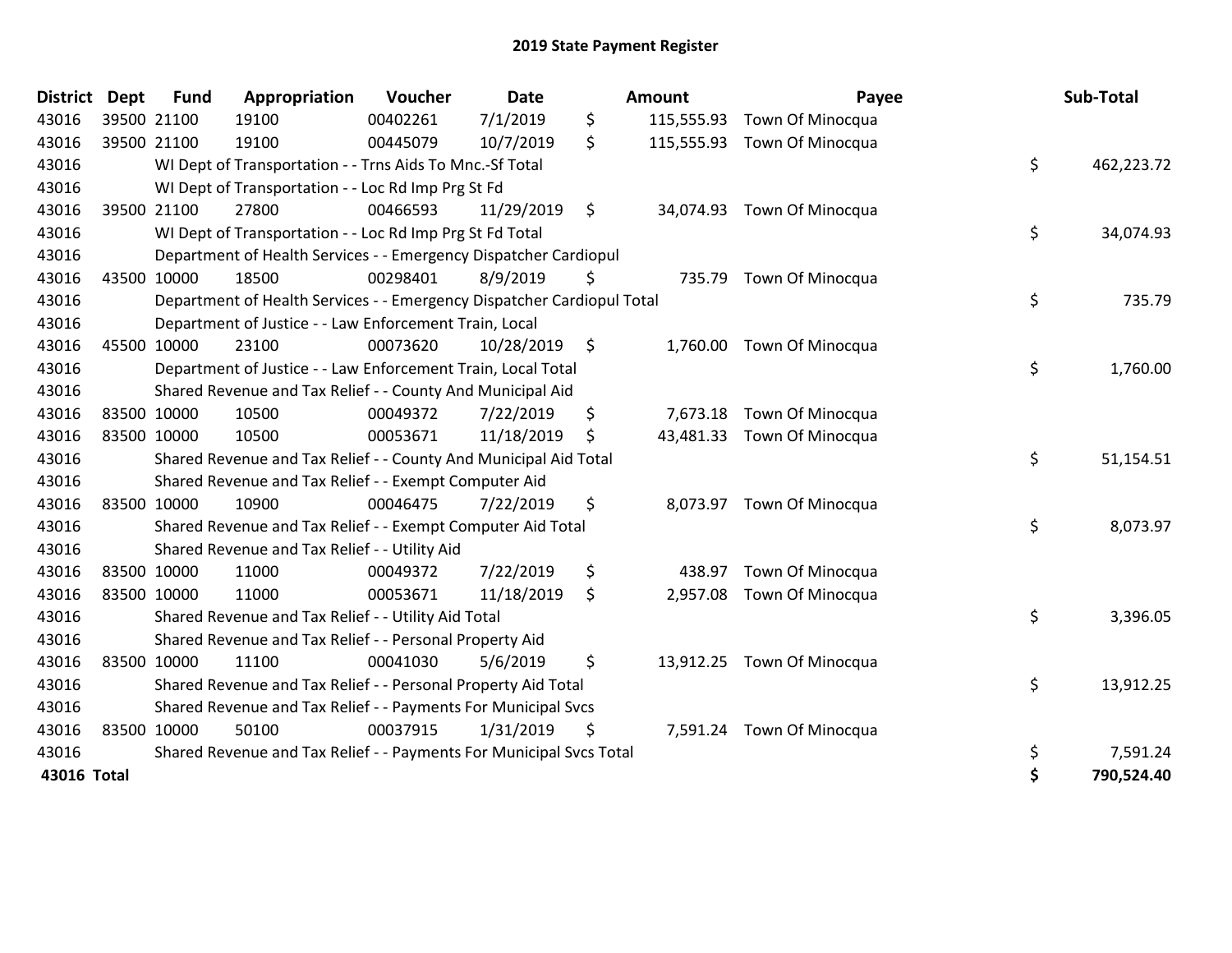| <b>District</b> | <b>Dept</b> | <b>Fund</b> | Appropriation                                                      | <b>Voucher</b> | <b>Date</b> | <b>Amount</b>   | Payee                    | Sub-Total       |
|-----------------|-------------|-------------|--------------------------------------------------------------------|----------------|-------------|-----------------|--------------------------|-----------------|
| 43018           |             |             | Dept of Safety & Prof Services - - Fire Dues Distribution          |                |             |                 |                          |                 |
| 43018           |             | 16500 10000 | 22500                                                              | 00031474       | 7/18/2019   | \$              | 892.82 Town Of Monico    |                 |
| 43018           |             |             | Dept of Safety & Prof Services - - Fire Dues Distribution Total    |                |             |                 |                          | \$<br>892.82    |
| 43018           |             |             | Dept of Natural Resources - - Resaids - Cnty Forst, CI & Mfl       |                |             |                 |                          |                 |
| 43018           |             | 37000 21200 | 57100                                                              | 00332949       | 6/21/2019   | \$<br>5,834.14  | Town Of Monico           |                 |
| 43018           |             |             | Dept of Natural Resources - - Resaids - Cnty Forst, Cl & Mfl Total |                |             |                 |                          | \$<br>5,834.14  |
| 43018           |             |             | WI Dept of Transportation - - Trns Aids To Mnc.-Sf                 |                |             |                 |                          |                 |
| 43018           |             | 39500 21100 | 19100                                                              | 00336939       | 1/7/2019    | \$<br>13,014.07 | Town Of Monico           |                 |
| 43018           |             | 39500 21100 | 19100                                                              | 00364253       | 4/1/2019    | \$<br>13,014.07 | Town Of Monico           |                 |
| 43018           |             | 39500 21100 | 19100                                                              | 00402262       | 7/1/2019    | \$<br>13,014.07 | <b>Town Of Monico</b>    |                 |
| 43018           |             | 39500 21100 | 19100                                                              | 00445080       | 10/7/2019   | \$              | 13,014.10 Town Of Monico |                 |
| 43018           |             |             | WI Dept of Transportation - - Trns Aids To Mnc.-Sf Total           |                |             |                 |                          | \$<br>52,056.31 |
| 43018           |             |             | Shared Revenue and Tax Relief - - County And Municipal Aid         |                |             |                 |                          |                 |
| 43018           |             | 83500 10000 | 10500                                                              | 00049373       | 7/22/2019   | \$<br>3,864.32  | Town Of Monico           |                 |
| 43018           |             | 83500 10000 | 10500                                                              | 00053672       | 11/18/2019  | \$              | 21,897.82 Town Of Monico |                 |
| 43018           |             |             | Shared Revenue and Tax Relief - - County And Municipal Aid Total   |                |             |                 |                          | \$<br>25,762.14 |
| 43018           |             |             | Shared Revenue and Tax Relief - - Exempt Computer Aid              |                |             |                 |                          |                 |
| 43018           |             | 83500 10000 | 10900                                                              | 00046476       | 7/22/2019   | \$              | 22.86 Town Of Monico     |                 |
| 43018           |             |             | Shared Revenue and Tax Relief - - Exempt Computer Aid Total        |                |             |                 |                          | \$<br>22.86     |
| 43018           |             |             | Shared Revenue and Tax Relief - - Utility Aid                      |                |             |                 |                          |                 |
| 43018           |             | 83500 10000 | 11000                                                              | 00049373       | 7/22/2019   | \$<br>1,341.86  | Town Of Monico           |                 |
| 43018           | 83500 10000 |             | 11000                                                              | 00053672       | 11/18/2019  | \$<br>7,781.19  | <b>Town Of Monico</b>    |                 |
| 43018           |             |             | Shared Revenue and Tax Relief - - Utility Aid Total                |                |             |                 |                          | \$<br>9,123.05  |
| 43018           |             |             | Shared Revenue and Tax Relief - - Personal Property Aid            |                |             |                 |                          |                 |
| 43018           |             | 83500 10000 | 11100                                                              | 00041031       | 5/6/2019    | \$<br>180.56    | <b>Town Of Monico</b>    |                 |
| 43018           |             |             | Shared Revenue and Tax Relief - - Personal Property Aid Total      |                |             |                 |                          | \$<br>180.56    |
| 43018 Total     |             |             |                                                                    |                |             |                 |                          | \$<br>93,871.88 |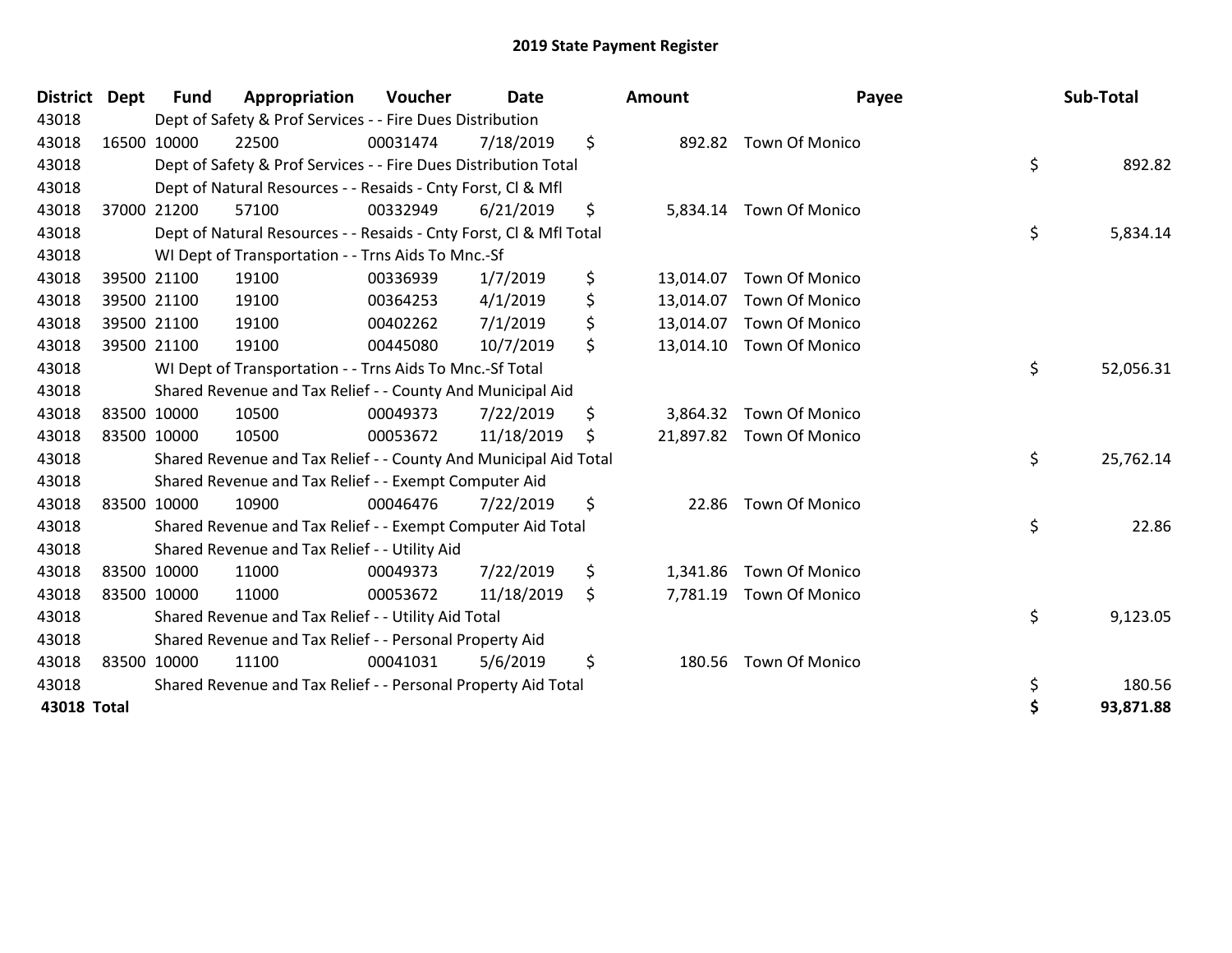| District Dept | <b>Fund</b> | Appropriation                                                      | Voucher  | Date       | Amount          | Payee                     | Sub-Total        |
|---------------|-------------|--------------------------------------------------------------------|----------|------------|-----------------|---------------------------|------------------|
| 43020         |             | Dept of Safety & Prof Services - - Fire Dues Distribution          |          |            |                 |                           |                  |
| 43020         | 16500 10000 | 22500                                                              | 00030055 | 7/15/2019  | \$              | 16,549.31 Town Of Newbold |                  |
| 43020         |             | Dept of Safety & Prof Services - - Fire Dues Distribution Total    |          |            |                 |                           | \$<br>16,549.31  |
| 43020         |             | Dept of Natural Resources - - Aids In Lieu Of Taxes - Gener        |          |            |                 |                           |                  |
| 43020         | 37000 10000 | 50300                                                              | 00297585 | 2/11/2019  | \$<br>168.32    | Town Of Newbold           |                  |
| 43020         | 37000 10000 | 50300                                                              | 00297586 | 2/11/2019  | \$<br>82,015.04 | Town Of Newbold           |                  |
| 43020         | 37000 10000 | 50300                                                              | 00314450 | 4/19/2019  | \$<br>42.78     | Town Of Newbold           |                  |
| 43020         | 37000 10000 | 50300                                                              | 00314452 | 4/19/2019  | \$<br>20.29     | <b>Town Of Newbold</b>    |                  |
| 43020         |             | Dept of Natural Resources - - Aids In Lieu Of Taxes - Gener Total  |          |            |                 |                           | \$<br>82,246.43  |
| 43020         |             | Dept of Natural Resources - - Resaids - Fire Suppress Grant        |          |            |                 |                           |                  |
| 43020         | 37000 21200 | 54500                                                              | 00320619 | 5/15/2019  | \$              | 764.44 Town Of Newbold    |                  |
| 43020         |             | Dept of Natural Resources - - Resaids - Fire Suppress Grant Total  |          |            |                 |                           | \$<br>764.44     |
| 43020         |             | Dept of Natural Resources - - Resaids - Cnty Forst, Cl & Mfl       |          |            |                 |                           |                  |
| 43020         | 37000 21200 | 57100                                                              | 00332950 | 6/21/2019  | \$<br>769.03    | <b>Town Of Newbold</b>    |                  |
| 43020         |             | Dept of Natural Resources - - Resaids - Cnty Forst, Cl & Mfl Total |          |            |                 |                           | \$<br>769.03     |
| 43020         |             | Dept of Natural Resources - - Aids In Lieu Of Taxes - Sum S        |          |            |                 |                           |                  |
| 43020         | 37000 21200 | 57900                                                              | 00314451 | 4/19/2019  | \$              | 15,375.89 Town Of Newbold |                  |
| 43020         |             | Dept of Natural Resources - - Aids In Lieu Of Taxes - Sum S Total  |          |            |                 |                           | \$<br>15,375.89  |
| 43020         |             | Dept of Natural Resources - - Ea - Invasive Aqu & Lake Mon         |          |            |                 |                           |                  |
| 43020         | 37000 21200 | 67800                                                              | 00290591 | 1/15/2019  | \$<br>3,000.00  | <b>Town Of Newbold</b>    |                  |
| 43020         | 37000 21200 | 67800                                                              | 00293922 | 1/28/2019  | \$<br>1,000.00  | Town Of Newbold           |                  |
| 43020         | 37000 21200 | 67800                                                              | 00374755 | 11/27/2019 | \$<br>3,000.00  | <b>Town Of Newbold</b>    |                  |
| 43020         |             | Dept of Natural Resources - - Ea - Invasive Aqu & Lake Mon Total   |          |            |                 |                           | \$<br>7,000.00   |
| 43020         |             | Dept of Natural Resources - - Resource Maint Develop Sp Frst       |          |            |                 |                           |                  |
| 43020         | 37000 21200 | 77900                                                              | 00372748 | 12/5/2019  | \$<br>23,065.06 | Town Of Newbold           |                  |
| 43020         |             | Dept of Natural Resources - - Resource Maint Develop Sp Frst Total |          |            |                 |                           | \$<br>23,065.06  |
| 43020         |             | WI Dept of Transportation - - Trns Aids To Mnc.-Sf                 |          |            |                 |                           |                  |
| 43020         | 39500 21100 | 19100                                                              | 00336940 | 1/7/2019   | \$<br>67,351.88 | Town Of Newbold           |                  |
| 43020         | 39500 21100 | 19100                                                              | 00364254 | 4/1/2019   | \$<br>67,351.88 | <b>Town Of Newbold</b>    |                  |
| 43020         | 39500 21100 | 19100                                                              | 00402263 | 7/1/2019   | \$<br>67,351.88 | Town Of Newbold           |                  |
| 43020         | 39500 21100 | 19100                                                              | 00445081 | 10/7/2019  | \$              | 67,351.89 Town Of Newbold |                  |
| 43020         |             | WI Dept of Transportation - - Trns Aids To Mnc.-Sf Total           |          |            |                 |                           | \$<br>269,407.53 |
| 43020         |             | Elections Commission - - 2018 Hava Election Security               |          |            |                 |                           |                  |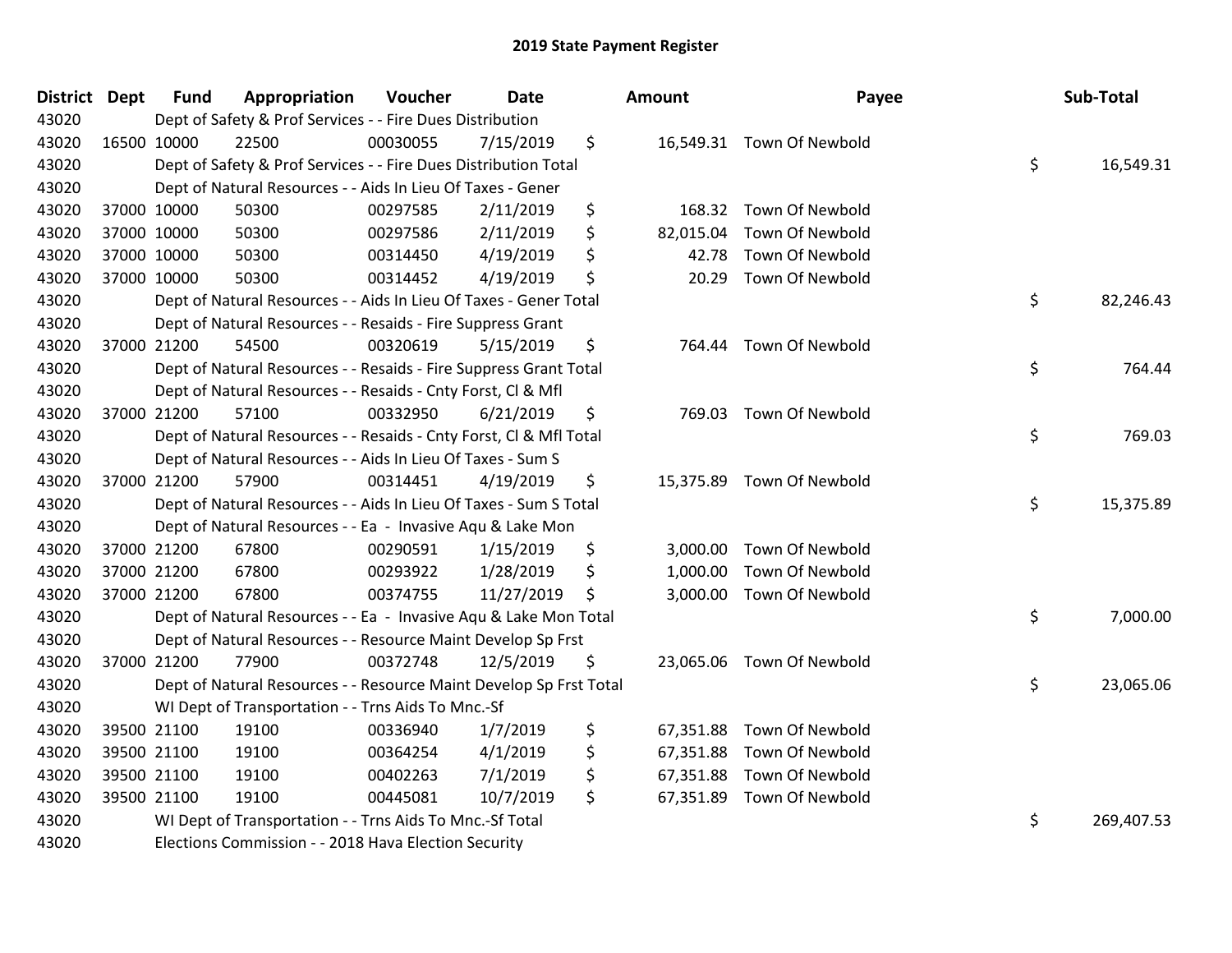| <b>District</b> | Dept | Fund        | Appropriation                                                    | Voucher  | Date       |     | <b>Amount</b> | Payee                     | Sub-Total       |
|-----------------|------|-------------|------------------------------------------------------------------|----------|------------|-----|---------------|---------------------------|-----------------|
| 43020           |      | 51000 22000 | 18200                                                            | 00002592 | 11/18/2019 | \$  | 600.00        | Town Of Newbold           |                 |
| 43020           |      |             | Elections Commission - - 2018 Hava Election Security Total       |          |            |     |               |                           | \$<br>600.00    |
| 43020           |      |             | Shared Revenue and Tax Relief - - County And Municipal Aid       |          |            |     |               |                           |                 |
| 43020           |      | 83500 10000 | 10500                                                            | 00049374 | 7/22/2019  | \$  | 5,971.26      | Town Of Newbold           |                 |
| 43020           |      | 83500 10000 | 10500                                                            | 00053673 | 11/18/2019 | \$  |               | 33,837.12 Town Of Newbold |                 |
| 43020           |      |             | Shared Revenue and Tax Relief - - County And Municipal Aid Total |          |            |     |               |                           | \$<br>39,808.38 |
| 43020           |      |             | Shared Revenue and Tax Relief - - Exempt Computer Aid            |          |            |     |               |                           |                 |
| 43020           |      | 83500 10000 | 10900                                                            | 00046477 | 7/22/2019  | \$  | 194.34        | <b>Town Of Newbold</b>    |                 |
| 43020           |      |             | Shared Revenue and Tax Relief - - Exempt Computer Aid Total      |          |            |     |               |                           | \$<br>194.34    |
| 43020           |      |             | Shared Revenue and Tax Relief - - Utility Aid                    |          |            |     |               |                           |                 |
| 43020           |      | 83500 10000 | 11000                                                            | 00049374 | 7/22/2019  | \$  | 698.86        | Town Of Newbold           |                 |
| 43020           |      | 83500 10000 | 11000                                                            | 00053673 | 11/18/2019 | \$. | 4,013.93      | Town Of Newbold           |                 |
| 43020           |      |             | Shared Revenue and Tax Relief - - Utility Aid Total              |          |            |     |               |                           | \$<br>4,712.79  |
| 43020           |      |             | Shared Revenue and Tax Relief - - Personal Property Aid          |          |            |     |               |                           |                 |
| 43020           |      | 83500 10000 | 11100                                                            | 00041032 | 5/6/2019   | \$  | 2,012.91      | Town Of Newbold           |                 |
| 43020           |      |             | Shared Revenue and Tax Relief - - Personal Property Aid Total    |          |            |     |               |                           | 2,012.91        |
| 43020 Total     |      |             |                                                                  |          |            |     |               |                           | 462,506.11      |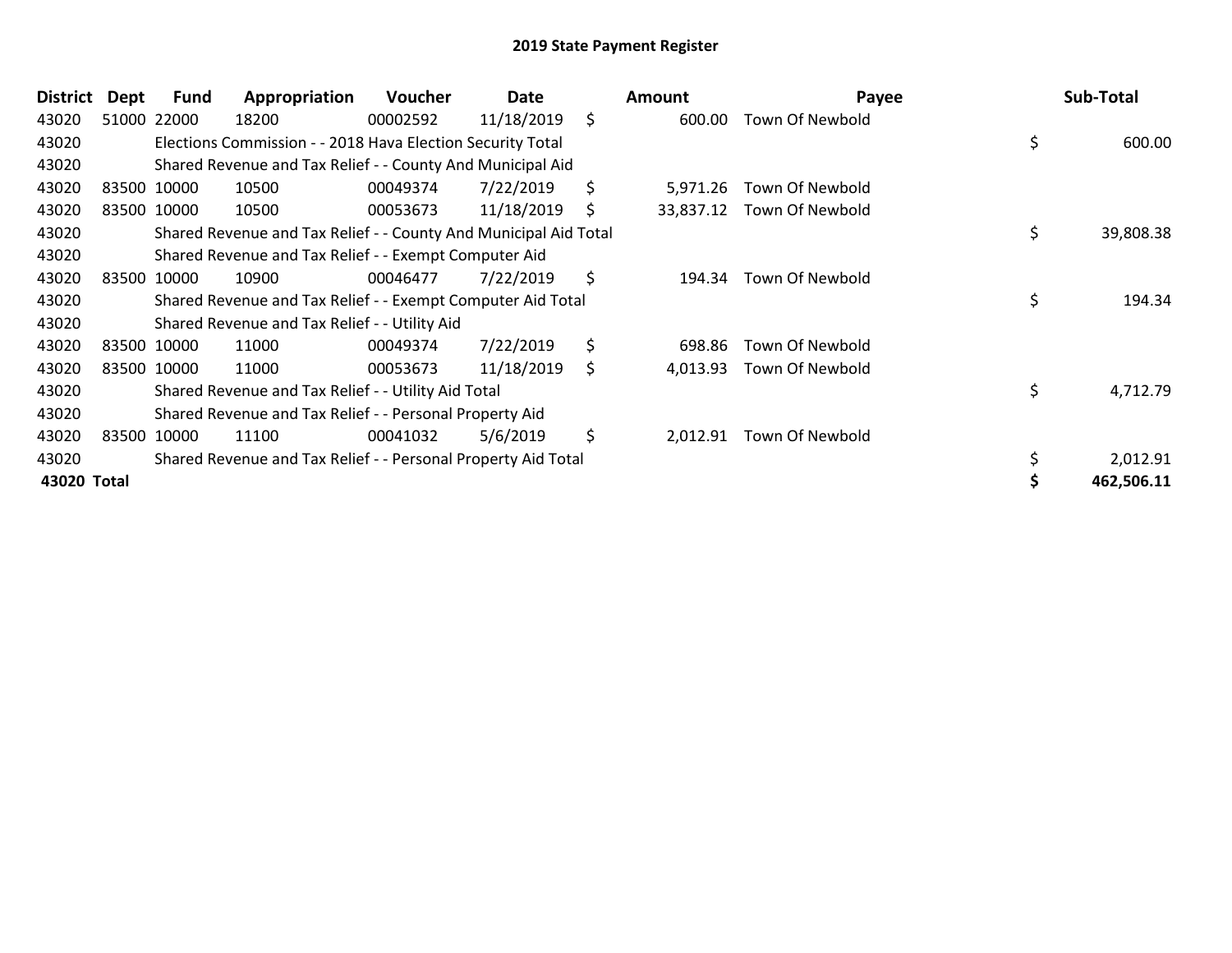| <b>District Dept</b> | <b>Fund</b> | Appropriation                                                      | Voucher  | <b>Date</b> | <b>Amount</b>    | Payee                     | Sub-Total        |
|----------------------|-------------|--------------------------------------------------------------------|----------|-------------|------------------|---------------------------|------------------|
| 43022                |             | Dept of Safety & Prof Services - - Fire Dues Distribution          |          |             |                  |                           |                  |
| 43022                | 16500 10000 | 22500                                                              | 00030281 | 7/15/2019   | \$               | 8,058.87 Town Of Nokomis  |                  |
| 43022                |             | Dept of Safety & Prof Services - - Fire Dues Distribution Total    |          |             |                  |                           | \$<br>8,058.87   |
| 43022                |             | Dept of Natural Resources - - Aids In Lieu Of Taxes - Gener        |          |             |                  |                           |                  |
| 43022                | 37000 10000 | 50300                                                              | 00297557 | 2/8/2019    | \$<br>1,751.05   | Town Of Nokomis           |                  |
| 43022                | 37000 10000 | 50300                                                              | 00297558 | 2/8/2019    | \$<br>70,689.07  | Town Of Nokomis           |                  |
| 43022                | 37000 10000 | 50300                                                              | 00313956 | 4/19/2019   | \$<br>20.48      | <b>Town Of Nokomis</b>    |                  |
| 43022                | 37000 10000 | 50300                                                              | 00313957 | 4/19/2019   | \$<br>87.69      | <b>Town Of Nokomis</b>    |                  |
| 43022                |             | Dept of Natural Resources - - Aids In Lieu Of Taxes - Gener Total  |          |             |                  |                           | \$<br>72,548.29  |
| 43022                |             | Dept of Natural Resources - - Gen Program Ops-State Funds          |          |             |                  |                           |                  |
| 43022                | 37000 21200 | 16100                                                              | 00301694 | 3/21/2019   | \$<br>340.68     | <b>Town Of Nokomis</b>    |                  |
| 43022                |             | Dept of Natural Resources - - Gen Program Ops-State Funds Total    |          |             |                  |                           | \$<br>340.68     |
| 43022                |             | Dept of Natural Resources - - Resaids - Cnty Forst, Cl & Mfl       |          |             |                  |                           |                  |
| 43022                | 37000 21200 | 57100                                                              | 00332951 | 6/21/2019   | \$               | 1,656.23 Town Of Nokomis  |                  |
| 43022                |             | Dept of Natural Resources - - Resaids - Cnty Forst, Cl & Mfl Total |          |             |                  |                           | \$<br>1,656.23   |
| 43022                |             | Dept of Natural Resources - - Aids In Lieu Of Taxes - Sum S        |          |             |                  |                           |                  |
| 43022                | 37000 21200 | 57900                                                              | 00313955 | 4/19/2019   | \$<br>34.99      | Town Of Nokomis           |                  |
| 43022                |             | Dept of Natural Resources - - Aids In Lieu Of Taxes - Sum S Total  |          |             |                  |                           | \$<br>34.99      |
| 43022                |             | WI Dept of Transportation - - Trns Aids To Mnc.-Sf                 |          |             |                  |                           |                  |
| 43022                | 39500 21100 | 19100                                                              | 00336941 | 1/7/2019    | \$<br>31,708.00  | Town Of Nokomis           |                  |
| 43022                | 39500 21100 | 19100                                                              | 00364255 | 4/1/2019    | \$<br>31,708.00  | <b>Town Of Nokomis</b>    |                  |
| 43022                | 39500 21100 | 19100                                                              | 00402264 | 7/1/2019    | \$<br>31,708.00  | <b>Town Of Nokomis</b>    |                  |
| 43022                | 39500 21100 | 19100                                                              | 00445082 | 10/7/2019   | \$               | 31,708.01 Town Of Nokomis |                  |
| 43022                |             | WI Dept of Transportation - - Trns Aids To Mnc.-Sf Total           |          |             |                  |                           | \$<br>126,832.01 |
| 43022                |             | WI Dept of Transportation - - Local Rds, Grants Sf                 |          |             |                  |                           |                  |
| 43022                | 39500 21100 | 27000                                                              | 00424005 | 8/14/2019   | \$<br>163,863.40 | Town Of Nokomis           |                  |
| 43022                |             | WI Dept of Transportation - - Local Rds, Grants Sf Total           |          |             |                  |                           | \$<br>163,863.40 |
| 43022                |             | Shared Revenue and Tax Relief - - County And Municipal Aid         |          |             |                  |                           |                  |
| 43022                | 83500 10000 | 10500                                                              | 00049375 | 7/22/2019   | \$               | 2,323.16 Town Of Nokomis  |                  |
| 43022                | 83500 10000 | 10500                                                              | 00053674 | 11/18/2019  | \$               | 13,164.54 Town Of Nokomis |                  |
| 43022                |             | Shared Revenue and Tax Relief - - County And Municipal Aid Total   |          |             |                  |                           | \$<br>15,487.70  |
| 43022                |             | Shared Revenue and Tax Relief - - Exempt Computer Aid              |          |             |                  |                           |                  |
| 43022                | 83500 10000 | 10900                                                              | 00046478 | 7/22/2019   | \$               | 18.70 Town Of Nokomis     |                  |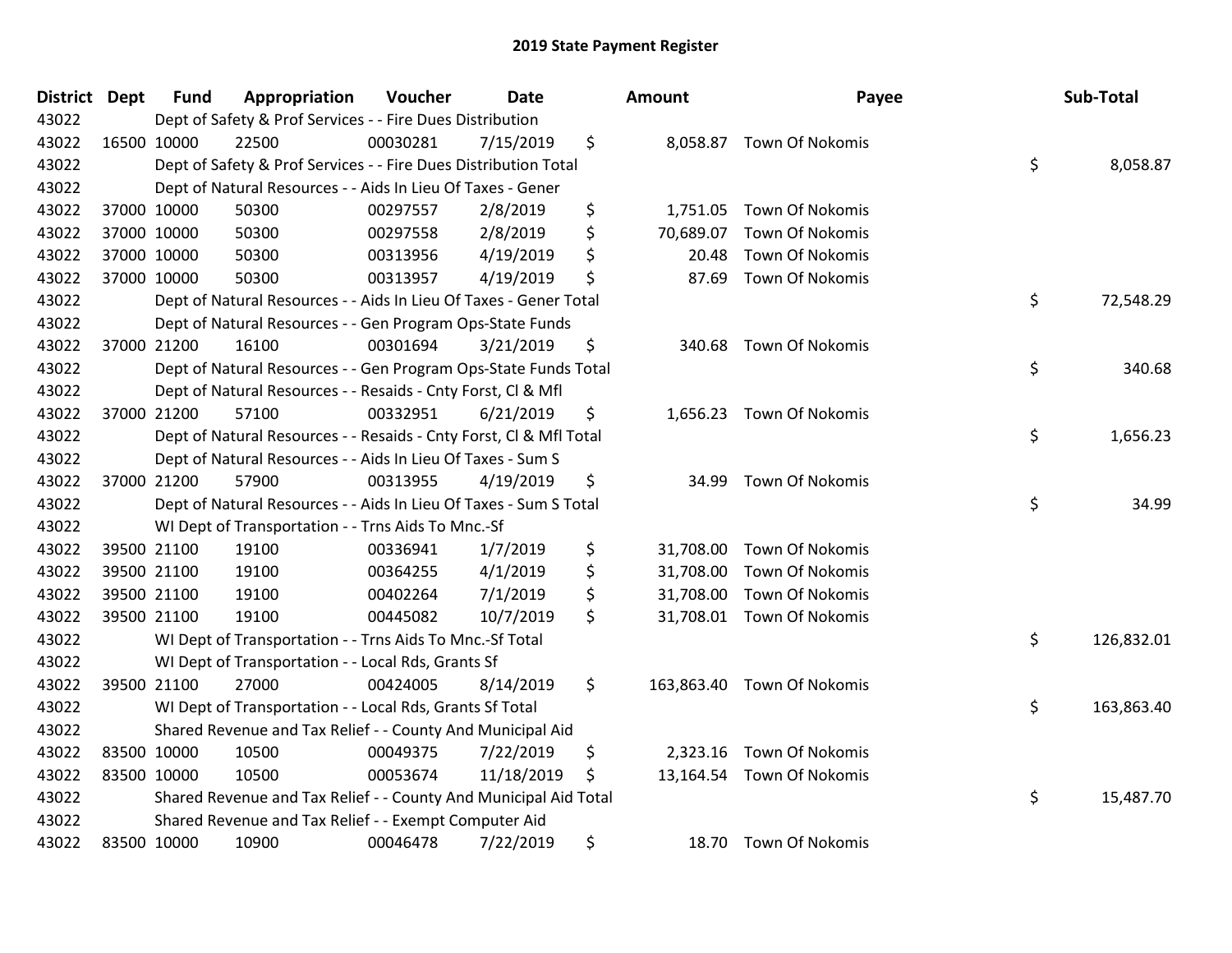| District Dept | <b>Fund</b> | Appropriation                                                 | Voucher  | Date     | Amount | Payee                  | Sub-Total  |
|---------------|-------------|---------------------------------------------------------------|----------|----------|--------|------------------------|------------|
| 43022         |             | Shared Revenue and Tax Relief - - Exempt Computer Aid Total   |          |          |        |                        | 18.70      |
| 43022         |             | Shared Revenue and Tax Relief - - Personal Property Aid       |          |          |        |                        |            |
| 43022         | 83500 10000 | 11100                                                         | 00041033 | 5/6/2019 |        | 636.98 Town Of Nokomis |            |
| 43022         |             | Shared Revenue and Tax Relief - - Personal Property Aid Total |          |          |        |                        | 636.98     |
| 43022 Total   |             |                                                               |          |          |        |                        | 389.477.85 |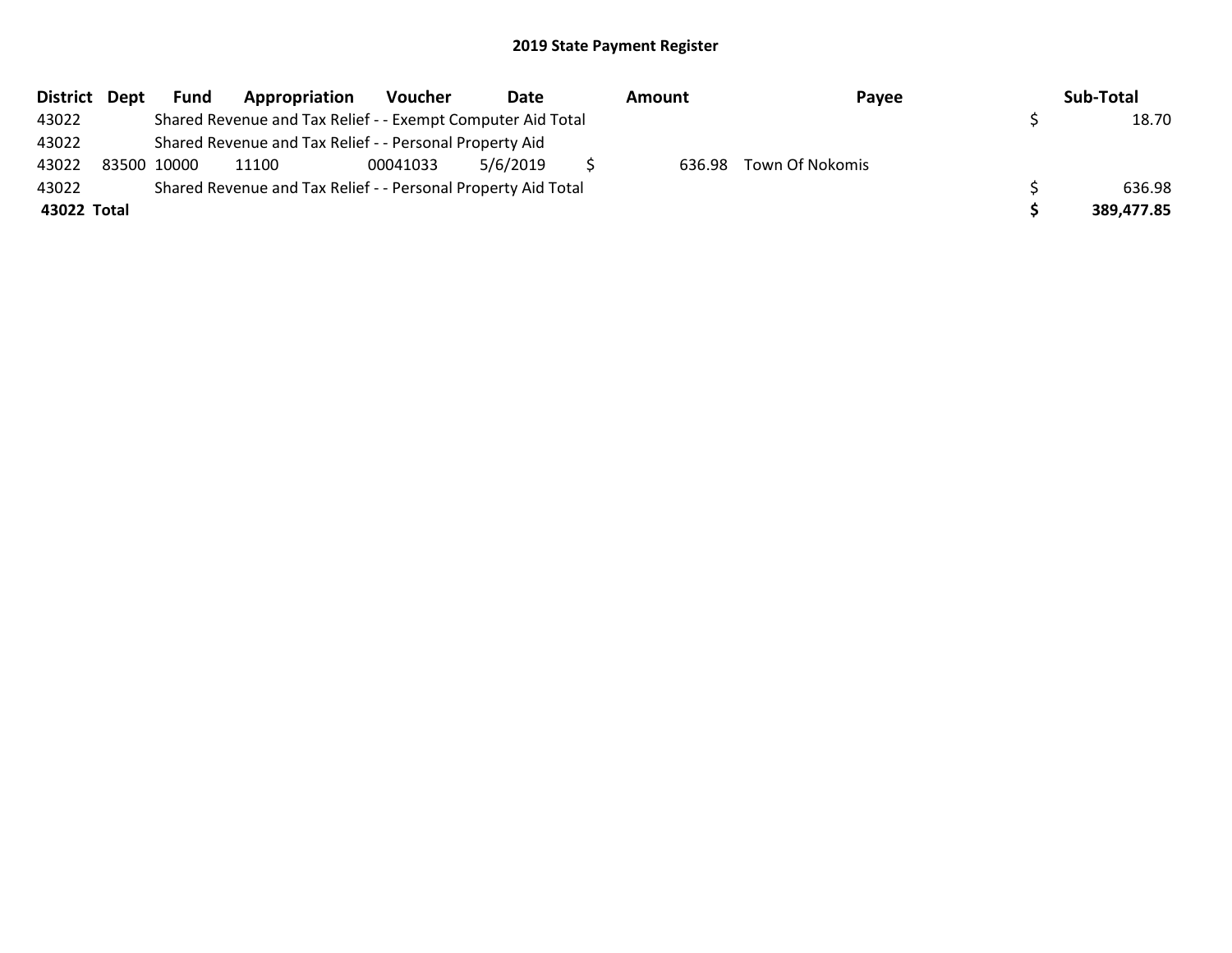| <b>District Dept</b> |             | <b>Fund</b> | Appropriation                                                      | Voucher  | <b>Date</b> |     | Amount | Payee                     |    | Sub-Total  |
|----------------------|-------------|-------------|--------------------------------------------------------------------|----------|-------------|-----|--------|---------------------------|----|------------|
| 43024                |             |             | Dept of Safety & Prof Services - - Fire Dues Distribution          |          |             |     |        |                           |    |            |
| 43024                |             | 16500 10000 | 22500                                                              | 00030192 | 7/16/2019   | \$  |        | 9,934.61 Town Of Pelican  |    |            |
| 43024                |             |             | Dept of Safety & Prof Services - - Fire Dues Distribution Total    |          |             |     |        |                           | \$ | 9,934.61   |
| 43024                |             |             | Dept of Natural Resources - - Aids In Lieu Of Taxes - Gener        |          |             |     |        |                           |    |            |
| 43024                |             | 37000 10000 | 50300                                                              | 00314483 | 4/19/2019   | \$  |        | 17.43 Town Of Pelican     |    |            |
| 43024                |             |             | Dept of Natural Resources - - Aids In Lieu Of Taxes - Gener Total  |          |             |     |        |                           | \$ | 17.43      |
| 43024                |             |             | Dept of Natural Resources - - Resaids - Cnty Forst, Cl & Mfl       |          |             |     |        |                           |    |            |
| 43024                |             | 37000 21200 | 57100                                                              | 00332952 | 6/21/2019   | \$  |        | 1,898.61 Town Of Pelican  |    |            |
| 43024                |             |             | Dept of Natural Resources - - Resaids - Cnty Forst, CI & Mfl Total |          |             |     |        |                           | \$ | 1,898.61   |
| 43024                |             |             | Dept of Natural Resources - - Aids In Lieu Of Taxes - Sum S        |          |             |     |        |                           |    |            |
| 43024                |             | 37000 21200 | 57900                                                              | 00314482 | 4/19/2019   | \$  |        | 6.51 Town Of Pelican      |    |            |
| 43024                |             |             | Dept of Natural Resources - - Aids In Lieu Of Taxes - Sum S Total  |          |             |     |        |                           | \$ | 6.51       |
| 43024                |             |             | WI Dept of Transportation - - Trns Aids To Mnc.-Sf                 |          |             |     |        |                           |    |            |
| 43024                |             | 39500 21100 | 19100                                                              | 00336942 | 1/7/2019    | \$  |        | 43,234.92 Town Of Pelican |    |            |
| 43024                |             | 39500 21100 | 19100                                                              | 00364256 | 4/1/2019    | \$  |        | 43,234.92 Town Of Pelican |    |            |
| 43024                |             | 39500 21100 | 19100                                                              | 00402265 | 7/1/2019    | \$  |        | 43,234.92 Town Of Pelican |    |            |
| 43024                |             | 39500 21100 | 19100                                                              | 00445083 | 10/7/2019   | \$  |        | 43,234.95 Town Of Pelican |    |            |
| 43024                |             |             | WI Dept of Transportation - - Trns Aids To Mnc.-Sf Total           |          |             |     |        |                           | \$ | 172,939.71 |
| 43024                |             |             | Shared Revenue and Tax Relief - - County And Municipal Aid         |          |             |     |        |                           |    |            |
| 43024                |             | 83500 10000 | 10500                                                              | 00049376 | 7/22/2019   | \$  |        | 12,898.85 Town Of Pelican |    |            |
| 43024                |             | 83500 10000 | 10500                                                              | 00053675 | 11/18/2019  | \$  |        | 73,093.49 Town Of Pelican |    |            |
| 43024                |             |             | Shared Revenue and Tax Relief - - County And Municipal Aid Total   |          |             |     |        |                           | \$ | 85,992.34  |
| 43024                |             |             | Shared Revenue and Tax Relief - - Exempt Computer Aid              |          |             |     |        |                           |    |            |
| 43024                |             | 83500 10000 | 10900                                                              | 00046479 | 7/22/2019   | \$  |        | 163.17 Town Of Pelican    |    |            |
| 43024                |             |             | Shared Revenue and Tax Relief - - Exempt Computer Aid Total        |          |             |     |        |                           | \$ | 163.17     |
| 43024                |             |             | Shared Revenue and Tax Relief - - Utility Aid                      |          |             |     |        |                           |    |            |
| 43024                |             | 83500 10000 | 11000                                                              | 00049376 | 7/22/2019   | \$  |        | 336.52 Town Of Pelican    |    |            |
| 43024                | 83500 10000 |             | 11000                                                              | 00053675 | 11/18/2019  | \$. |        | 2,300.72 Town Of Pelican  |    |            |
| 43024                |             |             | Shared Revenue and Tax Relief - - Utility Aid Total                |          |             |     |        |                           | \$ | 2,637.24   |
| 43024                |             |             | Shared Revenue and Tax Relief - - Personal Property Aid            |          |             |     |        |                           |    |            |
| 43024                | 83500 10000 |             | 11100                                                              | 00041034 | 5/6/2019    | \$  |        | 17,820.43 Town Of Pelican |    |            |
| 43024                |             |             | Shared Revenue and Tax Relief - - Personal Property Aid Total      |          |             |     |        |                           | \$ | 17,820.43  |
| 43024 Total          |             |             |                                                                    |          |             |     |        |                           | Ś  | 291,410.05 |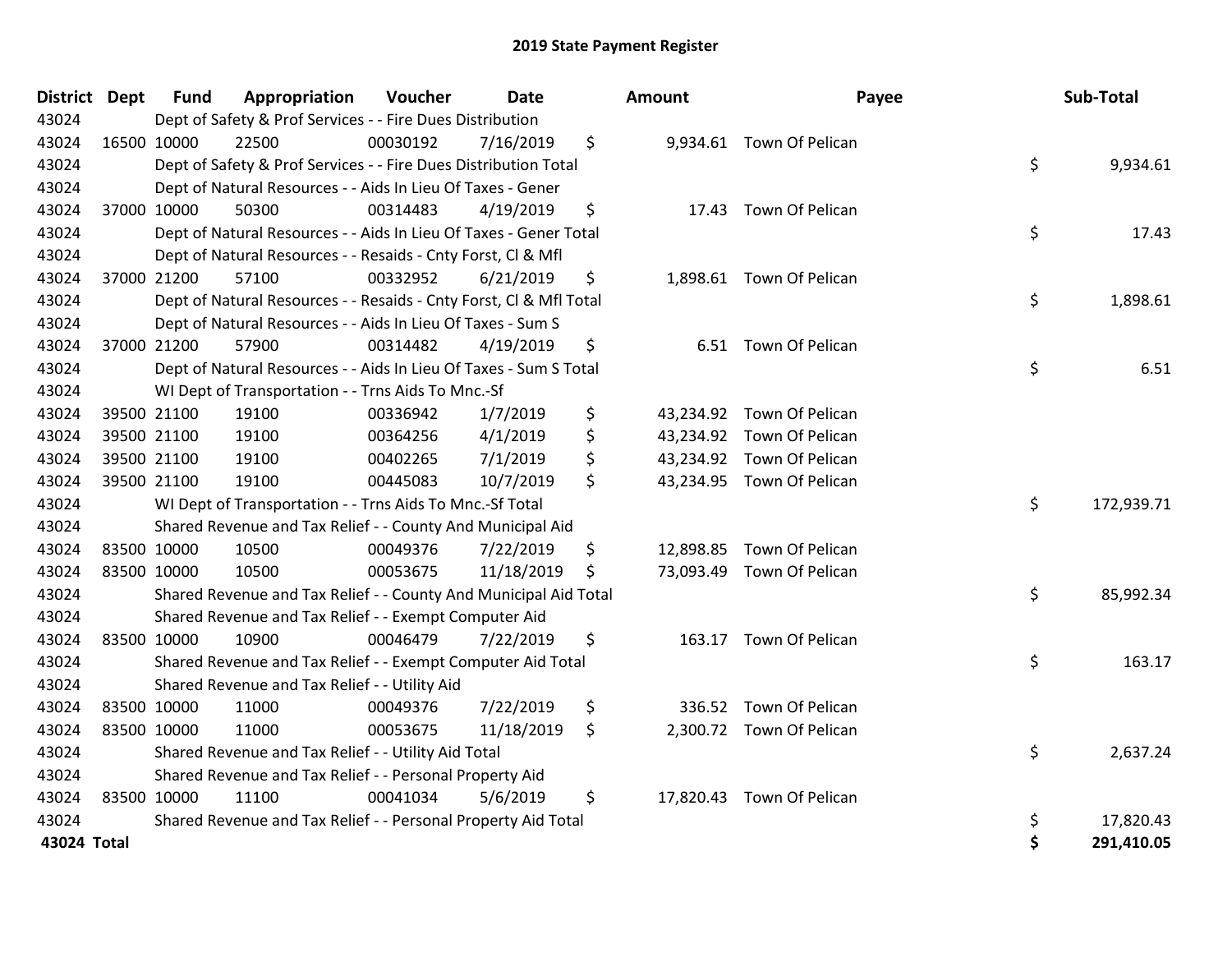| <b>District</b> | Dept        | <b>Fund</b> | Appropriation                                                      | Voucher  | Date       | Amount         |                         | Payee | Sub-Total |
|-----------------|-------------|-------------|--------------------------------------------------------------------|----------|------------|----------------|-------------------------|-------|-----------|
| 43026           |             |             | Dept of Safety & Prof Services - - Fire Dues Distribution          |          |            |                |                         |       |           |
| 43026           | 16500 10000 |             | 22500                                                              | 00031610 | 7/18/2019  | \$             | 397.36 Town Of Piehl    |       |           |
| 43026           |             |             | Dept of Safety & Prof Services - - Fire Dues Distribution Total    |          |            |                |                         | \$    | 397.36    |
| 43026           |             |             | Dept of Natural Resources - - Aids In Lieu Of Taxes - Gener        |          |            |                |                         |       |           |
| 43026           | 37000 10000 |             | 50300                                                              | 00297566 | 2/11/2019  | \$             | 2,841.52 Town Of Piehl  |       |           |
| 43026           | 37000 10000 |             | 50300                                                              | 00314022 | 4/19/2019  | \$             | 290.31 Town Of Piehl    |       |           |
| 43026           |             |             | Dept of Natural Resources - - Aids In Lieu Of Taxes - Gener Total  |          |            |                |                         | \$    | 3,131.83  |
| 43026           |             |             | Dept of Natural Resources - - Resaids - Cnty Forst, Cl & Mfl       |          |            |                |                         |       |           |
| 43026           | 37000 21200 |             | 57100                                                              | 00332953 | 6/21/2019  | \$<br>2,993.03 | Town Of Piehl           |       |           |
| 43026           |             |             | Dept of Natural Resources - - Resaids - Cnty Forst, Cl & Mfl Total |          |            |                |                         | \$    | 2,993.03  |
| 43026           |             |             | Dept of Natural Resources - - Aids In Lieu Of Taxes - Sum S        |          |            |                |                         |       |           |
| 43026           | 37000 21200 |             | 57900                                                              | 00314023 | 4/19/2019  | \$<br>0.77     | Town Of Piehl           |       |           |
| 43026           |             |             | Dept of Natural Resources - - Aids In Lieu Of Taxes - Sum S Total  |          |            |                |                         | \$    | 0.77      |
| 43026           |             |             | WI Dept of Transportation - - Trns Aids To Mnc.-Sf                 |          |            |                |                         |       |           |
| 43026           | 39500 21100 |             | 19100                                                              | 00336943 | 1/7/2019   | \$<br>8,349.55 | Town Of Piehl           |       |           |
| 43026           | 39500 21100 |             | 19100                                                              | 00364257 | 4/1/2019   | \$<br>8,349.55 | Town Of Piehl           |       |           |
| 43026           | 39500 21100 |             | 19100                                                              | 00402266 | 7/1/2019   | \$<br>8,349.55 | Town Of Piehl           |       |           |
| 43026           | 39500 21100 |             | 19100                                                              | 00445084 | 10/7/2019  | \$             | 8,349.57 Town Of Piehl  |       |           |
| 43026           |             |             | WI Dept of Transportation - - Trns Aids To Mnc.-Sf Total           |          |            |                |                         | \$    | 33,398.22 |
| 43026           |             |             | Shared Revenue and Tax Relief - - County And Municipal Aid         |          |            |                |                         |       |           |
| 43026           |             | 83500 10000 | 10500                                                              | 00049377 | 7/22/2019  | \$<br>2,624.19 | Town Of Piehl           |       |           |
| 43026           | 83500 10000 |             | 10500                                                              | 00053676 | 11/18/2019 | \$             | 14,870.42 Town Of Piehl |       |           |
| 43026           |             |             | Shared Revenue and Tax Relief - - County And Municipal Aid Total   |          |            |                |                         | \$    | 17,494.61 |
| 43026           |             |             | Shared Revenue and Tax Relief - - Utility Aid                      |          |            |                |                         |       |           |
| 43026           |             | 83500 10000 | 11000                                                              | 00049377 | 7/22/2019  | \$<br>39.94    | Town Of Piehl           |       |           |
| 43026           | 83500 10000 |             | 11000                                                              | 00053676 | 11/18/2019 | \$<br>223.33   | Town Of Piehl           |       |           |
| 43026           |             |             | Shared Revenue and Tax Relief - - Utility Aid Total                |          |            |                |                         | \$    | 263.27    |
| 43026           |             |             | Shared Revenue and Tax Relief - - Personal Property Aid            |          |            |                |                         |       |           |
| 43026           | 83500 10000 |             | 11100                                                              | 00041035 | 5/6/2019   | \$<br>1.53     | Town Of Piehl           |       |           |
| 43026           |             |             | Shared Revenue and Tax Relief - - Personal Property Aid Total      |          |            |                |                         | \$    | 1.53      |
| 43026 Total     |             |             |                                                                    |          |            |                |                         | \$    | 57,680.62 |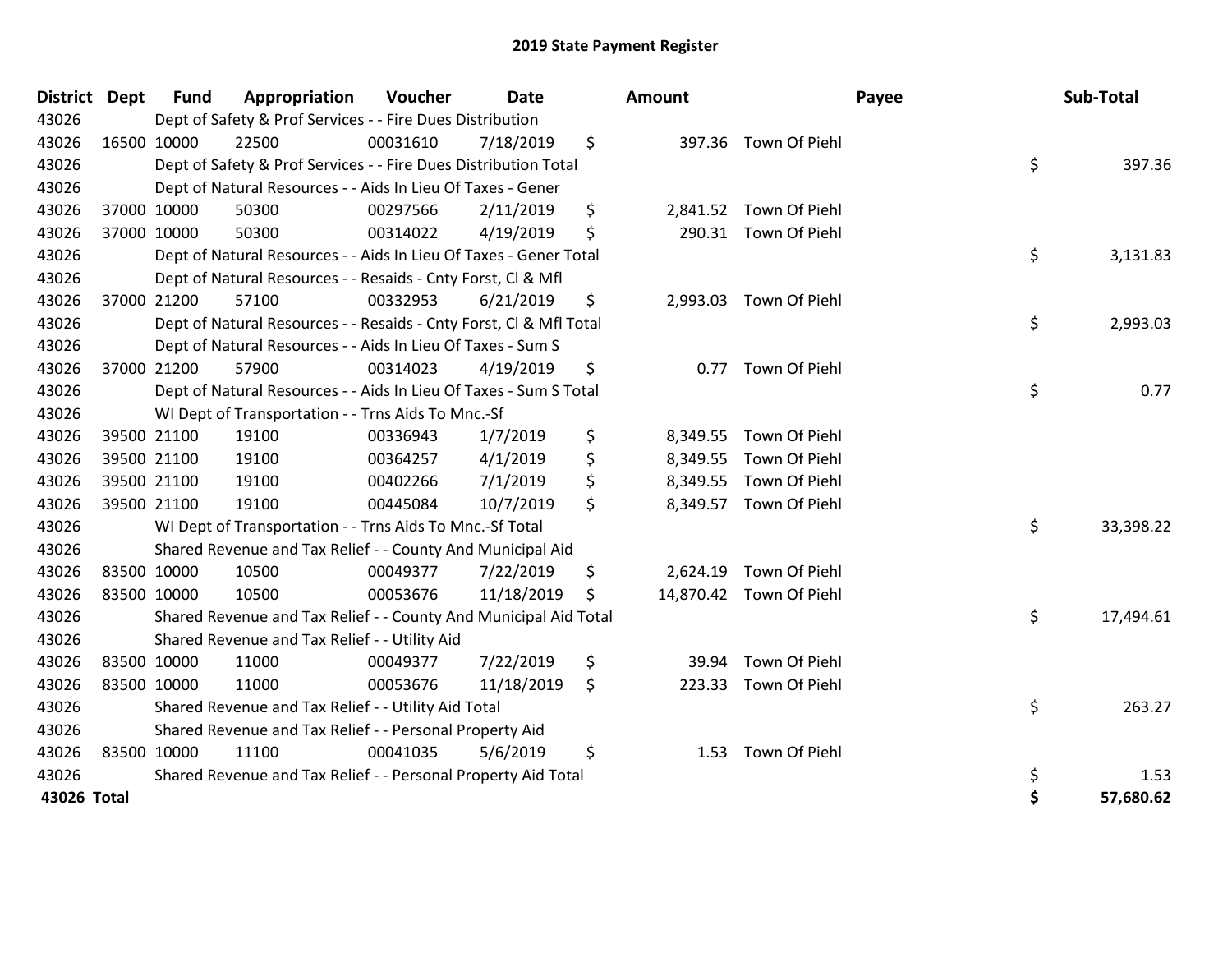| <b>District</b> | Dept        | <b>Fund</b> | Appropriation                                                      | Voucher  | <b>Date</b> |     | <b>Amount</b> | Payee                      | Sub-Total        |
|-----------------|-------------|-------------|--------------------------------------------------------------------|----------|-------------|-----|---------------|----------------------------|------------------|
| 43028           |             |             | Dept of Safety & Prof Services - - Fire Dues Distribution          |          |             |     |               |                            |                  |
| 43028           |             | 16500 10000 | 22500                                                              | 00030167 | 7/16/2019   | \$  | 10,514.27     | Town Of Pine Lake          |                  |
| 43028           |             |             | Dept of Safety & Prof Services - - Fire Dues Distribution Total    |          |             |     |               |                            | \$<br>10,514.27  |
| 43028           |             |             | Dept of Natural Resources - - Resaids - Cnty Forst, CI & Mfl       |          |             |     |               |                            |                  |
| 43028           | 37000 21200 |             | 57100                                                              | 00332954 | 6/21/2019   | \$  |               | 1,924.39 Town Of Pine Lake |                  |
| 43028           |             |             | Dept of Natural Resources - - Resaids - Cnty Forst, CI & Mfl Total |          |             |     |               |                            | \$<br>1,924.39   |
| 43028           |             |             | WI Dept of Transportation - - Trns Aids To Mnc.-Sf                 |          |             |     |               |                            |                  |
| 43028           | 39500 21100 |             | 19100                                                              | 00336944 | 1/7/2019    | \$  | 39,896.30     | Town Of Pine Lake          |                  |
| 43028           |             | 39500 21100 | 19100                                                              | 00364258 | 4/1/2019    | \$  | 39,896.30     | Town Of Pine Lake          |                  |
| 43028           |             | 39500 21100 | 19100                                                              | 00402267 | 7/1/2019    | \$  | 39,896.30     | Town Of Pine Lake          |                  |
| 43028           | 39500 21100 |             | 19100                                                              | 00445085 | 10/7/2019   | \$  | 39,896.30     | Town Of Pine Lake          |                  |
| 43028           |             |             | WI Dept of Transportation - - Trns Aids To Mnc.-Sf Total           |          |             |     |               |                            | \$<br>159,585.20 |
| 43028           |             |             | Shared Revenue and Tax Relief - - County And Municipal Aid         |          |             |     |               |                            |                  |
| 43028           | 83500 10000 |             | 10500                                                              | 00049378 | 7/22/2019   | \$  | 10,599.70     | Town Of Pine Lake          |                  |
| 43028           | 83500 10000 |             | 10500                                                              | 00053677 | 11/18/2019  | \$. | 60,064.97     | Town Of Pine Lake          |                  |
| 43028           |             |             | Shared Revenue and Tax Relief - - County And Municipal Aid Total   |          |             |     |               |                            | \$<br>70,664.67  |
| 43028           |             |             | Shared Revenue and Tax Relief - - Exempt Computer Aid              |          |             |     |               |                            |                  |
| 43028           | 83500 10000 |             | 10900                                                              | 00046480 | 7/22/2019   | \$  | 37.41         | Town Of Pine Lake          |                  |
| 43028           |             |             | Shared Revenue and Tax Relief - - Exempt Computer Aid Total        |          |             |     |               |                            | \$<br>37.41      |
| 43028           |             |             | Shared Revenue and Tax Relief - - Personal Property Aid            |          |             |     |               |                            |                  |
| 43028           | 83500 10000 |             | 11100                                                              | 00041036 | 5/6/2019    | \$  | 735.43        | Town Of Pine Lake          |                  |
| 43028           |             |             | Shared Revenue and Tax Relief - - Personal Property Aid Total      |          |             |     |               |                            | \$<br>735.43     |
| 43028 Total     |             |             |                                                                    |          |             |     |               |                            | \$<br>243,461.37 |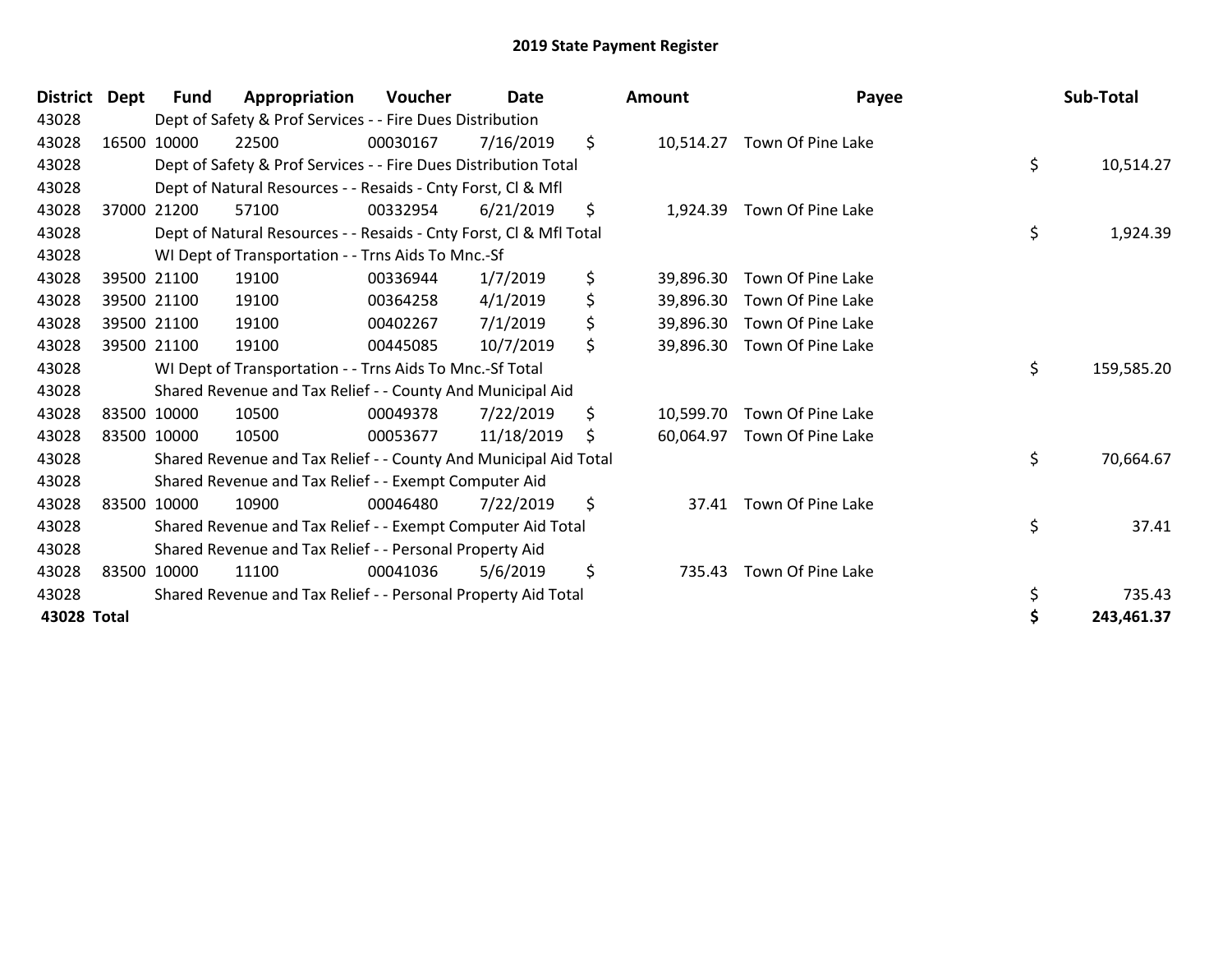| <b>District</b> | Dept | <b>Fund</b> | Appropriation                                                      | Voucher  | <b>Date</b> | Amount          | Payee                      | Sub-Total       |
|-----------------|------|-------------|--------------------------------------------------------------------|----------|-------------|-----------------|----------------------------|-----------------|
| 43030           |      |             | Dept of Safety & Prof Services - - Fire Dues Distribution          |          |             |                 |                            |                 |
| 43030           |      | 16500 10000 | 22500                                                              | 00030828 | 7/17/2019   | \$              | 2,984.62 Town Of Schoepke  |                 |
| 43030           |      |             | Dept of Safety & Prof Services - - Fire Dues Distribution Total    |          |             |                 |                            | \$<br>2,984.62  |
| 43030           |      |             | Dept of Natural Resources - - Aids In Lieu Of Taxes - Gener        |          |             |                 |                            |                 |
| 43030           |      | 37000 10000 | 50300                                                              | 00297550 | 2/11/2019   | \$<br>48.74     | Town Of Schoepke           |                 |
| 43030           |      |             | Dept of Natural Resources - - Aids In Lieu Of Taxes - Gener Total  |          |             |                 |                            | \$<br>48.74     |
| 43030           |      |             | Dept of Natural Resources - - Resaids - Cnty Forst, CI & Mfl       |          |             |                 |                            |                 |
| 43030           |      | 37000 21200 | 57100                                                              | 00332955 | 6/21/2019   | \$              | 3,426.93 Town Of Schoepke  |                 |
| 43030           |      |             | Dept of Natural Resources - - Resaids - Cnty Forst, Cl & Mfl Total |          |             |                 |                            | \$<br>3,426.93  |
| 43030           |      |             | Dept of Natural Resources - - Aids In Lieu Of Taxes - Sum S        |          |             |                 |                            |                 |
| 43030           |      | 37000 21200 | 57900                                                              | 00313934 | 4/19/2019   | \$<br>1.50      | Town Of Schoepke           |                 |
| 43030           |      |             | Dept of Natural Resources - - Aids In Lieu Of Taxes - Sum S Total  |          |             |                 |                            | \$<br>1.50      |
| 43030           |      |             | WI Dept of Transportation - - Trns Aids To Mnc.-Sf                 |          |             |                 |                            |                 |
| 43030           |      | 39500 21100 | 19100                                                              | 00336945 | 1/7/2019    | \$<br>18,317.65 | Town Of Schoepke           |                 |
| 43030           |      | 39500 21100 | 19100                                                              | 00364259 | 4/1/2019    | \$              | 18,317.65 Town Of Schoepke |                 |
| 43030           |      | 39500 21100 | 19100                                                              | 00402268 | 7/1/2019    | \$              | 18,317.65 Town Of Schoepke |                 |
| 43030           |      | 39500 21100 | 19100                                                              | 00445086 | 10/7/2019   | \$              | 18,317.68 Town Of Schoepke |                 |
| 43030           |      |             | WI Dept of Transportation - - Trns Aids To Mnc.-Sf Total           |          |             |                 |                            | \$<br>73,270.63 |
| 43030           |      |             | Elections Commission - - 2018 Hava Election Security               |          |             |                 |                            |                 |
| 43030           |      | 51000 22000 | 18200                                                              | 00002135 | 10/22/2019  | \$              | 1,200.00 Town Of Schoepke  |                 |
| 43030           |      |             | Elections Commission - - 2018 Hava Election Security Total         |          |             |                 |                            | \$<br>1,200.00  |
| 43030           |      |             | Shared Revenue and Tax Relief - - County And Municipal Aid         |          |             |                 |                            |                 |
| 43030           |      | 83500 10000 | 10500                                                              | 00049379 | 7/22/2019   | \$<br>897.59    | Town Of Schoepke           |                 |
| 43030           |      | 83500 10000 | 10500                                                              | 00053678 | 11/18/2019  | \$<br>5,086.37  | Town Of Schoepke           |                 |
| 43030           |      |             | Shared Revenue and Tax Relief - - County And Municipal Aid Total   |          |             |                 |                            | \$<br>5,983.96  |
| 43030           |      |             | Shared Revenue and Tax Relief - - Exempt Computer Aid              |          |             |                 |                            |                 |
| 43030           |      | 83500 10000 | 10900                                                              | 00046481 | 7/22/2019   | \$<br>7.27      | Town Of Schoepke           |                 |
| 43030           |      |             | Shared Revenue and Tax Relief - - Exempt Computer Aid Total        |          |             |                 |                            | \$<br>7.27      |
| 43030           |      |             | Shared Revenue and Tax Relief - - Personal Property Aid            |          |             |                 |                            |                 |
| 43030           |      | 83500 10000 | 11100                                                              | 00041037 | 5/6/2019    | \$<br>139.64    | Town Of Schoepke           |                 |
| 43030           |      |             | Shared Revenue and Tax Relief - - Personal Property Aid Total      |          |             |                 |                            | \$<br>139.64    |
| 43030 Total     |      |             |                                                                    |          |             |                 |                            | \$<br>87.063.29 |

| District Dept | <b>Fund</b> | Appropriation                                                      | Voucher  | Date       |    | <b>Amount</b> | Payee                      | Sub-Total       |
|---------------|-------------|--------------------------------------------------------------------|----------|------------|----|---------------|----------------------------|-----------------|
| 43030         |             | Dept of Safety & Prof Services - - Fire Dues Distribution          |          |            |    |               |                            |                 |
| 43030         | 16500 10000 | 22500                                                              | 00030828 | 7/17/2019  | \$ |               | 2,984.62 Town Of Schoepke  |                 |
| 43030         |             | Dept of Safety & Prof Services - - Fire Dues Distribution Total    |          |            |    |               |                            | \$<br>2,984.62  |
| 43030         |             | Dept of Natural Resources - - Aids In Lieu Of Taxes - Gener        |          |            |    |               |                            |                 |
| 43030         | 37000 10000 | 50300                                                              | 00297550 | 2/11/2019  | \$ |               | 48.74 Town Of Schoepke     |                 |
| 43030         |             | Dept of Natural Resources - - Aids In Lieu Of Taxes - Gener Total  |          |            |    |               |                            | \$<br>48.74     |
| 43030         |             | Dept of Natural Resources - - Resaids - Cnty Forst, Cl & Mfl       |          |            |    |               |                            |                 |
| 43030         | 37000 21200 | 57100                                                              | 00332955 | 6/21/2019  | \$ |               | 3,426.93 Town Of Schoepke  |                 |
| 43030         |             | Dept of Natural Resources - - Resaids - Cnty Forst, CI & Mfl Total |          |            |    |               |                            | \$<br>3,426.93  |
| 43030         |             | Dept of Natural Resources - - Aids In Lieu Of Taxes - Sum S        |          |            |    |               |                            |                 |
| 43030         | 37000 21200 | 57900                                                              | 00313934 | 4/19/2019  | \$ |               | 1.50 Town Of Schoepke      |                 |
| 43030         |             | Dept of Natural Resources - - Aids In Lieu Of Taxes - Sum S Total  |          |            |    |               |                            | \$<br>1.50      |
| 43030         |             | WI Dept of Transportation - - Trns Aids To Mnc.-Sf                 |          |            |    |               |                            |                 |
| 43030         | 39500 21100 | 19100                                                              | 00336945 | 1/7/2019   | \$ |               | 18,317.65 Town Of Schoepke |                 |
| 43030         | 39500 21100 | 19100                                                              | 00364259 | 4/1/2019   | \$ |               | 18,317.65 Town Of Schoepke |                 |
| 43030         | 39500 21100 | 19100                                                              | 00402268 | 7/1/2019   | \$ |               | 18,317.65 Town Of Schoepke |                 |
| 43030         | 39500 21100 | 19100                                                              | 00445086 | 10/7/2019  | \$ |               | 18,317.68 Town Of Schoepke |                 |
| 43030         |             | WI Dept of Transportation - - Trns Aids To Mnc.-Sf Total           |          |            |    |               |                            | \$<br>73,270.63 |
| 43030         |             | Elections Commission - - 2018 Hava Election Security               |          |            |    |               |                            |                 |
| 43030         | 51000 22000 | 18200                                                              | 00002135 | 10/22/2019 | \$ |               | 1,200.00 Town Of Schoepke  |                 |
| 43030         |             | Elections Commission - - 2018 Hava Election Security Total         |          |            |    |               |                            | \$<br>1,200.00  |
| 43030         |             | Shared Revenue and Tax Relief - - County And Municipal Aid         |          |            |    |               |                            |                 |
| 43030         | 83500 10000 | 10500                                                              | 00049379 | 7/22/2019  | \$ | 897.59        | Town Of Schoepke           |                 |
| 43030         | 83500 10000 | 10500                                                              | 00053678 | 11/18/2019 | Ŝ  | 5,086.37      | Town Of Schoepke           |                 |
| 43030         |             | Shared Revenue and Tax Relief - - County And Municipal Aid Total   |          |            |    |               |                            | \$<br>5,983.96  |
| 43030         |             | Shared Revenue and Tax Relief - - Exempt Computer Aid              |          |            |    |               |                            |                 |
| 43030         | 83500 10000 | 10900                                                              | 00046481 | 7/22/2019  | \$ |               | 7.27 Town Of Schoepke      |                 |
| 43030         |             | Shared Revenue and Tax Relief - - Exempt Computer Aid Total        |          |            |    |               |                            | \$<br>7.27      |
| 43030         |             | Shared Revenue and Tax Relief - - Personal Property Aid            |          |            |    |               |                            |                 |
| 43030         | 83500 10000 | 11100                                                              | 00041037 | 5/6/2019   | \$ | 139.64        | Town Of Schoepke           |                 |
| 43030         |             | Shared Revenue and Tax Relief - - Personal Property Aid Total      |          |            |    |               |                            | \$<br>139.64    |
| 43030 Total   |             |                                                                    |          |            |    |               |                            | \$<br>87,063.29 |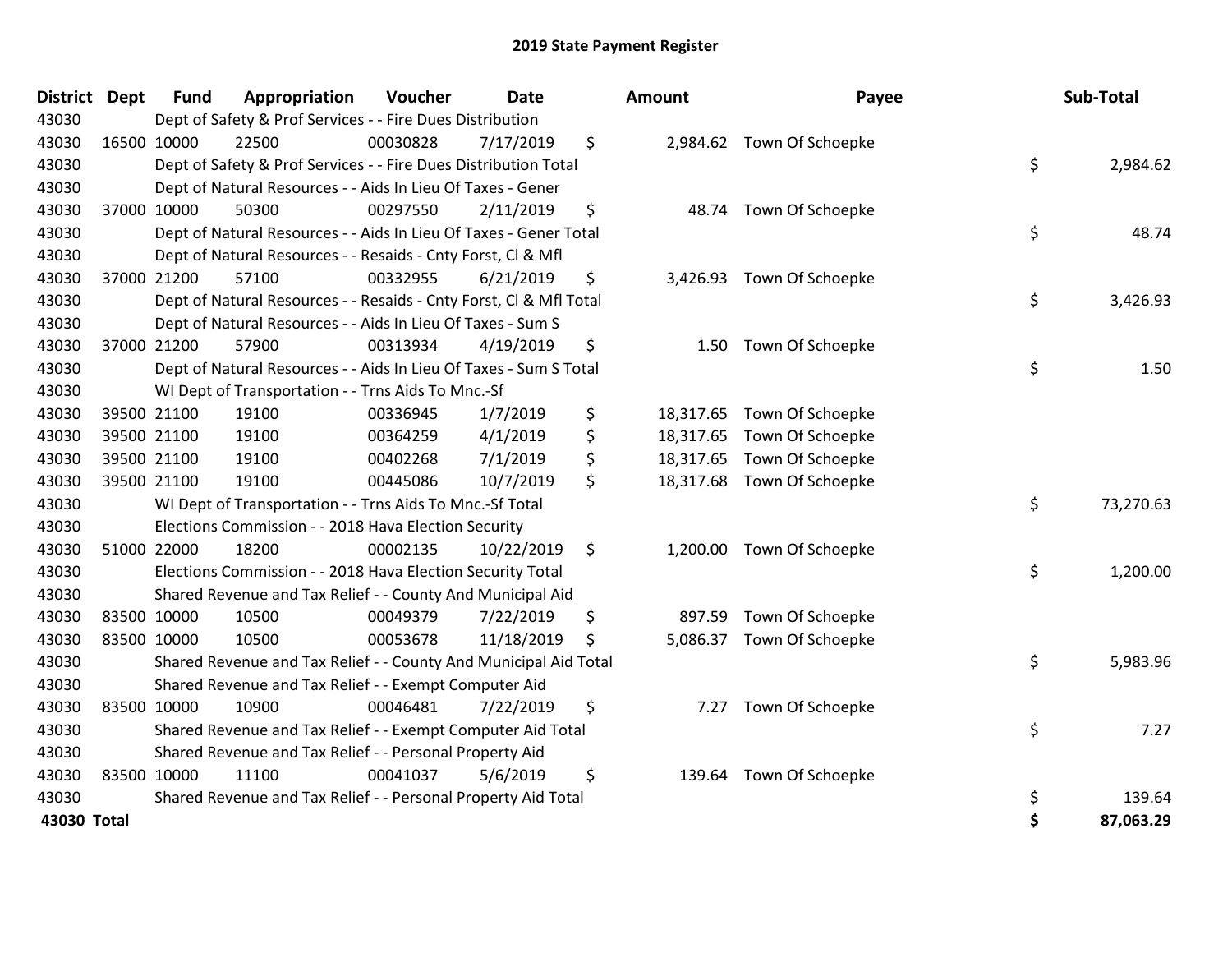| <b>District</b> | <b>Dept</b> | <b>Fund</b> | Appropriation                                                       | Voucher  | <b>Date</b> | Amount |                          | Payee | Sub-Total  |
|-----------------|-------------|-------------|---------------------------------------------------------------------|----------|-------------|--------|--------------------------|-------|------------|
| 43032           |             |             | Dept of Safety & Prof Services - - Fire Dues Distribution           |          |             |        |                          |       |            |
| 43032           |             | 16500 10000 | 22500                                                               | 00030942 | 7/17/2019   | \$     | 2,582.13 Town Of Stella  |       |            |
| 43032           |             |             | Dept of Safety & Prof Services - - Fire Dues Distribution Total     |          |             |        |                          | \$    | 2,582.13   |
| 43032           |             |             | Dept of Natural Resources - - Resaids - Cnty Forst, Cl & Mfl        |          |             |        |                          |       |            |
| 43032           |             | 37000 21200 | 57100                                                               | 00332956 | 6/21/2019   | \$     | 1,348.34 Town Of Stella  |       |            |
| 43032           |             |             | Dept of Natural Resources - - Resaids - Cnty Forst, CI & Mfl Total  |          |             |        |                          | \$    | 1,348.34   |
| 43032           |             |             | Dept of Natural Resources - - Aids In Lieu Of Taxes - Sum S         |          |             |        |                          |       |            |
| 43032           |             | 37000 21200 | 57900                                                               | 00315009 | 4/19/2019   | \$     | 1.32 Town Of Stella      |       |            |
| 43032           |             |             | Dept of Natural Resources - - Aids In Lieu Of Taxes - Sum S Total   |          |             |        |                          | \$    | 1.32       |
| 43032           |             |             | WI Dept of Transportation - - Trns Aids To Mnc.-Sf                  |          |             |        |                          |       |            |
| 43032           |             | 39500 21100 | 19100                                                               | 00336946 | 1/7/2019    | \$     | 23,292.75 Town Of Stella |       |            |
| 43032           |             | 39500 21100 | 19100                                                               | 00364260 | 4/1/2019    | \$     | 23,292.75 Town Of Stella |       |            |
| 43032           |             | 39500 21100 | 19100                                                               | 00402269 | 7/1/2019    | \$     | 23,292.75 Town Of Stella |       |            |
| 43032           |             | 39500 21100 | 19100                                                               | 00445087 | 10/7/2019   | \$     | 23,292.75 Town Of Stella |       |            |
| 43032           |             |             | WI Dept of Transportation - - Trns Aids To Mnc.-Sf Total            |          |             |        |                          | \$    | 93,171.00  |
| 43032           |             |             | Elections Commission - - 2018 Hava Election Security                |          |             |        |                          |       |            |
| 43032           |             | 51000 22000 | 18200                                                               | 00002142 | 10/22/2019  | \$     | 1,200.00 Town Of Stella  |       |            |
| 43032           |             |             | Elections Commission - - 2018 Hava Election Security Total          |          |             |        |                          | \$    | 1,200.00   |
| 43032           |             |             | Shared Revenue and Tax Relief - - County And Municipal Aid          |          |             |        |                          |       |            |
| 43032           |             | 83500 10000 | 10500                                                               | 00049380 | 7/22/2019   | \$     | 1,256.76 Town Of Stella  |       |            |
| 43032           |             | 83500 10000 | 10500                                                               | 00053679 | 11/18/2019  | \$     | 7,121.84 Town Of Stella  |       |            |
| 43032           |             |             | Shared Revenue and Tax Relief - - County And Municipal Aid Total    |          |             |        |                          | \$    | 8,378.60   |
| 43032           |             |             | Shared Revenue and Tax Relief - - Exempt Computer Aid               |          |             |        |                          |       |            |
| 43032           |             | 83500 10000 | 10900                                                               | 00046482 | 7/22/2019   | \$     | 34.30 Town Of Stella     |       |            |
| 43032           |             |             | Shared Revenue and Tax Relief - - Exempt Computer Aid Total         |          |             |        |                          | \$    | 34.30      |
| 43032           |             |             | Shared Revenue and Tax Relief - - Personal Property Aid             |          |             |        |                          |       |            |
| 43032           |             | 83500 10000 | 11100                                                               | 00041038 | 5/6/2019    | \$     | 2,036.77 Town Of Stella  |       |            |
| 43032           |             |             | Shared Revenue and Tax Relief - - Personal Property Aid Total       |          |             |        |                          | \$    | 2,036.77   |
| 43032           |             |             | Shared Revenue and Tax Relief - - Payments For Municipal Svcs       |          |             |        |                          |       |            |
| 43032           |             | 83500 10000 | 50100                                                               | 00038025 | 1/31/2019   | \$     | 41.69 Town Of Stella     |       |            |
| 43032           |             |             | Shared Revenue and Tax Relief - - Payments For Municipal Svcs Total |          |             |        |                          | \$    | 41.69      |
| 43032 Total     |             |             |                                                                     |          |             |        |                          | \$    | 108,794.15 |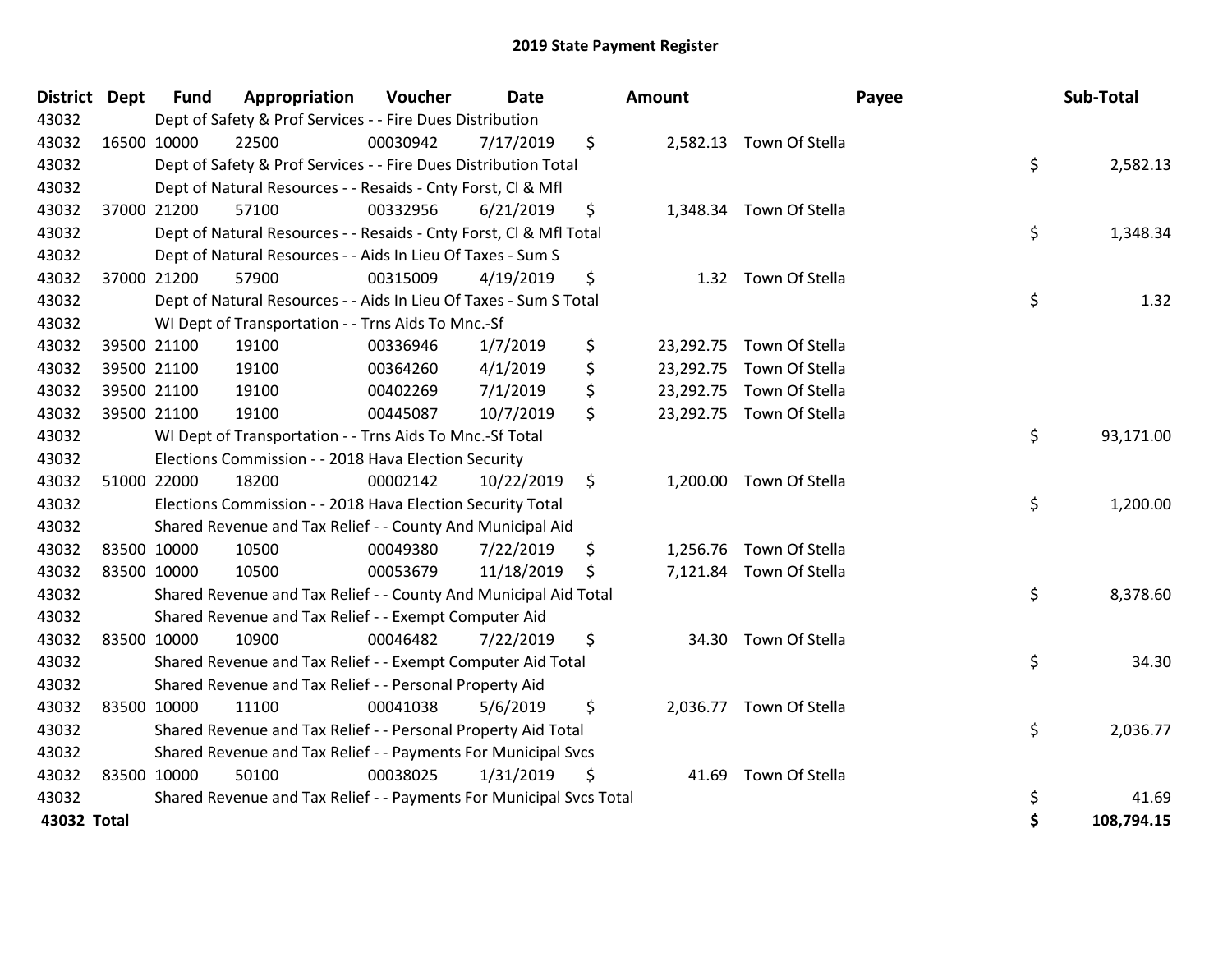| <b>District Dept</b> | <b>Fund</b> | Appropriation                                                      | Voucher  | <b>Date</b> | <b>Amount</b>   | Payee                        | Sub-Total        |
|----------------------|-------------|--------------------------------------------------------------------|----------|-------------|-----------------|------------------------------|------------------|
| 43034                |             | Dept of Safety & Prof Services - - Fire Dues Distribution          |          |             |                 |                              |                  |
| 43034                | 16500 10000 | 22500                                                              | 00030165 | 7/16/2019   | \$              | 10,542.20 Town Of Sugar Camp |                  |
| 43034                |             | Dept of Safety & Prof Services - - Fire Dues Distribution Total    |          |             |                 |                              | \$<br>10,542.20  |
| 43034                |             | Dept of Natural Resources - - Aids In Lieu Of Taxes - Gener        |          |             |                 |                              |                  |
| 43034                | 37000 10000 | 50300                                                              | 00297519 | 2/11/2019   | \$<br>27,797.68 | Town Of Sugar Camp           |                  |
| 43034                | 37000 10000 | 50300                                                              | 00297520 | 2/11/2019   | \$<br>2,749.85  | Town Of Sugar Camp           |                  |
| 43034                | 37000 10000 | 50300                                                              | 00313504 | 4/19/2019   | \$<br>4.55      | Town Of Sugar Camp           |                  |
| 43034                | 37000 10000 | 50300                                                              | 00313506 | 4/19/2019   | \$<br>51.04     | Town Of Sugar Camp           |                  |
| 43034                |             | Dept of Natural Resources - - Aids In Lieu Of Taxes - Gener Total  |          |             |                 |                              | \$<br>30,603.12  |
| 43034                |             | Dept of Natural Resources - - Resaids - Cnty Forst, Cl & Mfl       |          |             |                 |                              |                  |
| 43034                | 37000 21200 | 57100                                                              | 00332957 | 6/21/2019   | \$              | 2,030.23 Town Of Sugar Camp  |                  |
| 43034                |             | Dept of Natural Resources - - Resaids - Cnty Forst, Cl & Mfl Total |          |             |                 |                              | \$<br>2,030.23   |
| 43034                |             | Dept of Natural Resources - - Aids In Lieu Of Taxes - Sum S        |          |             |                 |                              |                  |
| 43034                | 37000 21200 | 57900                                                              | 00313505 | 4/19/2019   | \$<br>105.60    | Town Of Sugar Camp           |                  |
| 43034                | 37000 21200 | 57900                                                              | 00313507 | 4/19/2019   | \$<br>8,646.13  | Town Of Sugar Camp           |                  |
| 43034                |             | Dept of Natural Resources - - Aids In Lieu Of Taxes - Sum S Total  |          |             |                 |                              | \$<br>8,751.73   |
| 43034                |             | Dept of Natural Resources - - Rec & Resource Aids, Fed             |          |             |                 |                              |                  |
| 43034                | 37000 21200 | 58300                                                              | 00319027 | 5/10/2019   | \$              | 4,342.22 Town Of Sugar Camp  |                  |
| 43034                |             | Dept of Natural Resources - - Rec & Resource Aids, Fed Total       |          |             |                 |                              | \$<br>4,342.22   |
| 43034                |             | WI Dept of Transportation - - Trns Aids To Mnc.-Sf                 |          |             |                 |                              |                  |
| 43034                | 39500 21100 | 19100                                                              | 00336947 | 1/7/2019    | \$<br>43,485.77 | Town Of Sugar Camp           |                  |
| 43034                | 39500 21100 | 19100                                                              | 00364261 | 4/1/2019    | \$<br>43,485.77 | Town Of Sugar Camp           |                  |
| 43034                | 39500 21100 | 19100                                                              | 00402270 | 7/1/2019    | \$<br>43,485.77 | Town Of Sugar Camp           |                  |
| 43034                | 39500 21100 | 19100                                                              | 00445088 | 10/7/2019   | \$<br>43,485.78 | Town Of Sugar Camp           |                  |
| 43034                |             | WI Dept of Transportation - - Trns Aids To Mnc.-Sf Total           |          |             |                 |                              | \$<br>173,943.09 |
| 43034                |             | Elections Commission - - 2018 Hava Election Security               |          |             |                 |                              |                  |
| 43034                | 51000 22000 | 18200                                                              | 00002747 | 11/20/2019  | \$<br>300.00    | Town Of Sugar Camp           |                  |
| 43034                |             | Elections Commission - - 2018 Hava Election Security Total         |          |             |                 |                              | \$<br>300.00     |
| 43034                |             | Shared Revenue and Tax Relief - - County And Municipal Aid         |          |             |                 |                              |                  |
| 43034                | 83500 10000 | 10500                                                              | 00049381 | 7/22/2019   | \$<br>4,107.96  | Town Of Sugar Camp           |                  |
| 43034                | 83500 10000 | 10500                                                              | 00053680 | 11/18/2019  | \$              | 23,278.45 Town Of Sugar Camp |                  |
| 43034                |             | Shared Revenue and Tax Relief - - County And Municipal Aid Total   |          |             |                 |                              | \$<br>27,386.41  |
| 43034                |             | Shared Revenue and Tax Relief - - Exempt Computer Aid              |          |             |                 |                              |                  |

| ount      | Payee              | Sub-Total        |
|-----------|--------------------|------------------|
| 10,542.20 | Town Of Sugar Camp | \$<br>10,542.20  |
| 27,797.68 | Town Of Sugar Camp |                  |
| 2,749.85  | Town Of Sugar Camp |                  |
| 4.55      | Town Of Sugar Camp |                  |
| 51.04     | Town Of Sugar Camp |                  |
|           |                    | \$<br>30,603.12  |
| 2,030.23  | Town Of Sugar Camp |                  |
|           |                    | \$<br>2,030.23   |
| 105.60    | Town Of Sugar Camp |                  |
| 8,646.13  | Town Of Sugar Camp |                  |
|           |                    | \$<br>8,751.73   |
| 4,342.22  | Town Of Sugar Camp | \$<br>4,342.22   |
| 43,485.77 | Town Of Sugar Camp |                  |
| 43,485.77 | Town Of Sugar Camp |                  |
| 43,485.77 | Town Of Sugar Camp |                  |
| 43,485.78 | Town Of Sugar Camp |                  |
|           |                    | \$<br>173,943.09 |
| 300.00    | Town Of Sugar Camp | \$<br>300.00     |
| 4,107.96  | Town Of Sugar Camp |                  |
| 23,278.45 | Town Of Sugar Camp |                  |
|           |                    | \$<br>27,386.41  |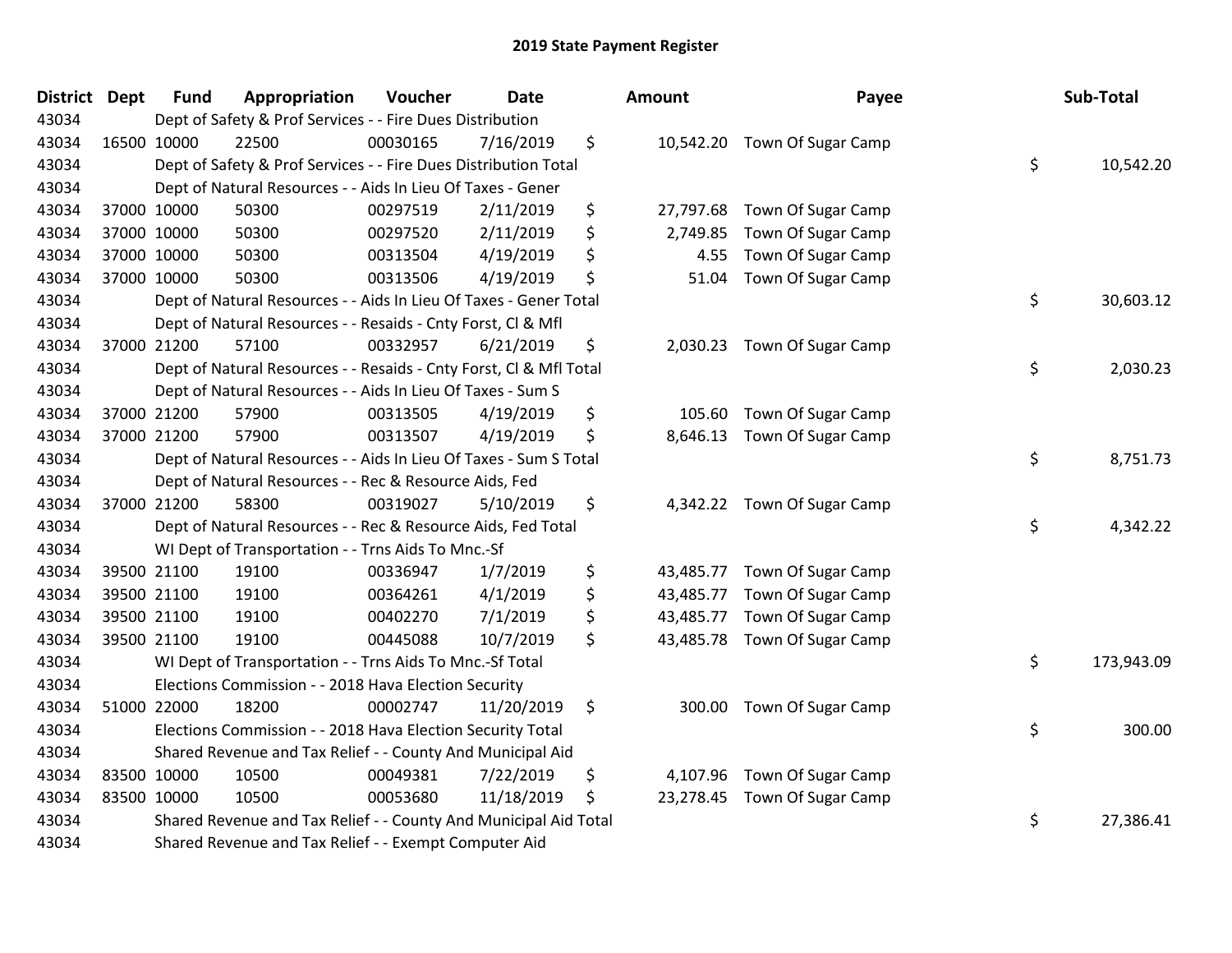| District Dept | <b>Fund</b> | Appropriation                                                 | Voucher  | Date      | Amount | Pavee                       | Sub-Total  |
|---------------|-------------|---------------------------------------------------------------|----------|-----------|--------|-----------------------------|------------|
| 43034         | 83500 10000 | 10900                                                         | 00046483 | 7/22/2019 | 68.59  | Town Of Sugar Camp          |            |
| 43034         |             | Shared Revenue and Tax Relief - - Exempt Computer Aid Total   |          |           |        |                             | 68.59      |
| 43034         |             | Shared Revenue and Tax Relief - - Personal Property Aid       |          |           |        |                             |            |
| 43034         | 83500 10000 | 11100                                                         | 00041039 | 5/6/2019  |        | 5,215.95 Town Of Sugar Camp |            |
| 43034         |             | Shared Revenue and Tax Relief - - Personal Property Aid Total |          |           |        |                             | 5,215.95   |
| 43034 Total   |             |                                                               |          |           |        |                             | 263,183.54 |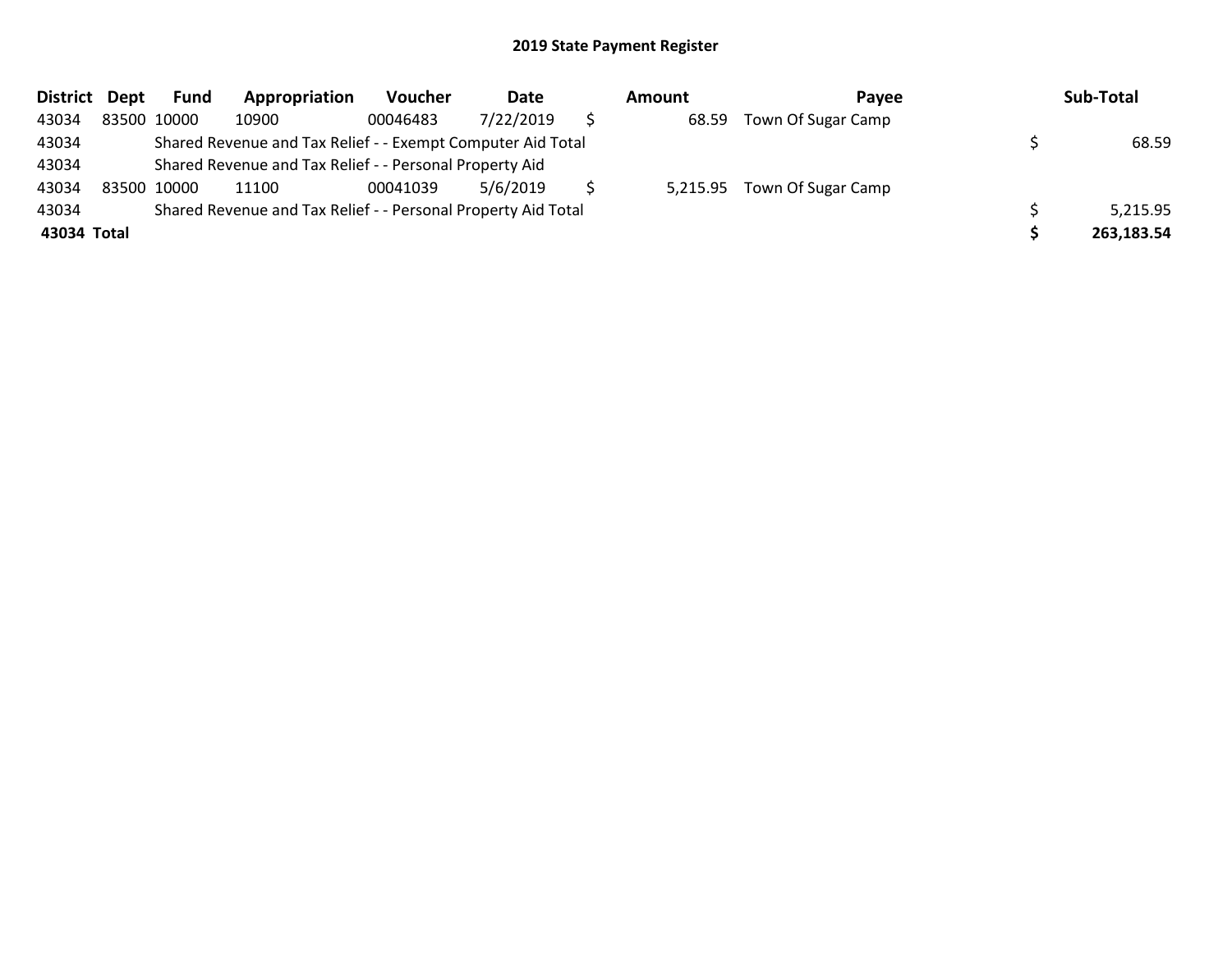| District Dept | <b>Fund</b> | Appropriation                                                      | Voucher  | <b>Date</b> |                     | <b>Amount</b> | Payee                         | Sub-Total       |
|---------------|-------------|--------------------------------------------------------------------|----------|-------------|---------------------|---------------|-------------------------------|-----------------|
| 43036         |             | Dept of Safety & Prof Services - - Fire Dues Distribution          |          |             |                     |               |                               |                 |
| 43036         | 16500 10000 | 22500                                                              | 00029995 | 7/15/2019   | \$                  |               | 21,663.47 Town of Three Lakes |                 |
| 43036         |             | Dept of Safety & Prof Services - - Fire Dues Distribution Total    |          |             |                     |               |                               | \$<br>21,663.47 |
| 43036         |             | Dept of Natural Resources - - Aids In Lieu Of Taxes - Gener        |          |             |                     |               |                               |                 |
| 43036         | 37000 10000 | 50300                                                              | 00297590 | 2/11/2019   | \$                  |               | 5,064.12 Town of Three Lakes  |                 |
| 43036         | 37000 10000 | 50300                                                              | 00314589 | 4/19/2019   | \$                  |               | 488.72 Town of Three Lakes    |                 |
| 43036         | 37000 10000 | 50300                                                              | 00314590 | 4/19/2019   | \$                  |               | 125.72 Town of Three Lakes    |                 |
| 43036         |             | Dept of Natural Resources - - Aids In Lieu Of Taxes - Gener Total  |          |             |                     |               |                               | \$<br>5,678.56  |
| 43036         |             | Dept of Natural Resources - - GPO -Federal Funds                   |          |             |                     |               |                               |                 |
| 43036         | 37000 21200 | 38100                                                              | 00307402 | 3/27/2019   | \$                  |               | 942.51 Town of Three Lakes    |                 |
| 43036         |             | Dept of Natural Resources - - GPO -Federal Funds Total             |          |             |                     |               |                               | \$<br>942.51    |
| 43036         |             | Dept of Natural Resources - - Enf A - Boating Enforcement          |          |             |                     |               |                               |                 |
| 43036         | 37000 21200 | 55000                                                              | 00307402 | 3/27/2019   | \$                  |               | 1,774.90 Town of Three Lakes  |                 |
| 43036         |             | Dept of Natural Resources - - Enf A - Boating Enforcement Total    |          |             |                     |               |                               | \$<br>1,774.90  |
| 43036         |             | Dept of Natural Resources - - Resaids - Cnty Forst, Cl & Mfl       |          |             |                     |               |                               |                 |
| 43036         | 37000 21200 | 57100                                                              | 00332958 | 6/21/2019   | \$                  |               | 1,176.27 Town of Three Lakes  |                 |
| 43036         |             | Dept of Natural Resources - - Resaids - Cnty Forst, Cl & Mfl Total |          |             |                     |               |                               | \$<br>1,176.27  |
| 43036         |             | Dept of Natural Resources - - Aids In Lieu Of Taxes - Sum S        |          |             |                     |               |                               |                 |
| 43036         | 37000 21200 | 57900                                                              | 00314587 | 4/19/2019   | \$                  | 5.63          | Town of Three Lakes           |                 |
| 43036         | 37000 21200 | 57900                                                              | 00314588 | 4/19/2019   | \$                  | 1,775.53      | Town of Three Lakes           |                 |
| 43036         | 37000 21200 | 57900                                                              | 00314591 | 4/19/2019   | \$                  |               | 59.22 Town of Three Lakes     |                 |
| 43036         |             | Dept of Natural Resources - - Aids In Lieu Of Taxes - Sum S Total  |          |             |                     |               |                               | \$<br>1,840.38  |
| 43036         |             | Dept of Natural Resources - - Rec & Resource Aids, Fed             |          |             |                     |               |                               |                 |
| 43036         | 37000 21200 | 58300                                                              | 00319024 | 5/10/2019   | \$                  |               | 8,142.34 Town of Three Lakes  |                 |
| 43036         |             | Dept of Natural Resources - - Rec & Resource Aids, Fed Total       |          |             |                     |               |                               | \$<br>8,142.34  |
| 43036         |             | Dept of Natural Resources - - Resaids - Pymt In Lieu Tax Fed       |          |             |                     |               |                               |                 |
| 43036         | 37000 21200 | 58400                                                              | 00364729 | 10/15/2019  | $\ddot{\mathsf{s}}$ |               | 24,286.44 Town of Three Lakes |                 |
| 43036         |             | Dept of Natural Resources - - Resaids - Pymt In Lieu Tax Fed Total |          |             |                     |               |                               | \$<br>24,286.44 |
| 43036         |             | Dept of Natural Resources - - Fin Asst For Responsible Units       |          |             |                     |               |                               |                 |
| 43036         | 37000 27400 | 67000                                                              | 00322844 | 5/22/2019   | \$                  |               | 8,041.21 Town of Three Lakes  |                 |
| 43036         |             | Dept of Natural Resources - - Fin Asst For Responsible Units Total |          |             |                     |               |                               | \$<br>8,041.21  |
| 43036         |             | WI Dept of Transportation - - Trns Aids To Mnc.-Sf                 |          |             |                     |               |                               |                 |
| 43036         | 39500 21100 | 19100                                                              | 00336948 | 1/7/2019    | \$                  |               | 77,218.45 Town of Three Lakes |                 |

| unt      | Payee                        | Sub-Total       |
|----------|------------------------------|-----------------|
|          | 1,663.47 Town of Three Lakes | \$<br>21,663.47 |
|          | 5,064.12 Town of Three Lakes |                 |
|          | 488.72 Town of Three Lakes   |                 |
|          | 125.72 Town of Three Lakes   |                 |
|          |                              | \$<br>5,678.56  |
|          | 942.51 Town of Three Lakes   |                 |
|          |                              | \$<br>942.51    |
|          | 1,774.90 Town of Three Lakes |                 |
|          |                              | \$<br>1,774.90  |
|          | 1,176.27 Town of Three Lakes |                 |
|          |                              | \$<br>1,176.27  |
|          | 5.63 Town of Three Lakes     |                 |
|          | 1,775.53 Town of Three Lakes |                 |
| 59.22    | Town of Three Lakes          |                 |
|          |                              | \$<br>1,840.38  |
|          | 8,142.34 Town of Three Lakes |                 |
|          |                              | \$<br>8,142.34  |
|          | 4,286.44 Town of Three Lakes |                 |
|          |                              | \$<br>24,286.44 |
|          | 8,041.21 Town of Three Lakes |                 |
|          |                              | \$<br>8,041.21  |
| 7,218.45 | Town of Three Lakes          |                 |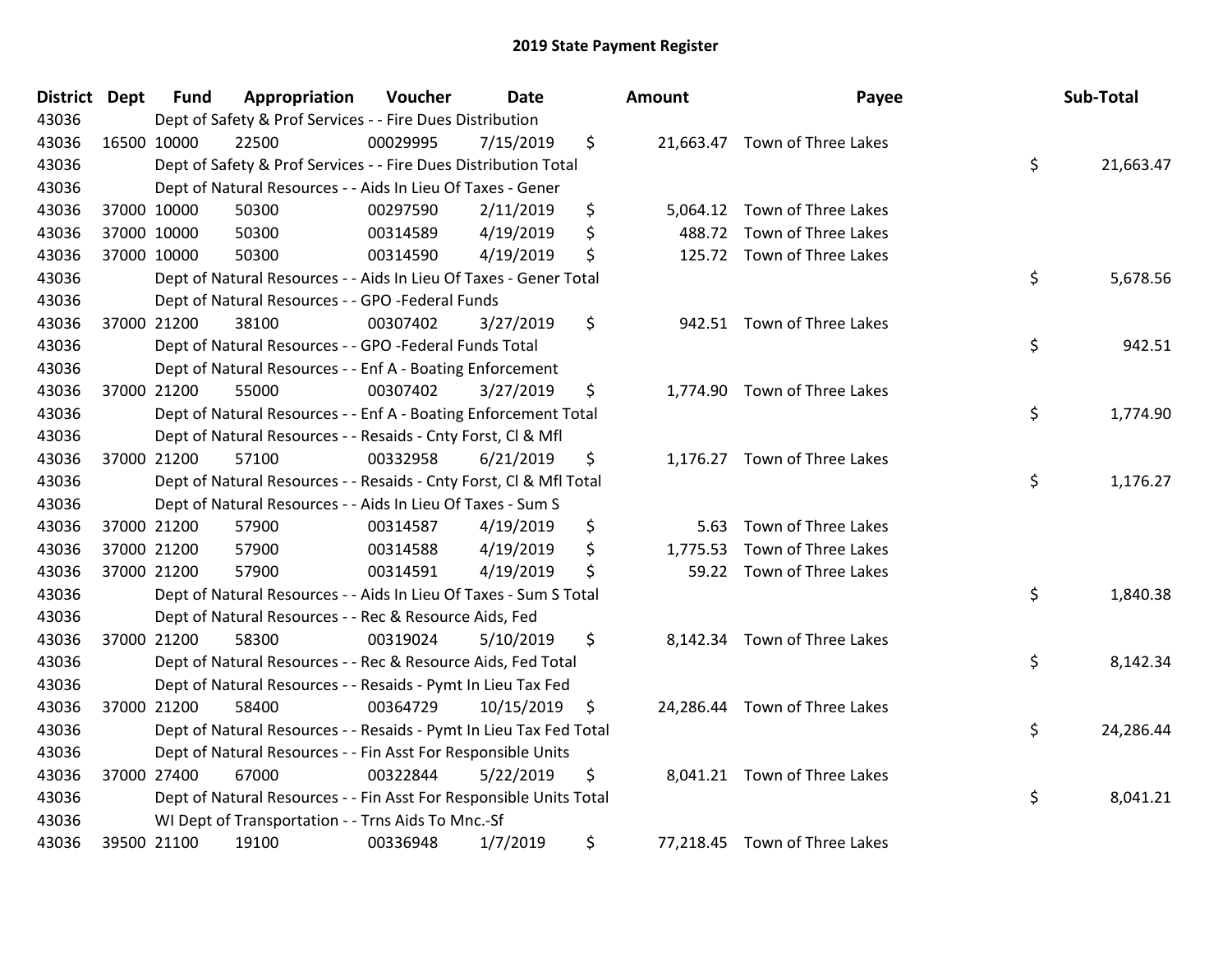| <b>District</b> | <b>Dept</b> | <b>Fund</b> | Appropriation                                                    | Voucher  | <b>Date</b> | <b>Amount</b>   | Payee                         | Sub-Total        |
|-----------------|-------------|-------------|------------------------------------------------------------------|----------|-------------|-----------------|-------------------------------|------------------|
| 43036           |             | 39500 21100 | 19100                                                            | 00364262 | 4/1/2019    | \$<br>77,218.45 | Town of Three Lakes           |                  |
| 43036           |             | 39500 21100 | 19100                                                            | 00402271 | 7/1/2019    | \$<br>77,218.45 | Town of Three Lakes           |                  |
| 43036           |             | 39500 21100 | 19100                                                            | 00445089 | 10/7/2019   | \$<br>77,218.46 | Town of Three Lakes           |                  |
| 43036           |             |             | WI Dept of Transportation - - Trns Aids To Mnc.-Sf Total         |          |             |                 |                               | \$<br>308,873.81 |
| 43036           |             |             | WI Dept of Transportation - - Loc Rd Imp Prg St Fd               |          |             |                 |                               |                  |
| 43036           |             | 39500 21100 | 27800                                                            | 00389047 | 6/3/2019    | \$<br>34,074.95 | Town of Three Lakes           |                  |
| 43036           |             |             | WI Dept of Transportation - - Loc Rd Imp Prg St Fd Total         |          |             |                 |                               | \$<br>34,074.95  |
| 43036           |             |             | Department of Justice - - Law Enforcement Train, Local           |          |             |                 |                               |                  |
| 43036           |             | 45500 10000 | 23100                                                            | 00074633 | 11/13/2019  | \$<br>800.00    | Town of Three Lakes           |                  |
| 43036           |             |             | Department of Justice - - Law Enforcement Train, Local Total     |          |             |                 |                               | \$<br>800.00     |
| 43036           |             |             | Shared Revenue and Tax Relief - - County And Municipal Aid       |          |             |                 |                               |                  |
| 43036           |             | 83500 10000 | 10500                                                            | 00049382 | 7/22/2019   | \$<br>5,599.61  | Town of Three Lakes           |                  |
| 43036           |             | 83500 10000 | 10500                                                            | 00053681 | 11/18/2019  | \$              | 31,731.14 Town of Three Lakes |                  |
| 43036           |             |             | Shared Revenue and Tax Relief - - County And Municipal Aid Total |          |             |                 |                               | \$<br>37,330.75  |
| 43036           |             |             | Shared Revenue and Tax Relief - - Exempt Computer Aid            |          |             |                 |                               |                  |
| 43036           |             | 83500 10000 | 10900                                                            | 00046484 | 7/22/2019   | \$<br>358.54    | Town of Three Lakes           |                  |
| 43036           |             |             | Shared Revenue and Tax Relief - - Exempt Computer Aid Total      |          |             |                 |                               | \$<br>358.54     |
| 43036           |             |             | Shared Revenue and Tax Relief - - Utility Aid                    |          |             |                 |                               |                  |
| 43036           |             | 83500 10000 | 11000                                                            | 00049382 | 7/22/2019   | \$<br>1,311.32  | Town of Three Lakes           |                  |
| 43036           |             | 83500 10000 | 11000                                                            | 00053681 | 11/18/2019  | \$<br>9,004.93  | Town of Three Lakes           |                  |
| 43036           |             |             | Shared Revenue and Tax Relief - - Utility Aid Total              |          |             |                 |                               | \$<br>10,316.25  |
| 43036           |             |             | Shared Revenue and Tax Relief - - Personal Property Aid          |          |             |                 |                               |                  |
| 43036           |             | 83500 10000 | 11100                                                            | 00041040 | 5/6/2019    | \$<br>2,050.68  | Town of Three Lakes           |                  |
| 43036           |             |             | Shared Revenue and Tax Relief - - Personal Property Aid Total    |          |             |                 |                               | \$<br>2,050.68   |
| 43036 Total     |             |             |                                                                  |          |             |                 |                               | 467,351.06       |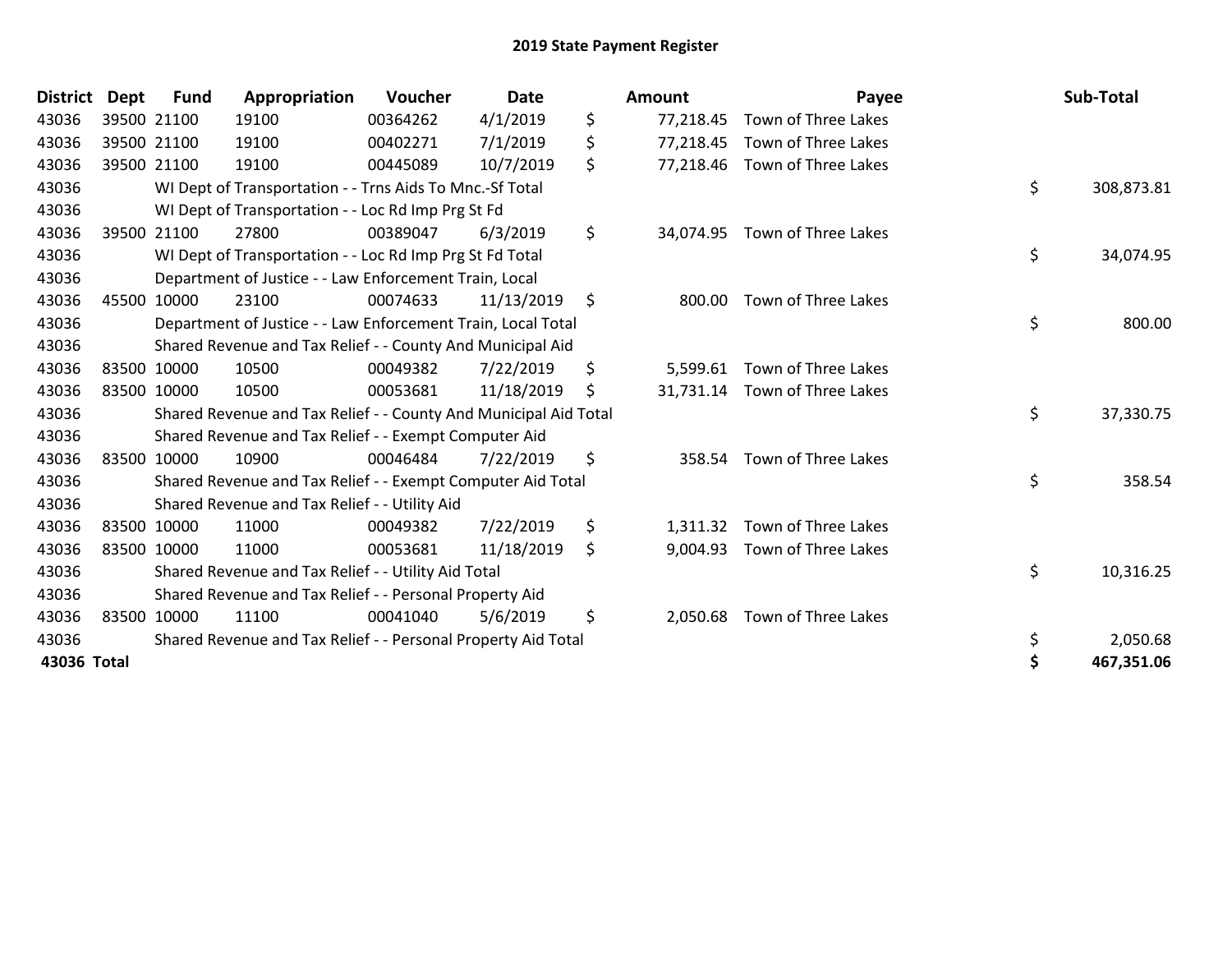| <b>District</b> | <b>Dept</b> | <b>Fund</b> | Appropriation                                                      | Voucher  | Date       | Amount         | Payee                      | Sub-Total        |
|-----------------|-------------|-------------|--------------------------------------------------------------------|----------|------------|----------------|----------------------------|------------------|
| 43038           |             |             | Dept of Safety & Prof Services - - Fire Dues Distribution          |          |            |                |                            |                  |
| 43038           | 16500 10000 |             | 22500                                                              | 00030582 | 7/16/2019  | \$             | 4,468.10 Town Of Woodboro  |                  |
| 43038           |             |             | Dept of Safety & Prof Services - - Fire Dues Distribution Total    |          |            |                |                            | \$<br>4,468.10   |
| 43038           |             |             | Dept of Natural Resources - - Aids In Lieu Of Taxes - Gener        |          |            |                |                            |                  |
| 43038           |             | 37000 10000 | 50300                                                              | 00297509 | 2/11/2019  | \$             | 91,985.94 Town Of Woodboro |                  |
| 43038           |             |             | Dept of Natural Resources - - Aids In Lieu Of Taxes - Gener Total  |          |            |                |                            | \$<br>91,985.94  |
| 43038           |             |             | Dept of Natural Resources - - Resaids - Cnty Forst, Cl & Mfl       |          |            |                |                            |                  |
| 43038           |             | 37000 21200 | 57100                                                              | 00332959 | 6/21/2019  | \$             | 2,926.40 Town Of Woodboro  |                  |
| 43038           |             |             | Dept of Natural Resources - - Resaids - Cnty Forst, CI & Mfl Total |          |            |                |                            | \$<br>2,926.40   |
| 43038           |             |             | Dept of Natural Resources - - Aids In Lieu Of Taxes - Sum S        |          |            |                |                            |                  |
| 43038           |             | 37000 21200 | 57900                                                              | 00313333 | 4/19/2019  | \$<br>4.51     | Town Of Woodboro           |                  |
| 43038           |             |             | Dept of Natural Resources - - Aids In Lieu Of Taxes - Sum S Total  |          |            |                |                            | \$<br>4.51       |
| 43038           |             |             | WI Dept of Transportation - - Trns Aids To Mnc.-Sf                 |          |            |                |                            |                  |
| 43038           |             | 39500 21100 | 19100                                                              | 00336949 | 1/7/2019   | \$             | 28,900.92 Town Of Woodboro |                  |
| 43038           |             | 39500 21100 | 19100                                                              | 00364263 | 4/1/2019   | \$             | 28,900.92 Town Of Woodboro |                  |
| 43038           | 39500 21100 |             | 19100                                                              | 00402272 | 7/1/2019   | \$             | 28,900.92 Town Of Woodboro |                  |
| 43038           | 39500 21100 |             | 19100                                                              | 00445090 | 10/7/2019  | \$             | 28,900.95 Town Of Woodboro |                  |
| 43038           |             |             | WI Dept of Transportation - - Trns Aids To Mnc.-Sf Total           |          |            |                |                            | \$<br>115,603.71 |
| 43038           |             |             | WI Dept of Transportation - - Loc Rd Imp Prg St Fd                 |          |            |                |                            |                  |
| 43038           | 39500 21100 |             | 27800                                                              | 00472807 | 12/18/2019 | \$             | 34,074.95 Town Of Woodboro |                  |
| 43038           |             |             | WI Dept of Transportation - - Loc Rd Imp Prg St Fd Total           |          |            |                |                            | \$<br>34,074.95  |
| 43038           |             |             | Elections Commission - - 2018 Hava Election Security               |          |            |                |                            |                  |
| 43038           |             | 51000 22000 | 18200                                                              | 00002110 | 10/21/2019 | \$             | 1,200.00 Town Of Woodboro  |                  |
| 43038           |             |             | Elections Commission - - 2018 Hava Election Security Total         |          |            |                |                            | \$<br>1,200.00   |
| 43038           |             |             | Shared Revenue and Tax Relief - - County And Municipal Aid         |          |            |                |                            |                  |
| 43038           | 83500 10000 |             | 10500                                                              | 00049383 | 7/22/2019  | \$<br>1,568.37 | Town Of Woodboro           |                  |
| 43038           | 83500 10000 |             | 10500                                                              | 00053682 | 11/18/2019 | \$             | 8,887.42 Town Of Woodboro  |                  |
| 43038           |             |             | Shared Revenue and Tax Relief - - County And Municipal Aid Total   |          |            |                |                            | \$<br>10,455.79  |
| 43038           |             |             | Shared Revenue and Tax Relief - - Personal Property Aid            |          |            |                |                            |                  |
| 43038           | 83500 10000 |             | 11100                                                              | 00041041 | 5/6/2019   | \$<br>168.33   | Town Of Woodboro           |                  |
| 43038           |             |             | Shared Revenue and Tax Relief - - Personal Property Aid Total      |          |            |                |                            | \$<br>168.33     |
| 43038 Total     |             |             |                                                                    |          |            |                |                            | \$<br>260,887.73 |

| nount     | Payee            | Sub-Total        |
|-----------|------------------|------------------|
| 4,468.10  | Town Of Woodboro | \$<br>4,468.10   |
| 91,985.94 | Town Of Woodboro |                  |
|           |                  | \$<br>91,985.94  |
| 2,926.40  | Town Of Woodboro | \$<br>2,926.40   |
| 4.51      | Town Of Woodboro |                  |
|           |                  | \$<br>4.51       |
| 28,900.92 | Town Of Woodboro |                  |
| 28,900.92 | Town Of Woodboro |                  |
| 28,900.92 | Town Of Woodboro |                  |
| 28,900.95 | Town Of Woodboro |                  |
|           |                  | \$<br>115,603.71 |
| 34,074.95 | Town Of Woodboro |                  |
|           |                  | \$<br>34,074.95  |
| 1,200.00  | Town Of Woodboro |                  |
|           |                  | \$<br>1,200.00   |
| 1,568.37  | Town Of Woodboro |                  |
| 8,887.42  | Town Of Woodboro |                  |
|           |                  | \$<br>10,455.79  |
| 168.33    | Town Of Woodboro |                  |
|           |                  | \$<br>168.33     |
|           |                  | \$<br>260,887.73 |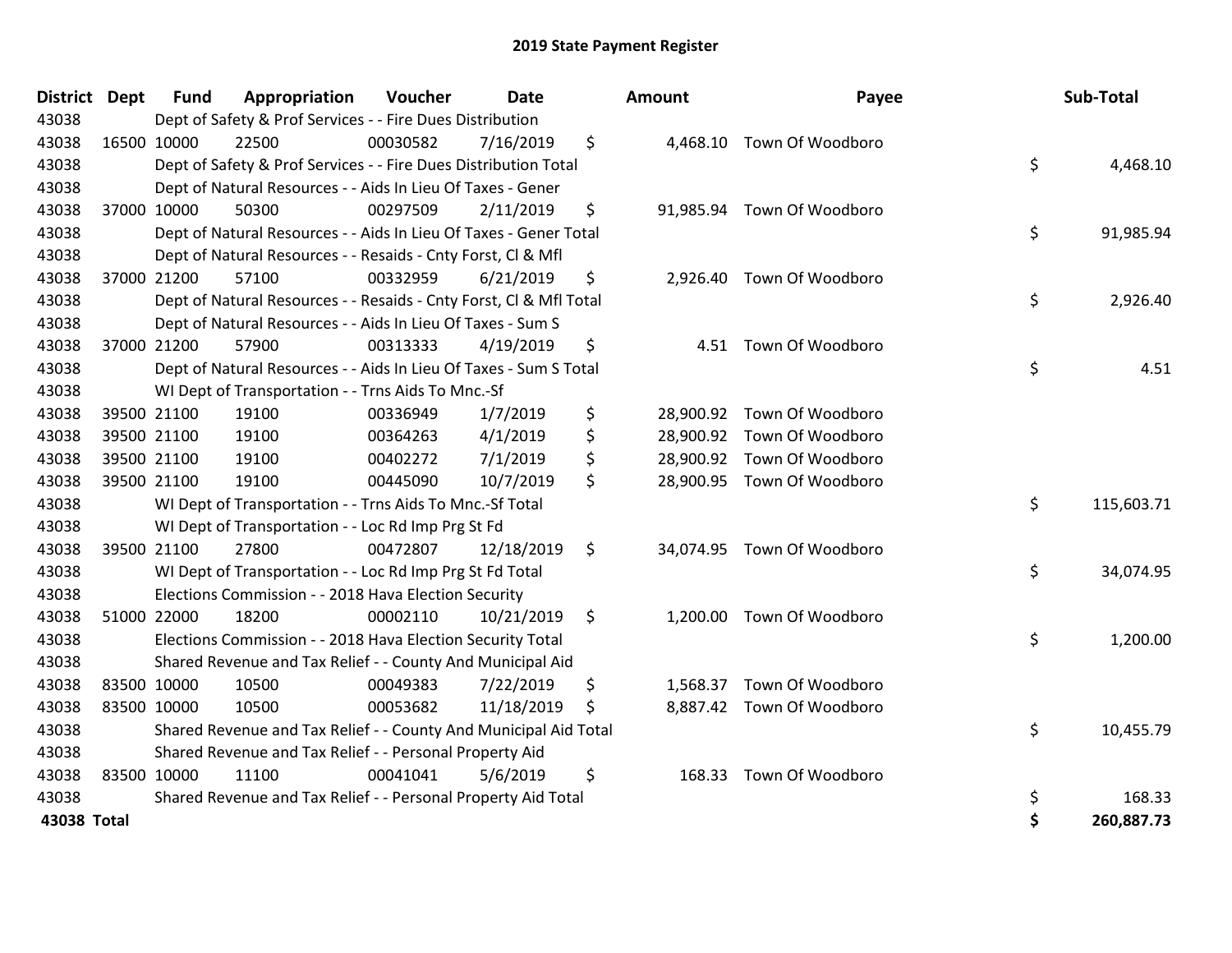| <b>District Dept</b> | <b>Fund</b> | Appropriation                                                           | Voucher  | <b>Date</b> |    | Amount | Payee                      |    | Sub-Total  |
|----------------------|-------------|-------------------------------------------------------------------------|----------|-------------|----|--------|----------------------------|----|------------|
| 43040                |             | Dept of Safety & Prof Services - - Fire Dues Distribution               |          |             |    |        |                            |    |            |
| 43040                | 16500 10000 | 22500                                                                   | 00030124 | 7/16/2019   | \$ |        | 12,216.95 Town Of Woodruff |    |            |
| 43040                |             | Dept of Safety & Prof Services - - Fire Dues Distribution Total         |          |             |    |        |                            | \$ | 12,216.95  |
| 43040                |             | Dept of Natural Resources - - Aids In Lieu Of Taxes - Gener             |          |             |    |        |                            |    |            |
| 43040                | 37000 10000 | 50300                                                                   | 00297595 | 2/11/2019   | \$ |        | 7,171.96 Town Of Woodruff  |    |            |
| 43040                |             | Dept of Natural Resources - - Aids In Lieu Of Taxes - Gener Total       |          |             |    |        |                            | \$ | 7,171.96   |
| 43040                |             | Dept of Natural Resources - - Gen Program Ops-State Funds               |          |             |    |        |                            |    |            |
| 43040                | 37000 21200 | 16100                                                                   | 00307545 | 4/5/2019    | \$ | 50.00  | Town Of Woodruff           |    |            |
| 43040                | 37000 21200 | 16100                                                                   | 00369737 | 11/29/2019  | \$ | 50.00  | Town Of Woodruff           |    |            |
| 43040                |             | Dept of Natural Resources - - Gen Program Ops-State Funds Total         |          |             |    |        |                            | \$ | 100.00     |
| 43040                |             | Dept of Natural Resources - - General Program Operations --             |          |             |    |        |                            |    |            |
| 43040                | 37000 21200 | 25400                                                                   | 00291076 | 1/14/2019   | \$ | 50.00  | Town Of Woodruff           |    |            |
| 43040                | 37000 21200 | 25400                                                                   | 00335887 | 7/5/2019    | \$ | 75.00  | Town Of Woodruff           |    |            |
| 43040                | 37000 21200 | 25400                                                                   | 00349387 | 8/29/2019   | \$ | 75.00  | Town Of Woodruff           |    |            |
| 43040                | 37000 21200 | 25400                                                                   | 00363815 | 10/25/2019  | \$ | 50.00  | Town Of Woodruff           |    |            |
| 43040                |             | \$<br>Dept of Natural Resources - - General Program Operations -- Total |          |             |    |        |                            |    | 250.00     |
| 43040                |             | Dept of Natural Resources - - Resaids - Cnty Forst, Cl & Mfl            |          |             |    |        |                            |    |            |
| 43040                | 37000 21200 | 57100                                                                   | 00332960 | 6/21/2019   | \$ |        | 68.01 Town Of Woodruff     |    |            |
| 43040                |             | Dept of Natural Resources - - Resaids - Cnty Forst, Cl & Mfl Total      |          |             |    |        |                            | \$ | 68.01      |
| 43040                |             | Dept of Natural Resources - - Aids In Lieu Of Taxes - Sum S             |          |             |    |        |                            |    |            |
| 43040                | 37000 21200 | 57900                                                                   | 00314711 | 4/19/2019   | \$ |        | 11,649.22 Town Of Woodruff |    |            |
| 43040                | 37000 21200 | 57900                                                                   | 00314712 | 4/19/2019   | \$ | 90.87  | Town Of Woodruff           |    |            |
| 43040                |             | Dept of Natural Resources - - Aids In Lieu Of Taxes - Sum S Total       |          |             |    |        |                            | \$ | 11,740.09  |
| 43040                |             | Dept of Natural Resources - - Rec & Resource Aids, Fed                  |          |             |    |        |                            |    |            |
| 43040                | 37000 21200 | 58300                                                                   | 00311133 | 4/12/2019   | \$ | 915.64 | Town Of Woodruff           |    |            |
| 43040                |             | Dept of Natural Resources - - Rec & Resource Aids, Fed Total            |          |             |    |        |                            | \$ | 915.64     |
| 43040                |             | WI Dept of Transportation - - Trns Aids To Mnc.-Sf                      |          |             |    |        |                            |    |            |
| 43040                | 39500 21100 | 19100                                                                   | 00336950 | 1/7/2019    | \$ |        | 38,042.41 Town Of Woodruff |    |            |
| 43040                | 39500 21100 | 19100                                                                   | 00364264 | 4/1/2019    | \$ |        | 38,042.41 Town Of Woodruff |    |            |
| 43040                | 39500 21100 | 19100                                                                   | 00402273 | 7/1/2019    | \$ |        | 38,042.41 Town Of Woodruff |    |            |
| 43040                | 39500 21100 | 19100                                                                   | 00445091 | 10/7/2019   | \$ |        | 38,042.41 Town Of Woodruff |    |            |
| 43040                |             | WI Dept of Transportation - - Trns Aids To Mnc.-Sf Total                |          |             |    |        |                            | \$ | 152,169.64 |
| 43040                |             | Department of Justice - - Law Enforcement Train, Local                  |          |             |    |        |                            |    |            |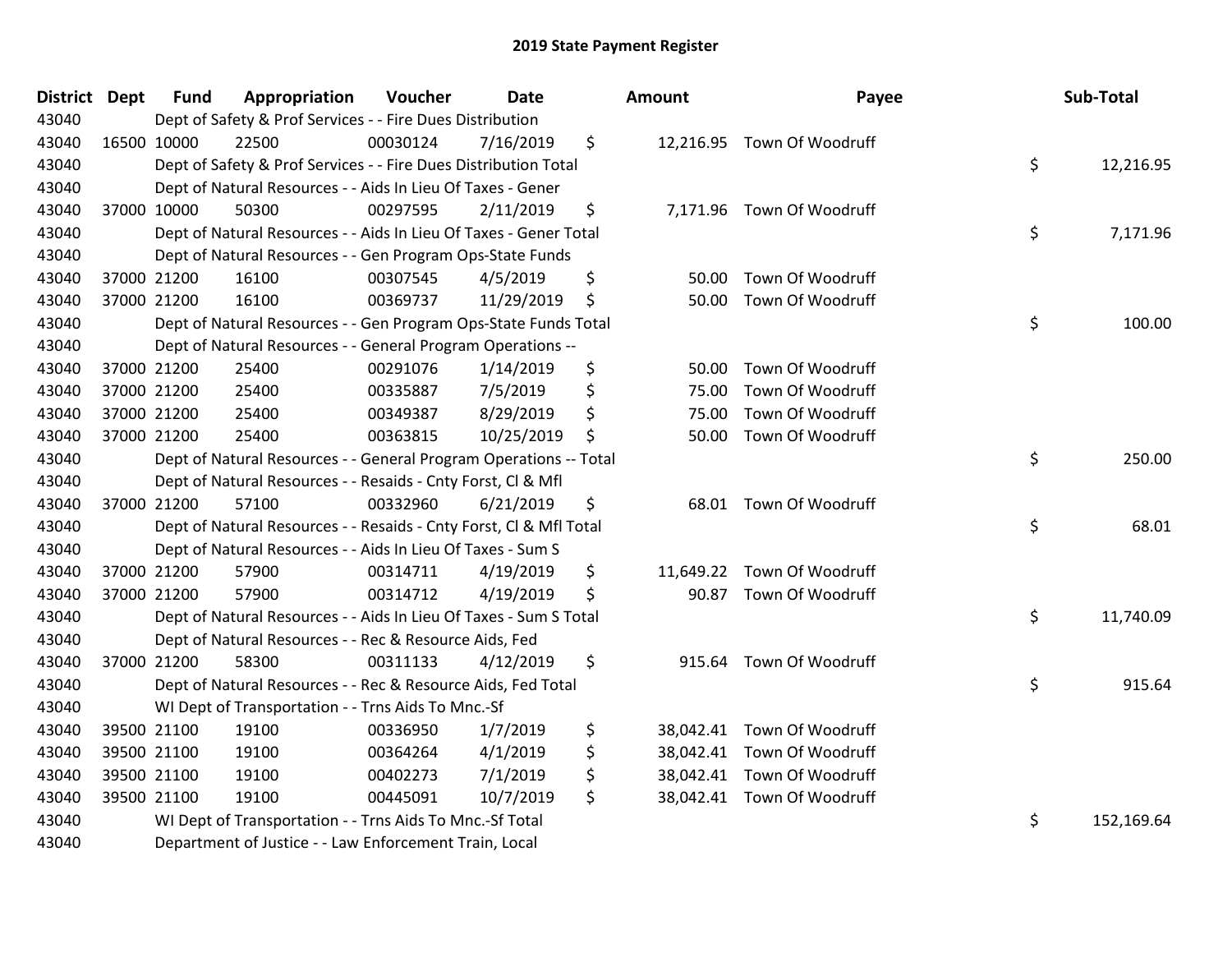| <b>District</b> | <b>Dept</b> | Fund        | Appropriation                                                       | Voucher  | <b>Date</b> |     | Amount    | Payee                     |    | Sub-Total  |
|-----------------|-------------|-------------|---------------------------------------------------------------------|----------|-------------|-----|-----------|---------------------------|----|------------|
| 43040           |             | 45500 10000 | 23100                                                               | 00075017 | 11/13/2019  | \$  | 1,120.00  | Town Of Woodruff          |    |            |
| 43040           |             |             | Department of Justice - - Law Enforcement Train, Local Total        |          |             |     |           |                           | \$ | 1,120.00   |
| 43040           |             |             | Elections Commission - - 2018 Hava Election Security                |          |             |     |           |                           |    |            |
| 43040           |             | 51000 22000 | 18200                                                               | 00002137 | 10/22/2019  | \$  | 500.00    | Town Of Woodruff          |    |            |
| 43040           |             |             | Elections Commission - - 2018 Hava Election Security Total          |          |             |     |           |                           | \$ | 500.00     |
| 43040           |             |             | Shared Revenue and Tax Relief - - County And Municipal Aid          |          |             |     |           |                           |    |            |
| 43040           |             | 83500 10000 | 10500                                                               | 00049384 | 7/22/2019   | \$  | 3,443.48  | Town Of Woodruff          |    |            |
| 43040           |             | 83500 10000 | 10500                                                               | 00053683 | 11/18/2019  | \$. | 19,513.06 | Town Of Woodruff          |    |            |
| 43040           |             |             | Shared Revenue and Tax Relief - - County And Municipal Aid Total    |          |             |     |           |                           | \$ | 22,956.54  |
| 43040           |             |             | Shared Revenue and Tax Relief - - Exempt Computer Aid               |          |             |     |           |                           |    |            |
| 43040           |             | 83500 10000 | 10900                                                               | 00046485 | 7/22/2019   | \$  | 2,492.13  | Town Of Woodruff          |    |            |
| 43040           |             |             | Shared Revenue and Tax Relief - - Exempt Computer Aid Total         |          |             |     |           |                           | \$ | 2,492.13   |
| 43040           |             |             | Shared Revenue and Tax Relief - - Utility Aid                       |          |             |     |           |                           |    |            |
| 43040           |             | 83500 10000 | 11000                                                               | 00049384 | 7/22/2019   | \$  | 1,650.16  | Town Of Woodruff          |    |            |
| 43040           |             | 83500 10000 | 11000                                                               | 00053683 | 11/18/2019  | \$  | 10,642.59 | Town Of Woodruff          |    |            |
| 43040           |             |             | Shared Revenue and Tax Relief - - Utility Aid Total                 |          |             |     |           |                           | \$ | 12,292.75  |
| 43040           |             |             | Shared Revenue and Tax Relief - - Personal Property Aid             |          |             |     |           |                           |    |            |
| 43040           |             | 83500 10000 | 11100                                                               | 00041042 | 5/6/2019    | \$  | 4,459.03  | Town Of Woodruff          |    |            |
| 43040           |             |             | Shared Revenue and Tax Relief - - Personal Property Aid Total       |          |             |     |           |                           | \$ | 4,459.03   |
| 43040           |             |             | Shared Revenue and Tax Relief - - Payments For Municipal Svcs       |          |             |     |           |                           |    |            |
| 43040           |             | 83500 10000 | 50100                                                               | 00037966 | 1/31/2019   | \$  |           | 7,578.96 Town Of Woodruff |    |            |
| 43040           |             |             | Shared Revenue and Tax Relief - - Payments For Municipal Svcs Total |          |             |     |           |                           | \$ | 7,578.96   |
| 43040 Total     |             |             |                                                                     |          |             |     |           |                           |    | 236,031.70 |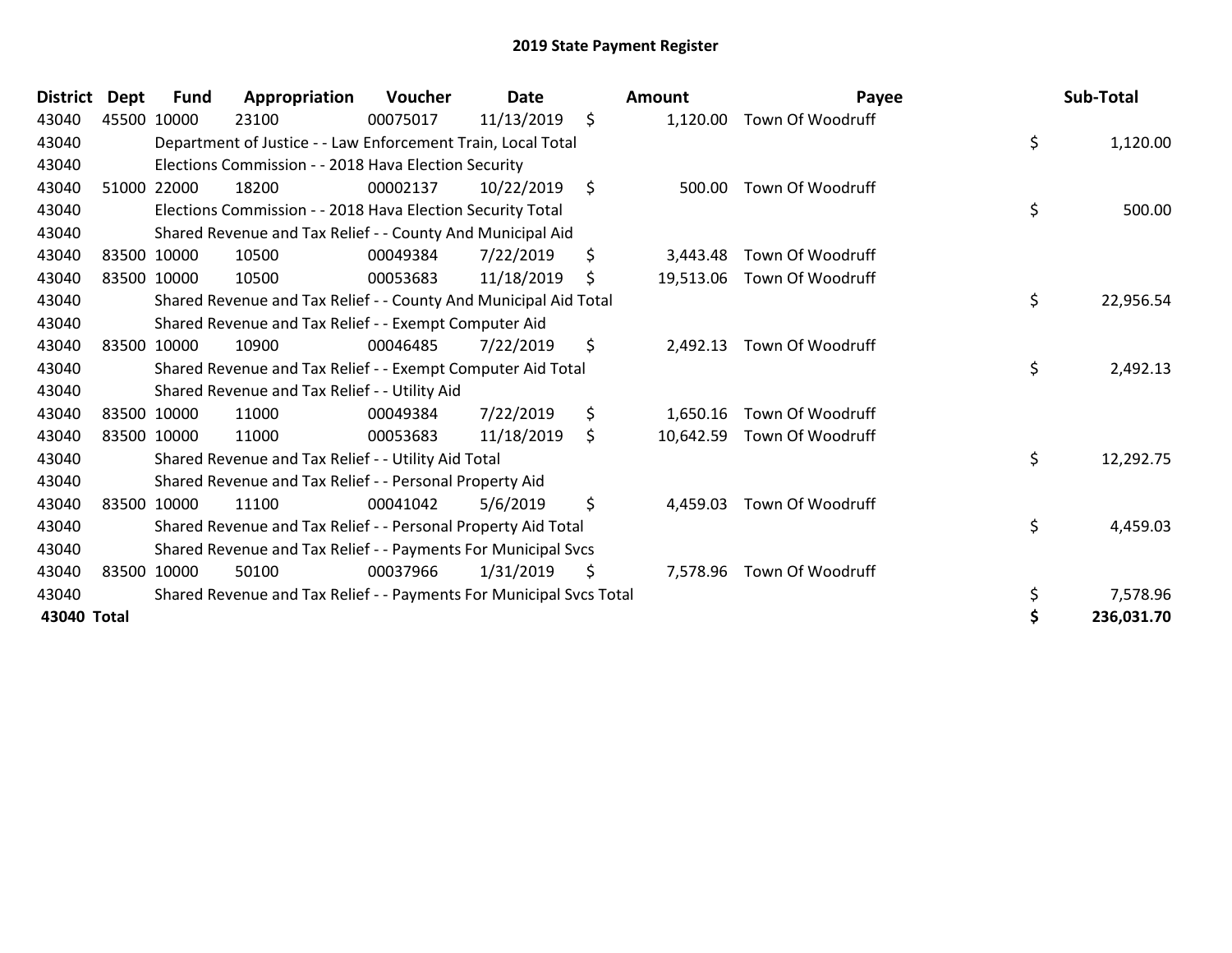| <b>District</b> | Dept | <b>Fund</b> | Appropriation                                                     | Voucher  | <b>Date</b> |    | Amount    | Payee               | Sub-Total       |
|-----------------|------|-------------|-------------------------------------------------------------------|----------|-------------|----|-----------|---------------------|-----------------|
| 43276           |      |             | Dept of Ag, Trade & Cons Protc - - Retail Petroleum               |          |             |    |           |                     |                 |
| 43276           |      | 11500 27200 | 16100                                                             | 00044161 | 2/21/2019   | \$ | 250.00    | City Of Rhinelander |                 |
| 43276           |      | 11500 27200 | 16100                                                             | 00045762 | 4/12/2019   | \$ | 368.00    | City Of Rhinelander |                 |
| 43276           |      | 11500 27200 | 16100                                                             | 00047365 | 6/7/2019    | \$ | 425.00    | City Of Rhinelander |                 |
| 43276           |      | 11500 27200 | 16100                                                             | 00047598 | 6/11/2019   | \$ | 3,956.00  | City Of Rhinelander |                 |
| 43276           |      | 11500 27200 | 16100                                                             | 00048509 | 7/12/2019   | \$ | 1,173.00  | City Of Rhinelander |                 |
| 43276           |      | 11500 27200 | 16100                                                             | 00048524 | 7/16/2019   | \$ | 517.00    | City Of Rhinelander |                 |
| 43276           |      | 11500 27200 | 16100                                                             | 00048544 | 7/15/2019   | \$ | 8,832.00  | City Of Rhinelander |                 |
| 43276           |      | 11500 27200 | 16100                                                             | 00049375 | 8/8/2019    | \$ | 725.00    | City Of Rhinelander |                 |
| 43276           |      | 11500 27200 | 16100                                                             | 00050797 | 9/17/2019   | \$ | 300.00    | City Of Rhinelander |                 |
| 43276           |      | 11500 27200 | 16100                                                             | 00051950 | 10/21/2019  | \$ | 175.00    | City Of Rhinelander |                 |
| 43276           |      | 11500 27200 | 16100                                                             | 00051965 | 10/21/2019  | \$ | 1,656.00  | City Of Rhinelander |                 |
| 43276           |      | 11500 27200 | 16100                                                             | 00053478 | 11/15/2019  | \$ | 460.00    | City Of Rhinelander |                 |
| 43276           |      | 11500 27200 | 16100                                                             | 00053654 | 11/26/2019  | Ş  | 250.00    | City Of Rhinelander |                 |
| 43276           |      | 11500 27200 | 16100                                                             | 00054525 | 12/20/2019  | \$ | 92.00     | City Of Rhinelander |                 |
| 43276           |      |             | Dept of Ag, Trade & Cons Protc - - Retail Petroleum Total         |          |             |    |           |                     | \$<br>19,179.00 |
| 43276           |      |             | Dept of Safety & Prof Services - - Fire Dues Distribution         |          |             |    |           |                     |                 |
| 43276           |      | 16500 10000 | 22500                                                             | 00029967 | 7/15/2019   | \$ | 25,919.77 | City Of Rhinelander |                 |
| 43276           |      |             | Dept of Safety & Prof Services - - Fire Dues Distribution Total   |          |             |    |           |                     | \$<br>25,919.77 |
| 43276           |      |             | Dept of Natural Resources - - Aids In Lieu Of Taxes - Gener       |          |             |    |           |                     |                 |
| 43276           |      | 37000 10000 | 50300                                                             | 00297576 | 2/11/2019   | \$ | 20,476.47 | City Of Rhinelander |                 |
| 43276           |      |             | Dept of Natural Resources - - Aids In Lieu Of Taxes - Gener Total |          |             |    |           |                     | \$<br>20,476.47 |
| 43276           |      |             | Dept of Natural Resources - - General Program Operations --       |          |             |    |           |                     |                 |
| 43276           |      | 37000 21200 | 25400                                                             | 00290943 | 1/17/2019   | \$ | 141.56    | City Of Rhinelander |                 |
| 43276           |      | 37000 21200 | 25400                                                             | 00303456 | 3/8/2019    | \$ | 1,050.84  | City Of Rhinelander |                 |
| 43276           |      | 37000 21200 | 25400                                                             | 00306768 | 3/27/2019   | \$ | 467.54    | City Of Rhinelander |                 |
| 43276           |      | 37000 21200 | 25400                                                             | 00309197 | 4/30/2019   | \$ | 135.84    | City Of Rhinelander |                 |
| 43276           |      | 37000 21200 | 25400                                                             | 00338539 | 7/8/2019    | \$ | 137.20    | City Of Rhinelander |                 |
| 43276           |      | 37000 21200 | 25400                                                             | 00360791 | 9/26/2019   | \$ | 1,125.70  | City Of Rhinelander |                 |
| 43276           |      | 37000 21200 | 25400                                                             | 00362702 | 10/3/2019   | \$ | 130.13    | City Of Rhinelander |                 |
| 43276           |      | 37000 21200 | 25400                                                             | 00376823 | 12/11/2019  | \$ | 1,288.75  | City Of Rhinelander |                 |
| 43276           |      | 37000 21200 | 25400                                                             | 00376936 | 12/11/2019  | \$ | 212.50    | City Of Rhinelander |                 |
| 43276           |      |             | Dept of Natural Resources - - General Program Operations -- Total |          |             |    |           |                     | \$<br>4,690.06  |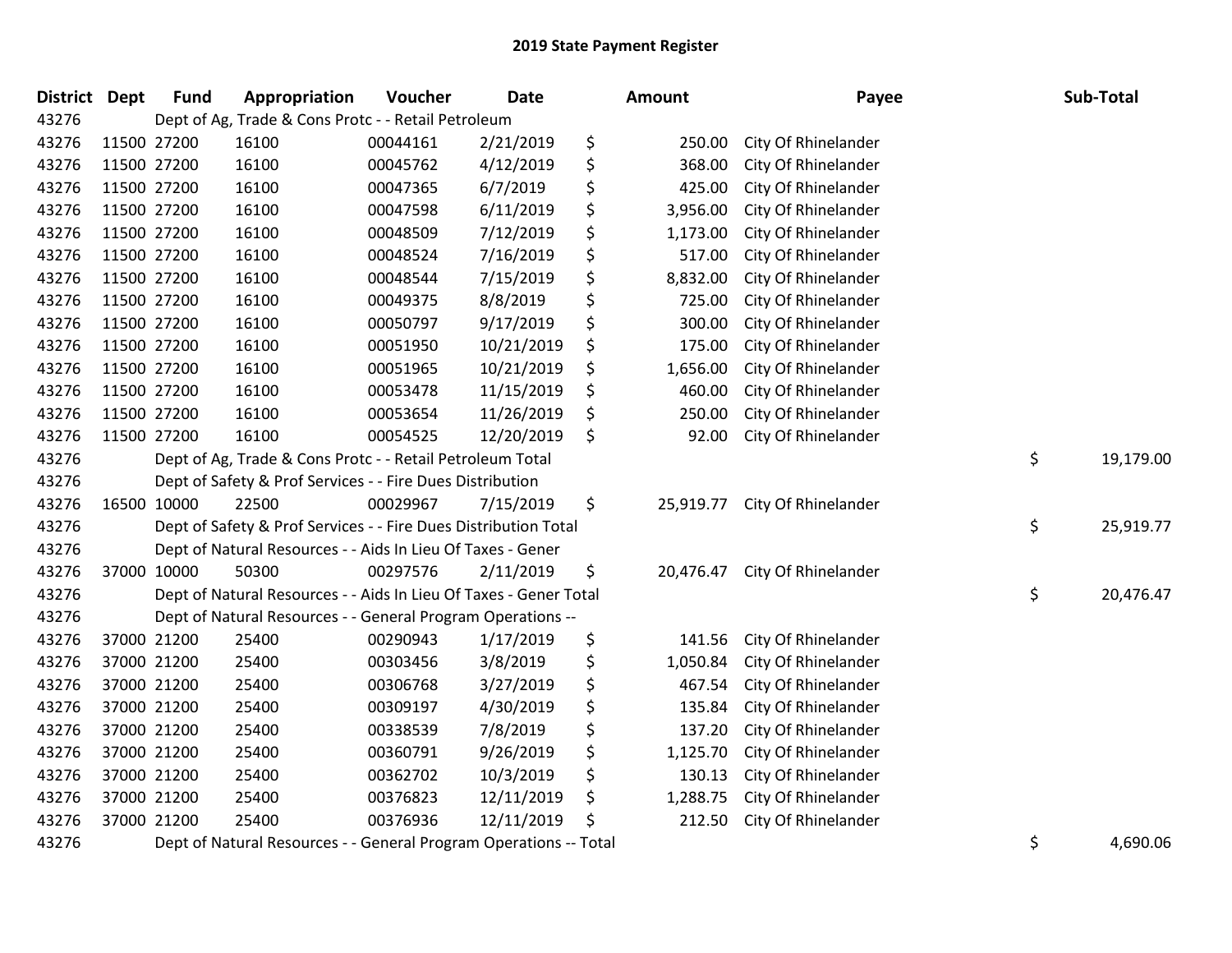| District Dept | <b>Fund</b> | Appropriation                                                      | Voucher  | <b>Date</b> | <b>Amount</b>   | Payee                         | Sub-Total       |
|---------------|-------------|--------------------------------------------------------------------|----------|-------------|-----------------|-------------------------------|-----------------|
| 43276         |             | Dept of Natural Resources - - Ra- Rec Boat & Other Projects        |          |             |                 |                               |                 |
| 43276         | 37000 21200 | 57300                                                              | 00294498 | 2/1/2019    | \$              | 58,396.52 City Of Rhinelander |                 |
| 43276         |             | Dept of Natural Resources - - Ra- Rec Boat & Other Projects Total  |          |             |                 |                               | \$<br>58,396.52 |
| 43276         |             | Dept of Natural Resources - - Rec & Resource Aids, Fed             |          |             |                 |                               |                 |
| 43276         | 37000 21200 | 58300                                                              | 00294500 | 2/7/2019    | \$<br>68,367.73 | City Of Rhinelander           |                 |
| 43276         |             | Dept of Natural Resources - - Rec & Resource Aids, Fed Total       |          |             |                 |                               | \$<br>68,367.73 |
| 43276         |             | Dept of Natural Resources - - GPO--State Funds                     |          |             |                 |                               |                 |
| 43276         | 37000 21200 | 86100                                                              | 00294768 | 2/1/2019    | \$<br>57.93     | City Of Rhinelander           |                 |
| 43276         | 37000 21200 | 86100                                                              | 00301118 | 2/27/2019   | \$<br>57.93     | City Of Rhinelander           |                 |
| 43276         | 37000 21200 | 86100                                                              | 00307649 | 3/29/2019   | \$<br>57.93     | City Of Rhinelander           |                 |
| 43276         | 37000 21200 | 86100                                                              | 00317308 | 5/1/2019    | \$<br>57.93     | City Of Rhinelander           |                 |
| 43276         | 37000 21200 | 86100                                                              | 00326255 | 6/3/2019    | \$<br>66.63     | City Of Rhinelander           |                 |
| 43276         | 37000 21200 | 86100                                                              | 00336631 | 7/2/2019    | \$<br>60.83     | City Of Rhinelander           |                 |
| 43276         | 37000 21200 | 86100                                                              | 00346141 | 8/1/2019    | \$<br>60.83     | City Of Rhinelander           |                 |
| 43276         | 37000 21200 | 86100                                                              | 00354106 | 8/29/2019   | \$<br>60.83     | City Of Rhinelander           |                 |
| 43276         | 37000 21200 | 86100                                                              | 00362286 | 10/1/2019   | \$<br>60.83     | City Of Rhinelander           |                 |
| 43276         | 37000 21200 | 86100                                                              | 00369362 | 11/1/2019   | \$<br>60.83     | City Of Rhinelander           |                 |
| 43276         | 37000 21200 | 86100                                                              | 00374785 | 12/2/2019   | \$<br>60.83     | City Of Rhinelander           |                 |
| 43276         | 37000 21200 | 86100                                                              | 00378033 | 12/27/2019  | \$<br>60.83     | City Of Rhinelander           |                 |
| 43276         |             | Dept of Natural Resources - - GPO--State Funds Total               |          |             |                 |                               | \$<br>724.16    |
| 43276         |             | Dept of Natural Resources - - GPO - State Funds                    |          |             |                 |                               |                 |
| 43276         | 37000 21200 | 96100                                                              | 00303456 | 3/8/2019    | \$<br>131.36    | City Of Rhinelander           |                 |
| 43276         | 37000 21200 | 96100                                                              | 00327951 | 6/7/2019    | \$<br>16.03     | City Of Rhinelander           |                 |
| 43276         | 37000 21200 | 96100                                                              | 00328198 | 6/11/2019   | \$<br>1,251.18  | City Of Rhinelander           |                 |
| 43276         | 37000 21200 | 96100                                                              | 00356452 | 9/10/2019   | \$<br>236.11    | City Of Rhinelander           |                 |
| 43276         | 37000 21200 | 96100                                                              | 00360791 | 9/26/2019   | \$<br>125.08    | City Of Rhinelander           |                 |
| 43276         | 37000 21200 | 96100                                                              | 00376823 | 12/11/2019  | \$<br>143.19    | City Of Rhinelander           |                 |
| 43276         | 37000 21200 | 96100                                                              | 00376936 | 12/11/2019  | \$<br>23.61     | City Of Rhinelander           |                 |
| 43276         |             | Dept of Natural Resources - - GPO - State Funds Total              |          |             |                 |                               | \$<br>1,926.56  |
| 43276         |             | Dept of Natural Resources - - Fin Asst For Responsible Units       |          |             |                 |                               |                 |
| 43276         | 37000 27400 | 67000                                                              | 00323424 | 5/22/2019   | \$<br>22,573.57 | City Of Rhinelander           |                 |
| 43276         |             | Dept of Natural Resources - - Fin Asst For Responsible Units Total |          |             |                 |                               | \$<br>22,573.57 |
| 43276         |             | WI Dept of Transportation - - Tc, Trns Oper Aid Sf                 |          |             |                 |                               |                 |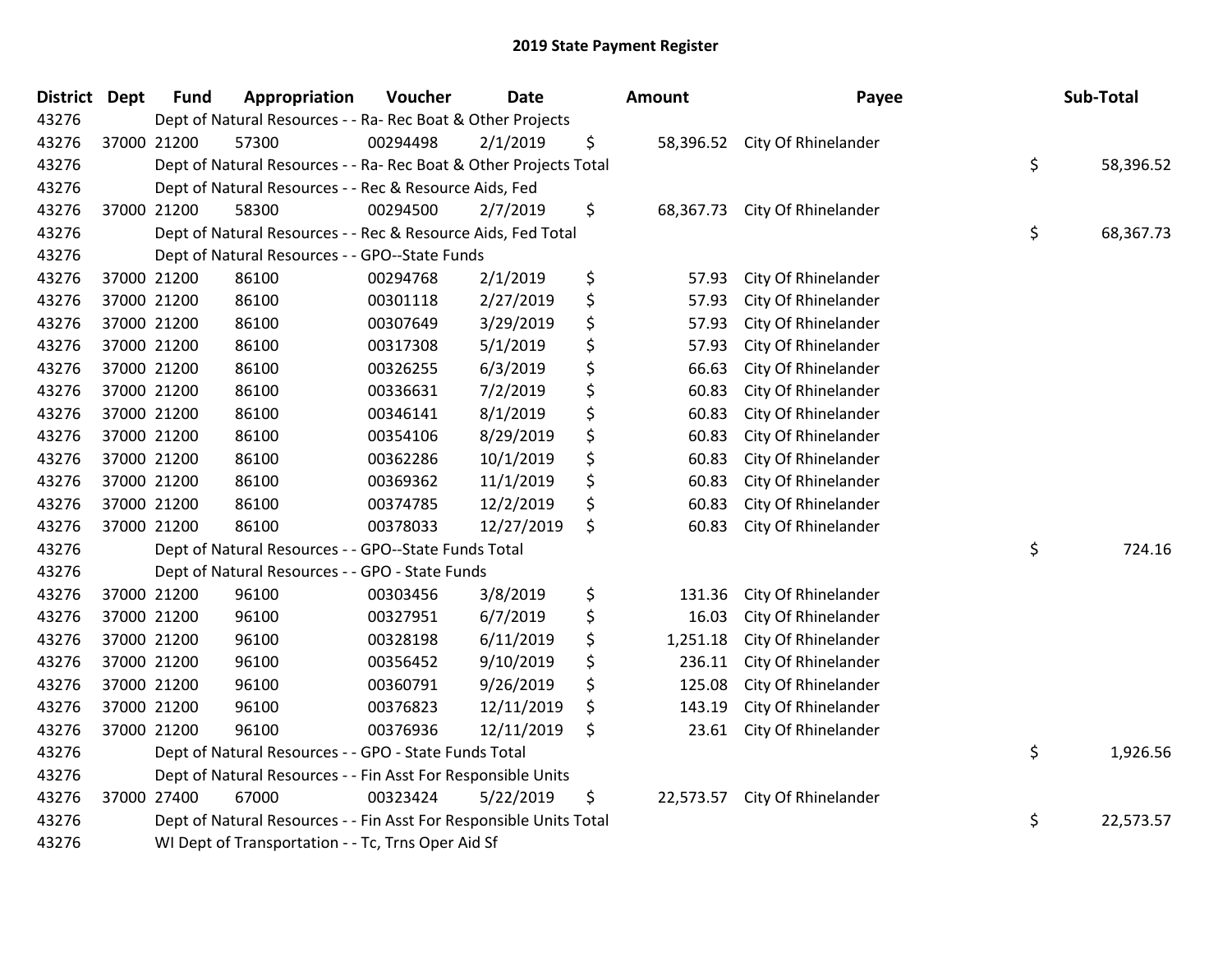| <b>District Dept</b> |             | <b>Fund</b> | Appropriation                                                          | Voucher  | Date       |    | Amount     | Payee               |    | Sub-Total  |  |
|----------------------|-------------|-------------|------------------------------------------------------------------------|----------|------------|----|------------|---------------------|----|------------|--|
| 43276                |             | 39500 21100 | 17700                                                                  | 00392778 | 6/13/2019  | \$ | 35,942.00  | City Of Rhinelander |    |            |  |
| 43276                | 39500 21100 |             | 17700                                                                  | 00417070 | 7/31/2019  | \$ | 107,826.00 | City Of Rhinelander |    |            |  |
| 43276                |             |             | WI Dept of Transportation - - Tc, Trns Oper Aid Sf Total               |          |            |    |            |                     | \$ | 143,768.00 |  |
| 43276                |             |             | WI Dept of Transportation - - Trnst/Trns-Rel Aid F                     |          |            |    |            |                     |    |            |  |
| 43276                |             | 39500 21100 | 18200                                                                  | 00353406 | 2/21/2019  | \$ | 21,819.00  | City Of Rhinelander |    |            |  |
| 43276                |             | 39500 21100 | 18200                                                                  | 00423896 | 8/15/2019  | \$ | 57,920.78  | City Of Rhinelander |    |            |  |
| 43276                |             | 39500 21100 | 18200                                                                  | 00424865 | 8/16/2019  | \$ | 57,597.28  | City Of Rhinelander |    |            |  |
| 43276                |             | 39500 21100 | 18200                                                                  | 00456983 | 11/6/2019  | \$ | 57,248.74  | City Of Rhinelander |    |            |  |
| 43276                |             |             | WI Dept of Transportation - - Trnst/Trns-Rel Aid F Total               |          |            |    |            |                     | \$ | 194,585.80 |  |
| 43276                |             |             | WI Dept of Transportation - - Trns Aids To Mnc.-Sf                     |          |            |    |            |                     |    |            |  |
| 43276                |             | 39500 21100 | 19100                                                                  | 00336951 | 1/7/2019   | \$ | 156,328.74 | City Of Rhinelander |    |            |  |
| 43276                |             | 39500 21100 | 19100                                                                  | 00364265 | 4/1/2019   | \$ | 156,328.74 | City Of Rhinelander |    |            |  |
| 43276                |             | 39500 21100 | 19100                                                                  | 00402274 | 7/1/2019   | \$ | 156,328.74 | City Of Rhinelander |    |            |  |
| 43276                |             | 39500 21100 | 19100                                                                  | 00445092 | 10/7/2019  | \$ | 156,328.74 | City Of Rhinelander |    |            |  |
| 43276                |             |             | WI Dept of Transportation - - Trns Aids To Mnc.-Sf Total               | \$       | 625,314.96 |    |            |                     |    |            |  |
| 43276                |             |             | WI Dept of Transportation - - Trnsprt Alternats Ff                     |          |            |    |            |                     |    |            |  |
| 43276                |             | 39500 21100 | 22700                                                                  | 00358291 | 3/6/2019   | \$ | 4,700.00   | City Of Rhinelander |    |            |  |
| 43276                |             | 39500 21100 | 22700                                                                  | 00471349 | 12/16/2019 | \$ | 5,875.00   | City Of Rhinelander |    |            |  |
| 43276                |             |             | WI Dept of Transportation - - Trnsprt Alternats Ff Total               |          |            |    |            |                     | \$ | 10,575.00  |  |
| 43276                |             |             | WI Dept of Transportation - - Dept Mgt & Oper St Fd                    |          |            |    |            |                     |    |            |  |
| 43276                |             | 39500 21100 | 46100                                                                  | 00349262 | 2/5/2019   | \$ | 336.38     | City Of Rhinelander |    |            |  |
| 43276                |             | 39500 21100 | 46100                                                                  | 00357903 | 3/5/2019   | \$ | 1,519.00   | City Of Rhinelander |    |            |  |
| 43276                |             | 39500 21100 | 46100                                                                  | 00378854 | 5/2/2019   | \$ | 336.38     | City Of Rhinelander |    |            |  |
| 43276                |             | 39500 21100 | 46100                                                                  | 00388172 | 5/30/2019  | \$ | 1,496.14   | City Of Rhinelander |    |            |  |
| 43276                |             | 39500 21100 | 46100                                                                  | 00418387 | 7/31/2019  | \$ | 336.38     | City Of Rhinelander |    |            |  |
| 43276                |             | 39500 21100 | 46100                                                                  | 00429796 | 8/30/2019  | \$ | 1,576.15   | City Of Rhinelander |    |            |  |
| 43276                |             | 39500 21100 | 46100                                                                  | 00455251 | 10/30/2019 | \$ | 336.38     | City Of Rhinelander |    |            |  |
| 43276                |             | 39500 21100 | 46100                                                                  | 00466686 | 11/29/2019 | \$ | 1,599.01   | City Of Rhinelander |    |            |  |
| 43276                |             |             | WI Dept of Transportation - - Dept Mgt & Oper St Fd Total              |          |            |    |            |                     | \$ | 7,535.82   |  |
| 43276                |             |             | Department of Health Services - - Emergency Medical Services, Ai       |          |            |    |            |                     |    |            |  |
| 43276                |             | 43500 10000 | 11900                                                                  | 00307994 | 9/4/2019   | \$ | 5,776.67   | City Of Rhinelander |    |            |  |
| 43276                |             |             | Department of Health Services - - Emergency Medical Services, Ai Total |          |            |    |            |                     | \$ | 5,776.67   |  |
| 43276                |             |             | Department of Justice - - Law Enforcement Train, Local                 |          |            |    |            |                     |    |            |  |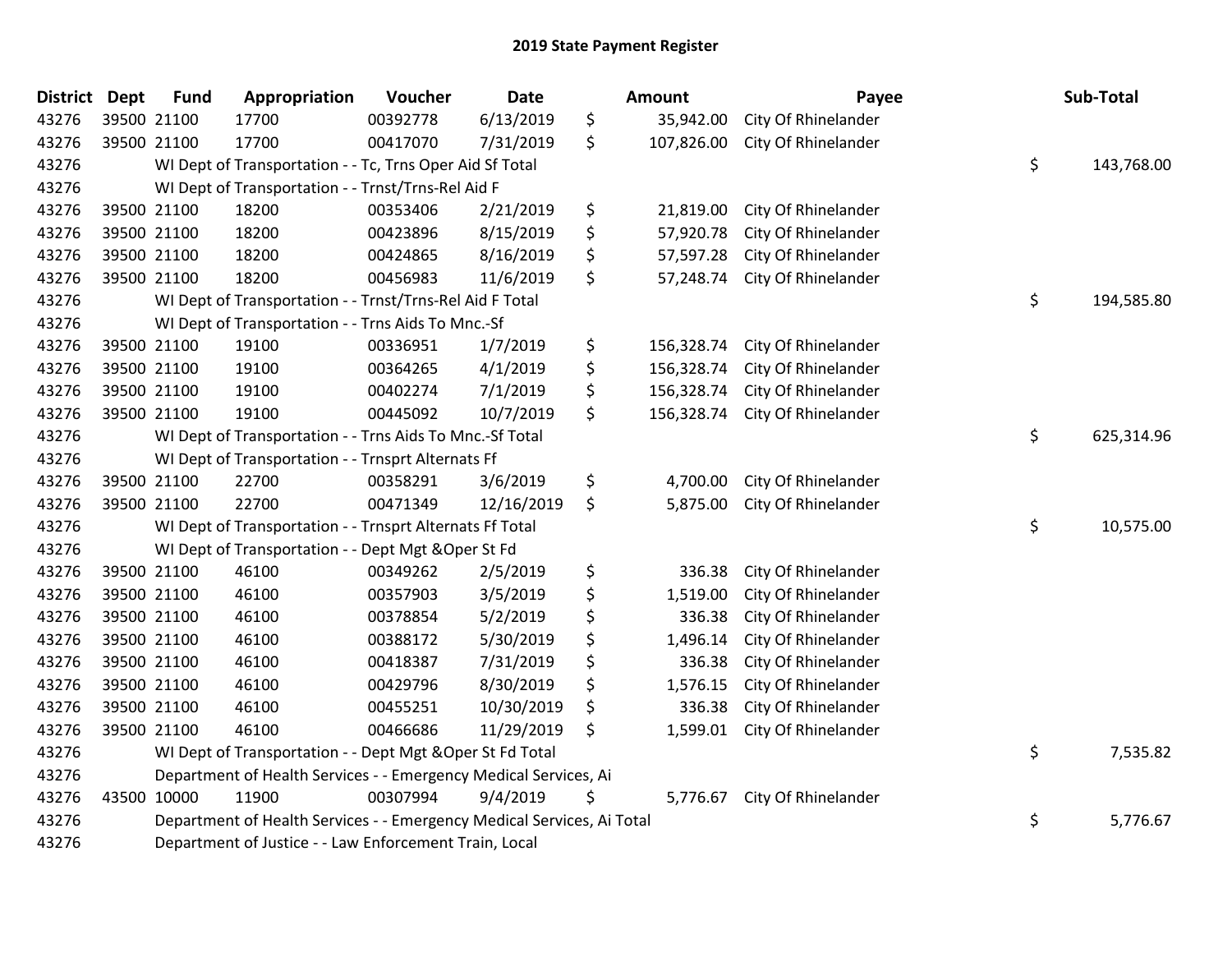| <b>District</b> | <b>Dept</b> | <b>Fund</b> | Appropriation                                                         | Voucher  | <b>Date</b> |      | Amount     | Payee                          | Sub-Total        |
|-----------------|-------------|-------------|-----------------------------------------------------------------------|----------|-------------|------|------------|--------------------------------|------------------|
| 43276           | 45500 10000 |             | 23100                                                                 | 00074347 | 11/6/2019   | \$   |            | 2,560.00 City Of Rhinelander   |                  |
| 43276           |             |             | Department of Justice - - Law Enforcement Train, Local Total          |          |             |      |            |                                | \$<br>2,560.00   |
| 43276           |             |             | Department of Justice - - Federal Aid, Victim Assistance              |          |             |      |            |                                |                  |
| 43276           | 45500 10000 |             | 54200                                                                 | 00075234 | 11/25/2019  | - \$ |            | 7,000.00 City Of Rhinelander   |                  |
| 43276           |             |             | Department of Justice - - Federal Aid, Victim Assistance Total        |          |             |      |            |                                | \$<br>7,000.00   |
| 43276           |             |             | Elections Commission - - General Program Ops, GPR                     |          |             |      |            |                                |                  |
| 43276           |             | 51000 10000 | 10100                                                                 | 00001491 | 1/25/2019   | \$   | 203.50     | City Of Rhinelander            |                  |
| 43276           |             |             | Elections Commission - - General Program Ops, GPR Total               |          |             |      |            |                                | \$<br>203.50     |
| 43276           |             |             | Elections Commission - - 2018 Hava Election Security                  |          |             |      |            |                                |                  |
| 43276           | 51000 22000 |             | 18200                                                                 | 00002837 | 11/21/2019  | \$   |            | 600.00 City Of Rhinelander     |                  |
| 43276           |             |             | Elections Commission - - 2018 Hava Election Security Total            |          |             |      |            |                                | \$<br>600.00     |
| 43276           |             |             | Shared Revenue and Tax Relief - - Expenditure Restraint Program       |          |             |      |            |                                |                  |
| 43276           | 83500 10000 |             | 10100                                                                 | 00049385 | 7/22/2019   | \$   |            | 222,919.31 City Of Rhinelander |                  |
| 43276           |             |             | Shared Revenue and Tax Relief - - Expenditure Restraint Program Total |          |             |      |            |                                | \$<br>222,919.31 |
| 43276           |             |             | Shared Revenue and Tax Relief - - County And Municipal Aid            |          |             |      |            |                                |                  |
| 43276           | 83500 10000 |             | 10500                                                                 | 00049385 | 7/22/2019   | \$   | 135,402.77 | City Of Rhinelander            |                  |
| 43276           | 83500 10000 |             | 10500                                                                 | 00053684 | 11/18/2019  | \$   | 767,282.37 | City Of Rhinelander            |                  |
| 43276           |             |             | Shared Revenue and Tax Relief - - County And Municipal Aid Total      |          |             |      |            |                                | \$<br>902,685.14 |
| 43276           |             |             | Shared Revenue and Tax Relief - - Exempt Computer Aid                 |          |             |      |            |                                |                  |
| 43276           | 83500 10000 |             | 10900                                                                 | 00046486 | 7/22/2019   | \$   | 25,216.50  | City Of Rhinelander            |                  |
| 43276           | 83500 10000 |             | 10900                                                                 | 00047933 | 7/22/2019   | \$   |            | 29,590.97 City Of Rhinelander  |                  |
| 43276           |             |             | Shared Revenue and Tax Relief - - Exempt Computer Aid Total           |          |             |      |            |                                | \$<br>54,807.47  |
| 43276           |             |             | Shared Revenue and Tax Relief - - Utility Aid                         |          |             |      |            |                                |                  |
| 43276           | 83500 10000 |             | 11000                                                                 | 00049385 | 7/22/2019   | \$   | 10,502.03  | City Of Rhinelander            |                  |
| 43276           | 83500 10000 |             | 11000                                                                 | 00053684 | 11/18/2019  | \$   | 69,376.41  | City Of Rhinelander            |                  |
| 43276           |             |             | Shared Revenue and Tax Relief - - Utility Aid Total                   |          |             |      |            |                                | \$<br>79,878.44  |
| 43276           |             |             | Shared Revenue and Tax Relief - - Personal Property Aid               |          |             |      |            |                                |                  |
| 43276           | 83500 10000 |             | 11100                                                                 | 00041043 | 5/6/2019    | \$   | 91,741.43  | City Of Rhinelander            |                  |
| 43276           | 83500 10000 |             | 11100                                                                 | 00042679 | 5/6/2019    | \$   | 14,658.96  | City Of Rhinelander            |                  |
| 43276           |             |             | Shared Revenue and Tax Relief - - Personal Property Aid Total         |          |             |      |            |                                | \$<br>106,400.39 |
| 43276           |             |             | Shared Revenue and Tax Relief - - Payments For Municipal Svcs         |          |             |      |            |                                |                  |
| 43276           | 83500 10000 |             | 50100                                                                 | 00037849 | 1/31/2019   | \$   | 28,457.10  | City Of Rhinelander            |                  |
| 43276           |             |             | Shared Revenue and Tax Relief - - Payments For Municipal Svcs Total   |          |             |      |            |                                | \$<br>28,457.10  |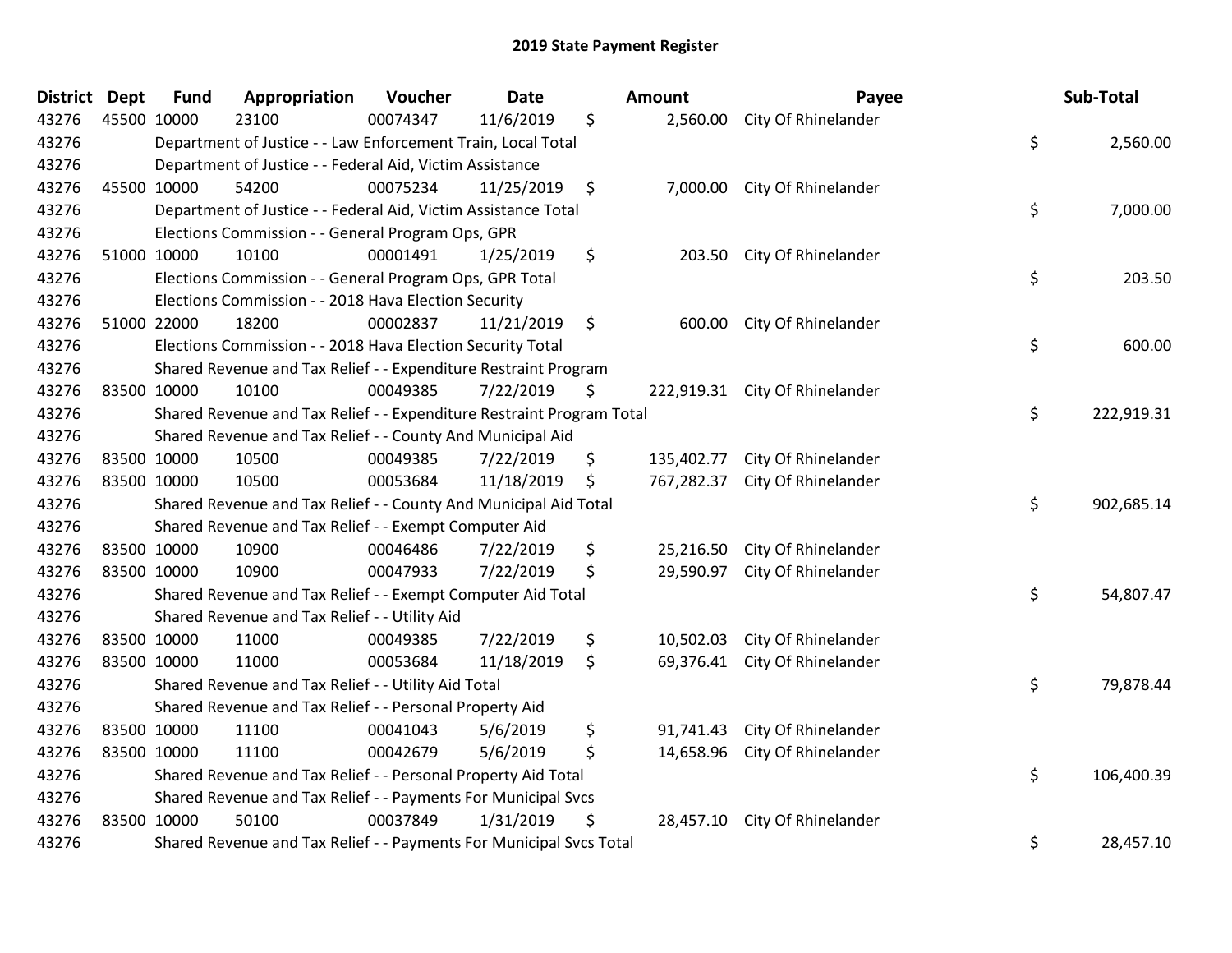| District Dept | Fund        | Appropriation                                                    | <b>Voucher</b> | Date       | <b>Amount</b> | Payee                         | Sub-Total    |
|---------------|-------------|------------------------------------------------------------------|----------------|------------|---------------|-------------------------------|--------------|
| 43276         |             | Shared Revenue and Tax Relief - - Lottery & Gaming Credit        |                |            |               |                               |              |
| 43276         | 83500 52100 | 36300                                                            | 00038412       | 3/25/2019  |               | 22,041.60 City Of Rhinelander |              |
| 43276         |             | Shared Revenue and Tax Relief - - Lottery & Gaming Credit Total  |                |            |               |                               | 22,041.60    |
| 43276         |             | Miscellaneous Appropriations - - Terminal Tax Distribution       |                |            |               |                               |              |
| 43276         | 85500 21100 | 46100                                                            | 00001072       | 12/12/2019 |               | 1,494.67 City Of Rhinelander  |              |
| 43276         |             | Miscellaneous Appropriations - - Terminal Tax Distribution Total |                |            |               |                               | 1,494.67     |
| 43276 Total   |             |                                                                  |                |            |               |                               | 2,638,857.71 |